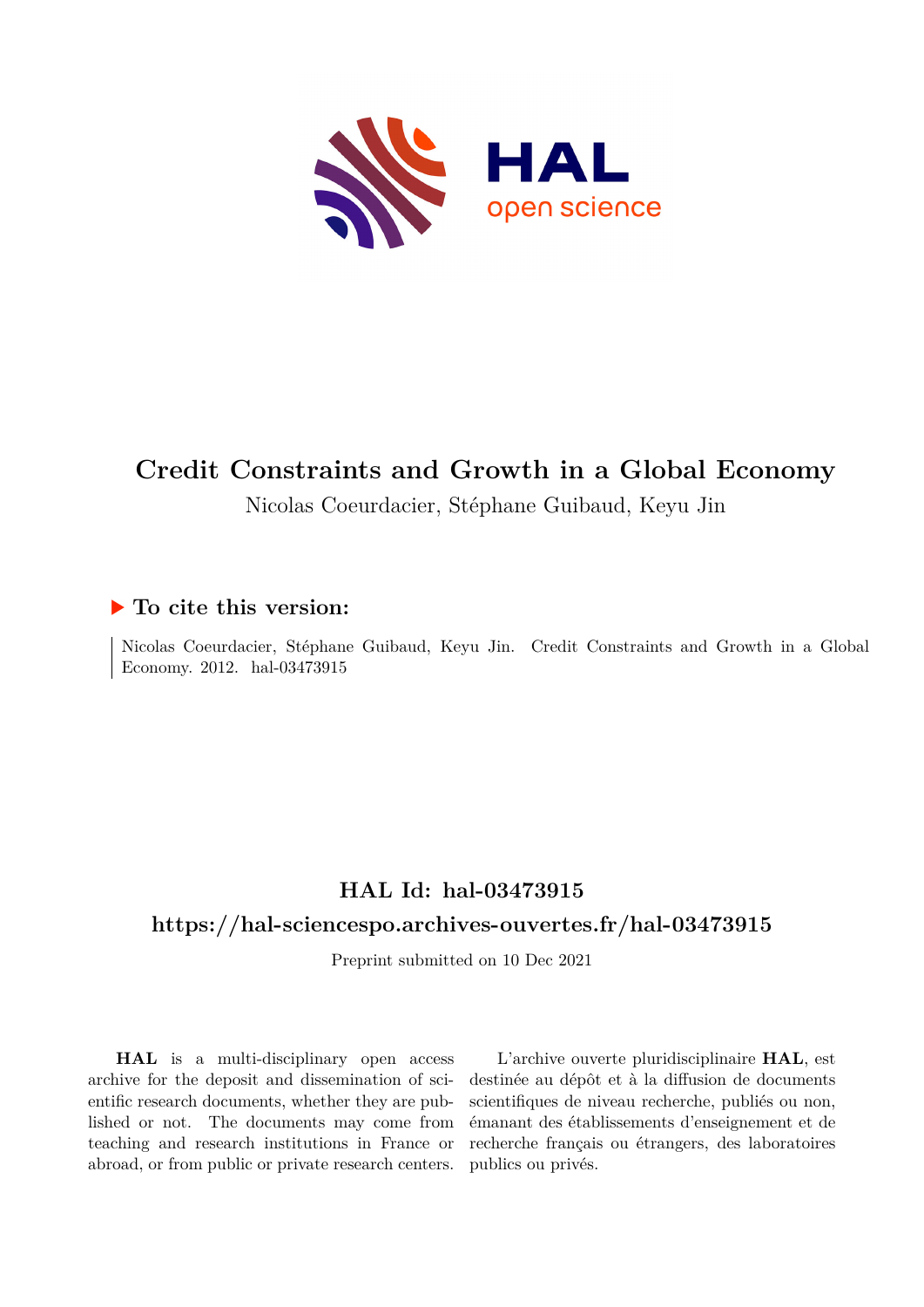# **DISCUSSION PAPER SERIES**

No. 9109

# **CREDIT CONSTRAINTS AND GROWTH IN A GLOBAL ECONOMY**

Nicolas Coeurdacier, Stéphane Guibaud and Keyu Jin

 *INTERNATIONAL MACROECONOMICS* 



# Centre for Economic Policy Research

# **www.cepr.org**

**Available online at: www.cepr.org/pubs/dps/DP9109.asp**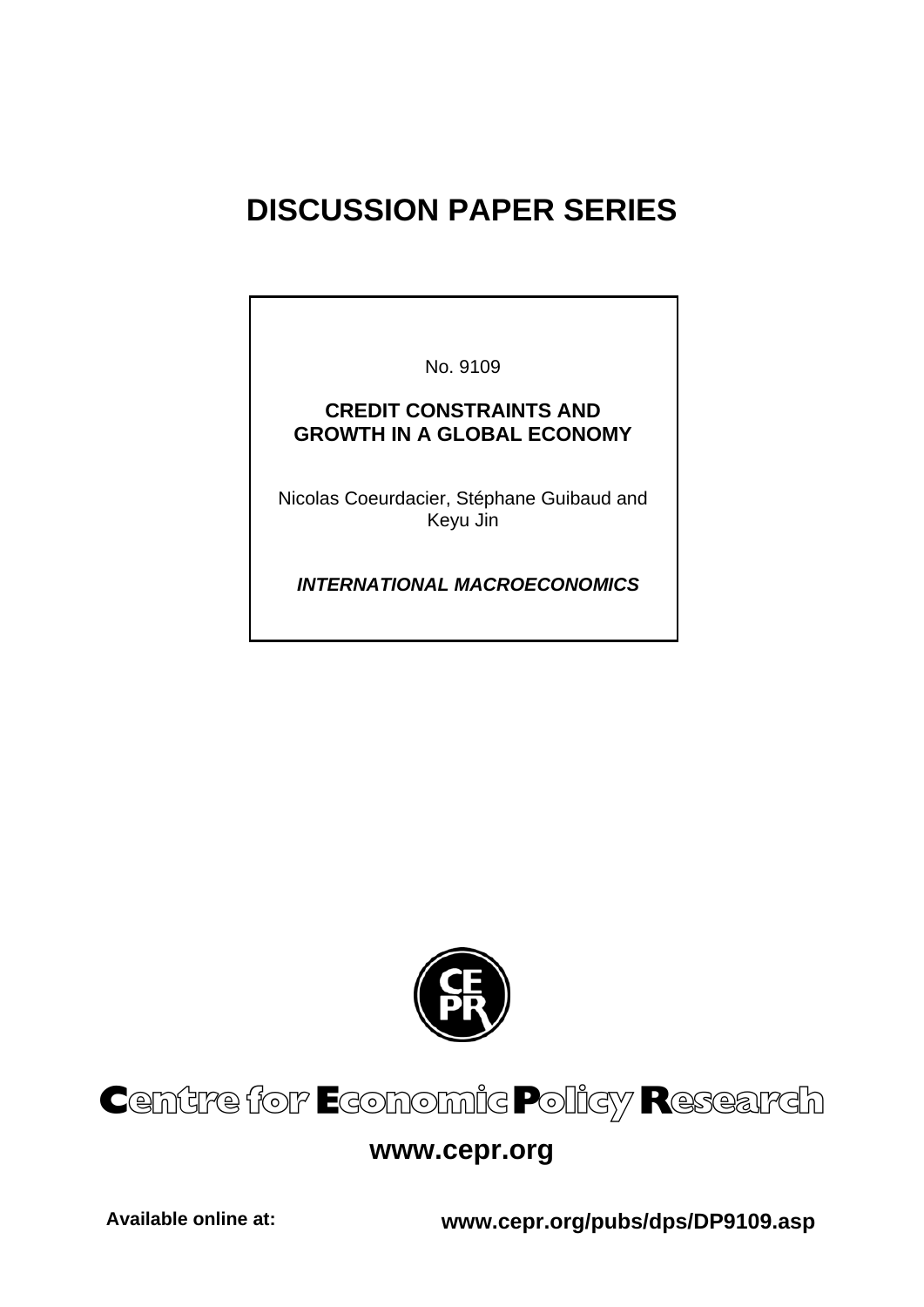# **CREDIT CONSTRAINTS AND GROWTH IN A GLOBAL ECONOMY**

### **Nicolas Coeurdacier, Sciences Po, Paris and CEPR Stéphane Guibaud, London School of Economics Keyu Jin, London School of Economics**

Discussion Paper No. 9109 August 2012

Centre for Economic Policy Research 77 Bastwick Street, London EC1V 3PZ, UK Tel: (44 20) 7183 8801, Fax: (44 20) 7183 8820 Email: cepr@cepr.org, Website: www.cepr.org

This Discussion Paper is issued under the auspices of the Centre's research programme in **INTERNATIONAL MACROECONOMICS**. Any opinions expressed here are those of the author(s) and not those of the Centre for Economic Policy Research. Research disseminated by CEPR may include views on policy, but the Centre itself takes no institutional policy positions.

The Centre for Economic Policy Research was established in 1983 as an educational charity, to promote independent analysis and public discussion of open economies and the relations among them. It is pluralist and nonpartisan, bringing economic research to bear on the analysis of medium- and long-run policy questions.

These Discussion Papers often represent preliminary or incomplete work, circulated to encourage discussion and comment. Citation and use of such a paper should take account of its provisional character.

Copyright: Nicolas Coeurdacier, Stéphane Guibaud and Keyu Jin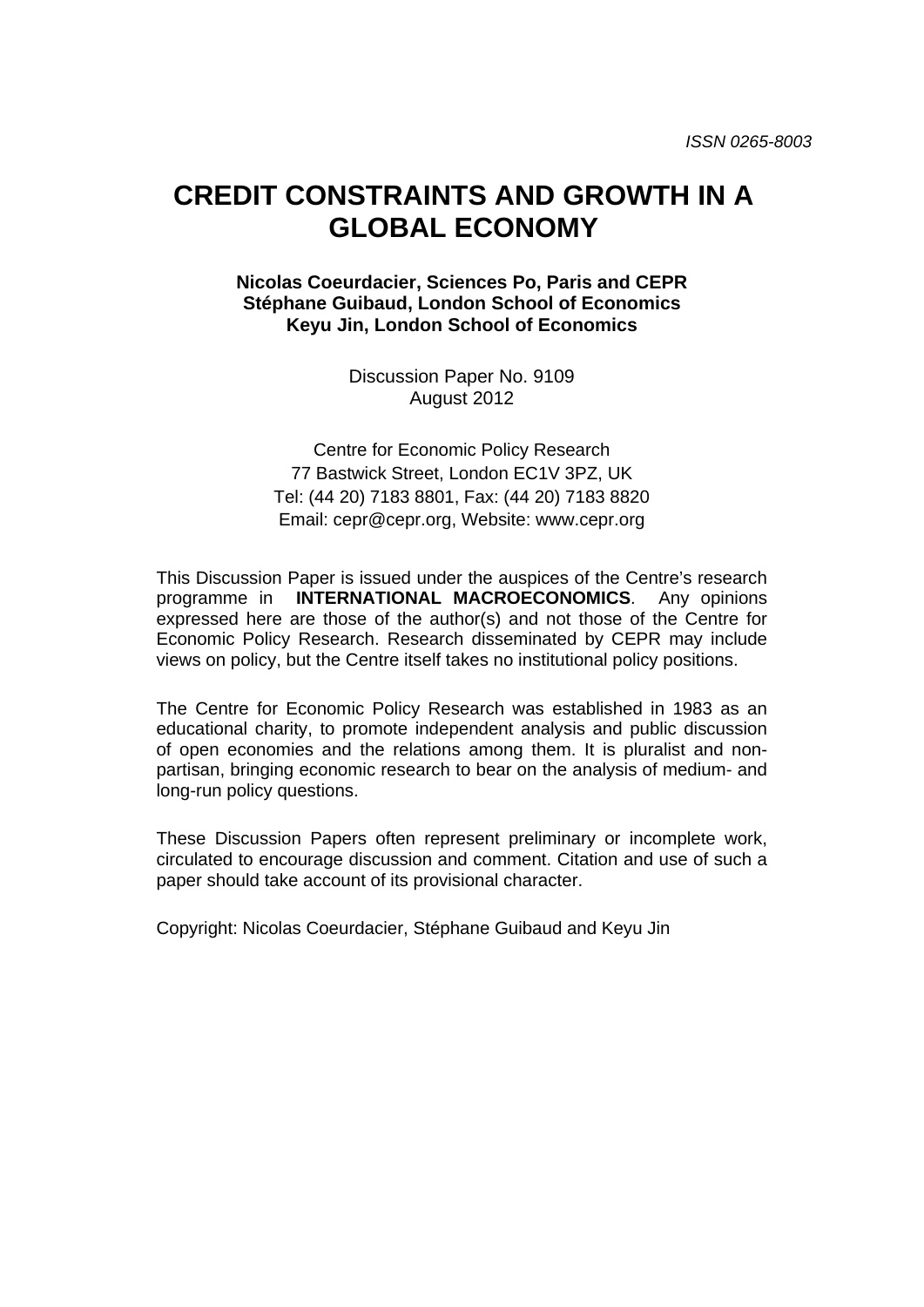CEPR Discussion Paper No. 9109

August 2012

# **ABSTRACT**

Credit Constraints and Growth in a Global Economy\*

In a period of rapid integration and accelerated growth in emerging markets, three striking trends have been (1) a divergence in the private saving rates of emerging markets and advanced economies, (2) large net capital outflows from emerging markets, and (3) a sustained decline in the world interest rate. This paper shows that in a multi-period OLG model, the interaction between growth and household credit constraints --- more severe in emerging markets --- is able to account for all of the above facts. We provide micro-level evidence that corroborates our mechanism: saving behaviors across age groups in the U.S. and China are broadly supportive of the predictions of the model.

JEL Classification: F21, F32 and F41 Keywords: capital flows, credit constraints, globalization, life-cycle household savings and saving and current account imbalances

| Nicolas Coeurdacier<br>Sciences Po<br><b>Rue des St Peres</b><br><b>75006 Paris</b><br><b>FRANCE</b>      | Stéphane Guibaud<br><b>London School of Economics</b><br>Department of Economics<br><b>Houghton Street</b><br>London<br>WC2A 2AE<br><b>USA</b> |
|-----------------------------------------------------------------------------------------------------------|------------------------------------------------------------------------------------------------------------------------------------------------|
| Email: ncoeurdacier@gmail.com                                                                             | Email: s.guibaud@lse.ac.uk                                                                                                                     |
| For further Discussion Papers by this author see:<br>www.cepr.org/pubs/new-dps/dplist.asp?authorid=163809 | For further Discussion Papers by this author see:<br>www.cepr.org/pubs/new-dps/dplist.asp?authorid=163082                                      |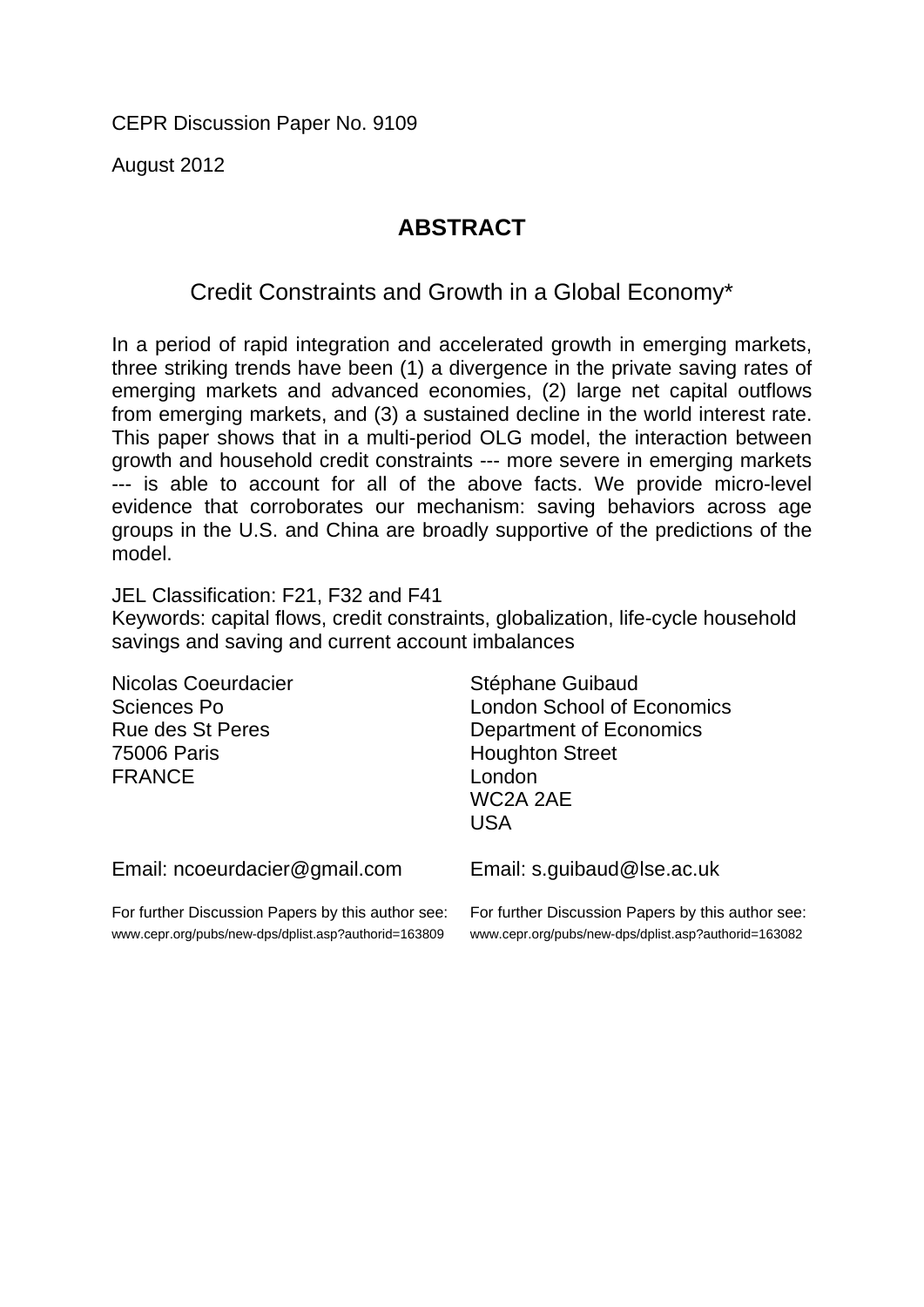Keyu Jin London School of Economics Houghton Street London WC2A 2AE

Email: k.jin@lse.ac.uk

For further Discussion Papers by this author see: www.cepr.org/pubs/new-dps/dplist.asp?authorid=171014

\*We thank Philippe Bacchetta, Christopher Carroll, Pierre-Olivier Gourinchas, Emmanuel Farhi, Dirk Krueger, Marc Melitz, Fabrizio Perri, Tom Sargent, Cedric Tille, Eric van Wincoop, Michael Zheng, Dennis Yao, seminar participants at Boston University, CHKU, CREST, the Federal Reserve Bank of New York, Harvard University, GIIDS (Geneva), HEC Lausanne, HKU, INSEAD, LSE, MIT, UCLA, and conference participants at the Society for Economic Dynamics (Ghent), Tsinghua Macroeconomics Workshop, New Developments in Macroeconomics (UCL), and the NBER IFM Summer Institute (2011), UCL New Developments in Macro Workshop (2012) for helpful comments. Taha Choukhmane, Henry Lin, and Heng Wang provided excellent research assistance.

Submitted 25 July 2012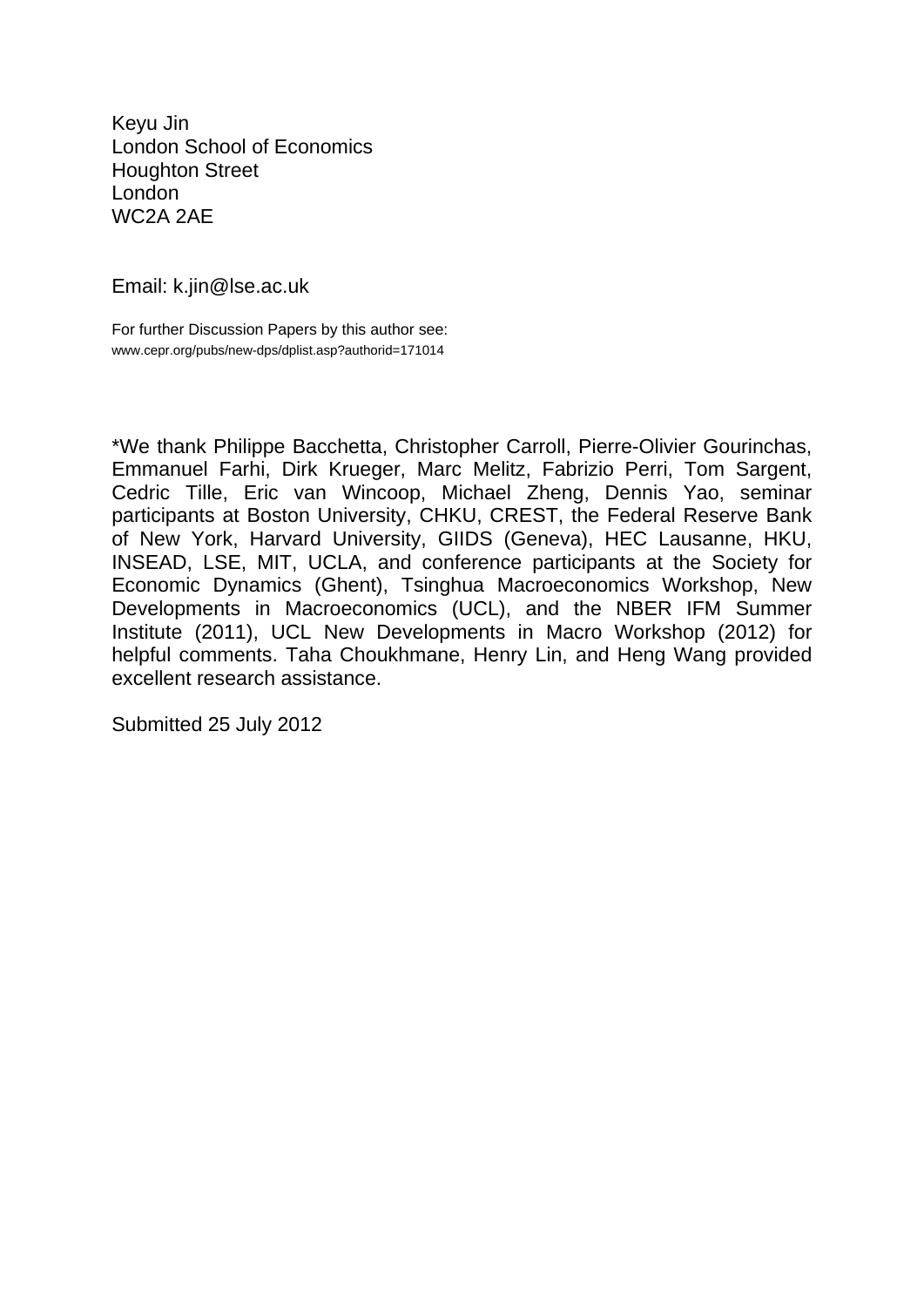# 1 Introduction

Two of the most important developments in the global economy of the recent decades are the integration of emerging markets into world capital markets and their rapid growth, particularly in certain parts of Asia. Alongside these events are three striking and unprecedented trends: (1) a large and persistent increase in the private saving rate in emerging Asia against a steady decline in the private saving rate in advanced economies; (2) the emergence of global imbalances with developing countries running a large current account surplus and advanced economies a current account deficit; (3) a sustained fall in the world long-term interest rate. Recent theoretical advances have been designed to explain (2) and (3), with little emphasis placed on (1) despite its underlying centrality.

The striking divergence in saving rates emerges from Figure 1.1, which juxtaposes the saving rates of advanced economies against those of Emerging Asia. Differences between the private saving rates of these regions were rather small at the time of their integration around 1990. It is over the course of two decades, during which the world interest rate steadily declined, that saving rates widely diverged, their differences culminating at the end of that period. The pattern is even more obvious when it comes to household saving rates in countries such as the U.S. and China. In 1988, household saving rates were about the same in the two countries—at about 5 percent. By 2007 the household saving rate in China reached almost 30 percent while that of the U.S. declined to a level of about 2.5 percent. This begs the question as to why saving behaviors against common world interest rate movements can be diametrically opposite across economies. The caricature of a 'debt ridden' U.S. put into sharp relief against 'thrifty' Asia reflects this popular curiosity.

Part of the growing interest in these global patterns stems from the difficulty of standard open-economy growth models to explain them. Theories thereof predict that in a fast growing economy such as Asia, the saving rate should fall as agents borrow against their higher future income to augment consumption and investment. The rise in the world interest rate, as a result of the higher productivity of capital in Asia, will lead the saving rate to fall in other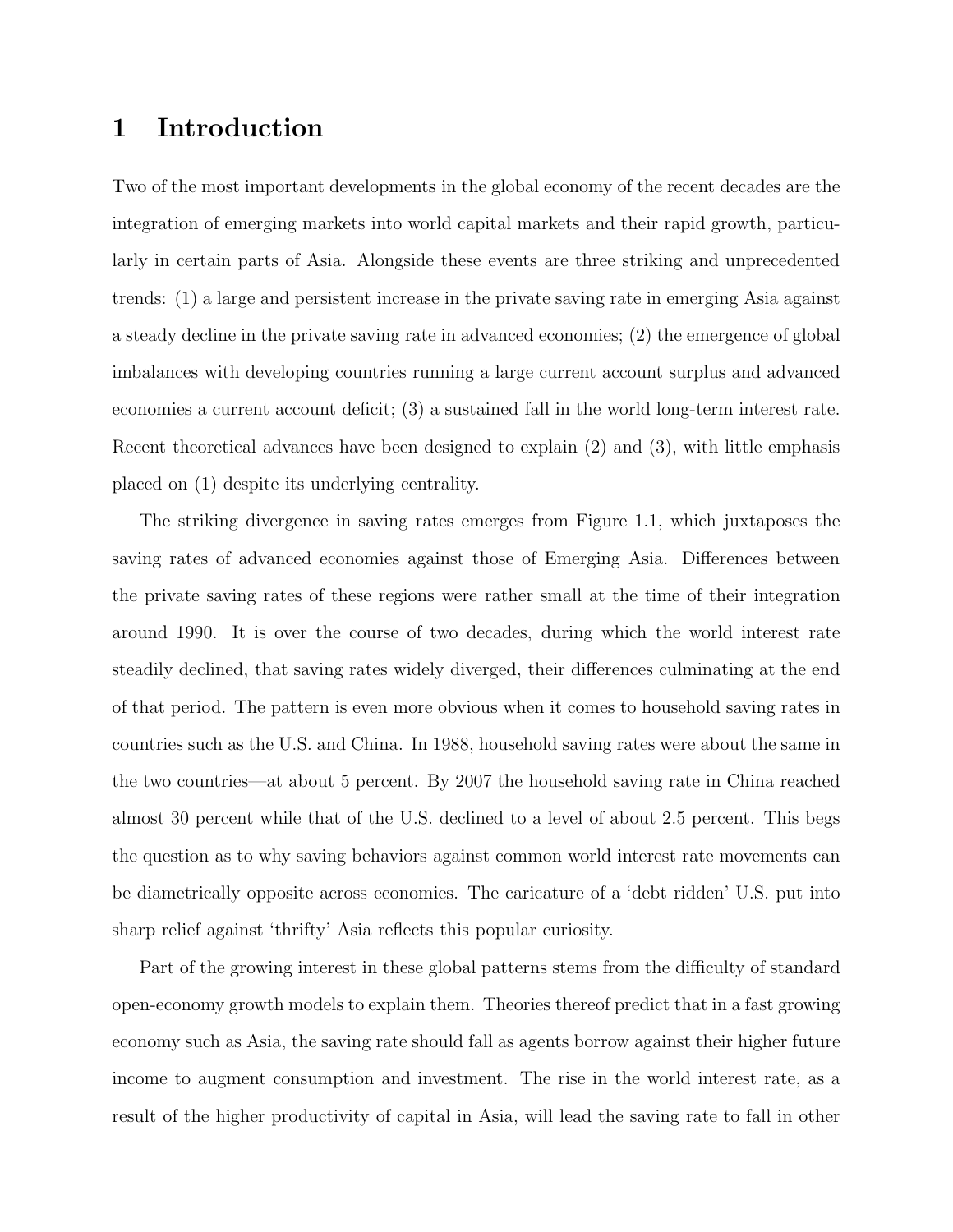parts of the world.<sup>1</sup> In face of high domestic investment needs, Asia becomes a net capital importer rather than a net exporter. And in the long run, there is nothing that prevents convergence in saving rates and investment rates across countries. The challenge for any theory to successfully capture the global phenomenon is then not only to explain why saving can outpace investment in a fast-growing economy, but also to elucidate why the global equilibrium can feature asymmetric reactions of saving rates in different countries to the common world interest rate.

In view of these issues, the paper makes three main contributions. First, we develop a theory of growth and asymmetric household credit constraints across large open economies. We ask the question of how the growth acceleration of emerging markets with tighter constraints impinge on the world economy, and show that it can generate the full set of aggregate facts (1)-(3). Second, we provide micro-level evidence that cohort behavior is consistent with the distinctive predictions of the model, using household data from the U.S. and China. Third, a full calibration of our model to the experience of these two economies indicates that our mechanism can explain about 40 percent of the divergence in aggregate saving rates of these two economies and also a significant portion of cohort-level saving behavior. Over the course of our micro-level investigation we are able to make an additional contribution: to lay bare the inherent biases underlying the cohort methods of previous empirical studies that find potentially misleading Chinese saving patterns.

The bifurcation of *household* saving rates across countries, especially striking in the data, motivates our theory. Our benchmark framework consists of multiple open economies, populated with overlapping generations of agents living for three periods. This structure provides scope for both international and intergenerational borrowing. In all economies, young agents are subject to borrowing constraints, but the tightness of the constraint is more severe in developing countries than in advanced economies. We show that a country's aggregate saving places a greater weight on the (dis)saving of the young for less creditconstrained economies, and greater weight on the middle-aged's saving for more constrained

<sup>1</sup>Standard parameters make the income effect associated with changes in the interest rate dominate the substitution effect.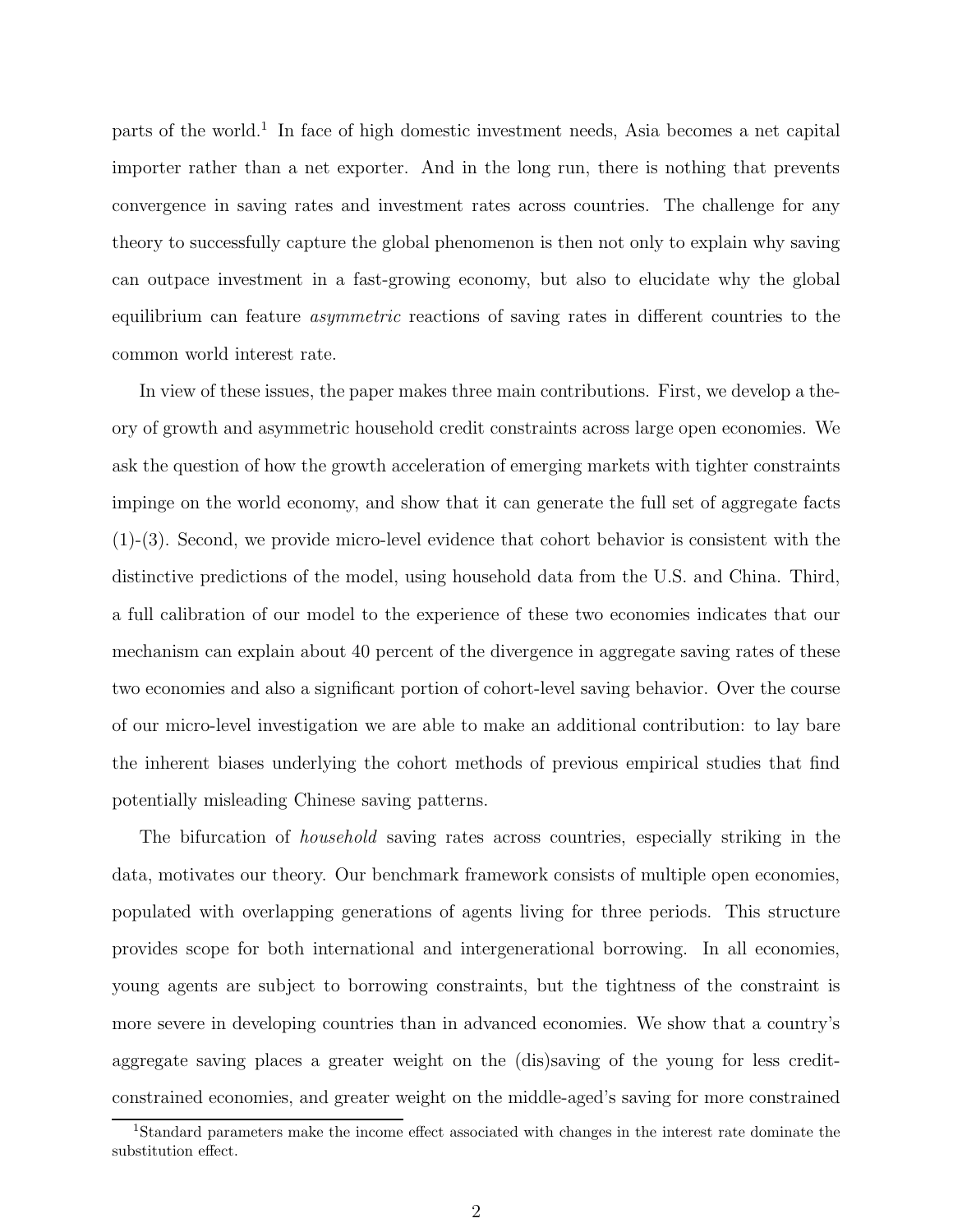economies. A fall in the world interest rate induces greater borrowing (lower savings) by the young—through a loosening of constraints—while leading to greater savings of the middleaged—through a dominant income effect. The different weights on the young borrowers versus the middle aged savers translate into sharp differences in the response of an economy's aggregate saving rate. Slope differences in saving rates combined with initial levels-differences induce a permanent divergence in the long run.

In this framework the decline in the world interest rate is brought about by the increasing size of Asia relative to the rest of the world. Faster growth in Emerging Asia results in a greater weight being put on its (lower) autarkic interest rate in determining the world interest rate.<sup>2</sup> Thus, the *interaction* of growth and credit constraints is key. Without growth of these economies the world interest rate would not permanently decline—critical for the savings divergence. These effects are absent in the standard model without liquidity constraint, but also absent in a model where liquidity constraints are symmetric across countries. The openeconomy assumption is also crucial, not only for the obvious reason that any discussions of external imbalances relies on it. Insofar as it is the precondition for advanced economies to face a declining interest rate, closed-economy versions of the analogous would not be able to generate the key patterns in question—and in particular, not the saving rate divergence which we emphasize.

Our model is an extension and variation of Jappelli and Pagano's (1994) closed-economy three-period OLG model with household credit constraints.<sup>3</sup> As in their model, the multiperiod overlapping generation structure naturally and conveniently provides scope for borrowers and savers to coexist in a given economy. Although this common existence may arise from other sources of heterogeneity among agents, an additional rationale for adopting the OLG setup is that it offers an important avenue towards explaining the rise in aggregate household saving rate in China, as shown in Modigliani and Cao (2004). What is miss-

<sup>&</sup>lt;sup>2</sup>The long-run world interest rate is a weighted average of the autarkic steady state interest rates, with the weights determined by relative country size. This follows directly from the proof of Proposition 2.

<sup>&</sup>lt;sup>3</sup>Our baseline model differs in three main ways: (1) the open-economy aspect of our framework; (2) asymmetry in household credit constraints across countries; (3) more general preferences and life income profiles. They find empirical support for their key prediction: cross-country differences in household credit constraints can help explain international differences in saving rates.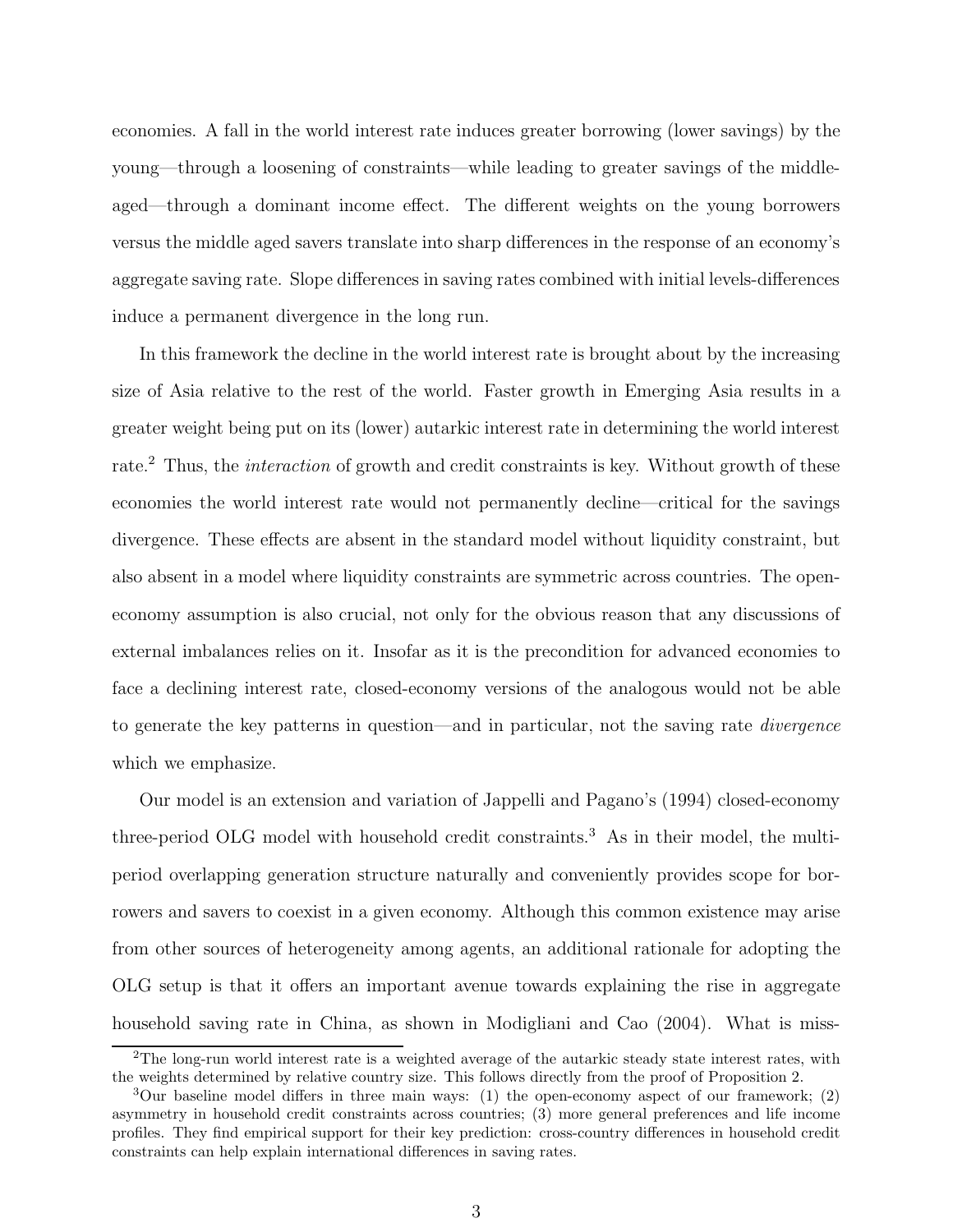ing, though, is the cohort-level evidence that would lend support to the life cycle motive of savings—something we establish in this paper. Moreover, the distinctive predictions of our model on cohort-level saving behavior both within an economy and across economies, both in terms of levels and change—provide clear empirical guidelines: the main supportive evidence is that the decline in the young's saving rate is larger in the U.S. than in China, and the rise in the saving rate by the middle-aged in China is larger than the rise in the U.S.

The empirical findings at cohort level, supportive of the qualitative implications of our model, also provide a natural barometer for its quantitative assessment. We show that a full calibration of the model to the experiences of the U.S. and China between 1970-2010, incorporating the evolution of demographics and income profiles in each economy, can explain about 40 percent of the divergence in aggregate saving rates between the two economies, and a significant fraction of the changes in saving rate at cohort level in each economy.

The cause of global imbalances in view of the mechanism highlighted above is thus differences in saving behavior across countries, driven by heterogenous credit constraints. There is convincing reason to believe that the recent emergence of global imbalances is mainly driven by savings. If one examines the experience of the U.S. over 1970-2009, it is clear from Figure 1.2 that there is a strong parallel between household saving and the current account, while there is hardly any relationship between investment and the current account. China echoes this experience (Figure 1.3), as do most other countries over the period of 1998-2007. Figure 1.4 makes evident the fact that the cross-country dispersion in saving rates accounts for most of the cross-country dispersion in the current account. Any theory of global imbalances would therefore need to be in accord with this observation.

It is in this sense that categorizing, when appropriate, related theories in terms of an investment-based or a saving-based account of global imbalances can be helpful. In important works, Buera and Shin (2009), Benhima (2012), and Song, Storesletten and Zilibotti (2011) show that financial frictions can bring about a suppression of investment demand from firms, leading to a capital outflow from developing countries. The point of contention from an empirical viewpoint may be that even though investment as a share of GDP declined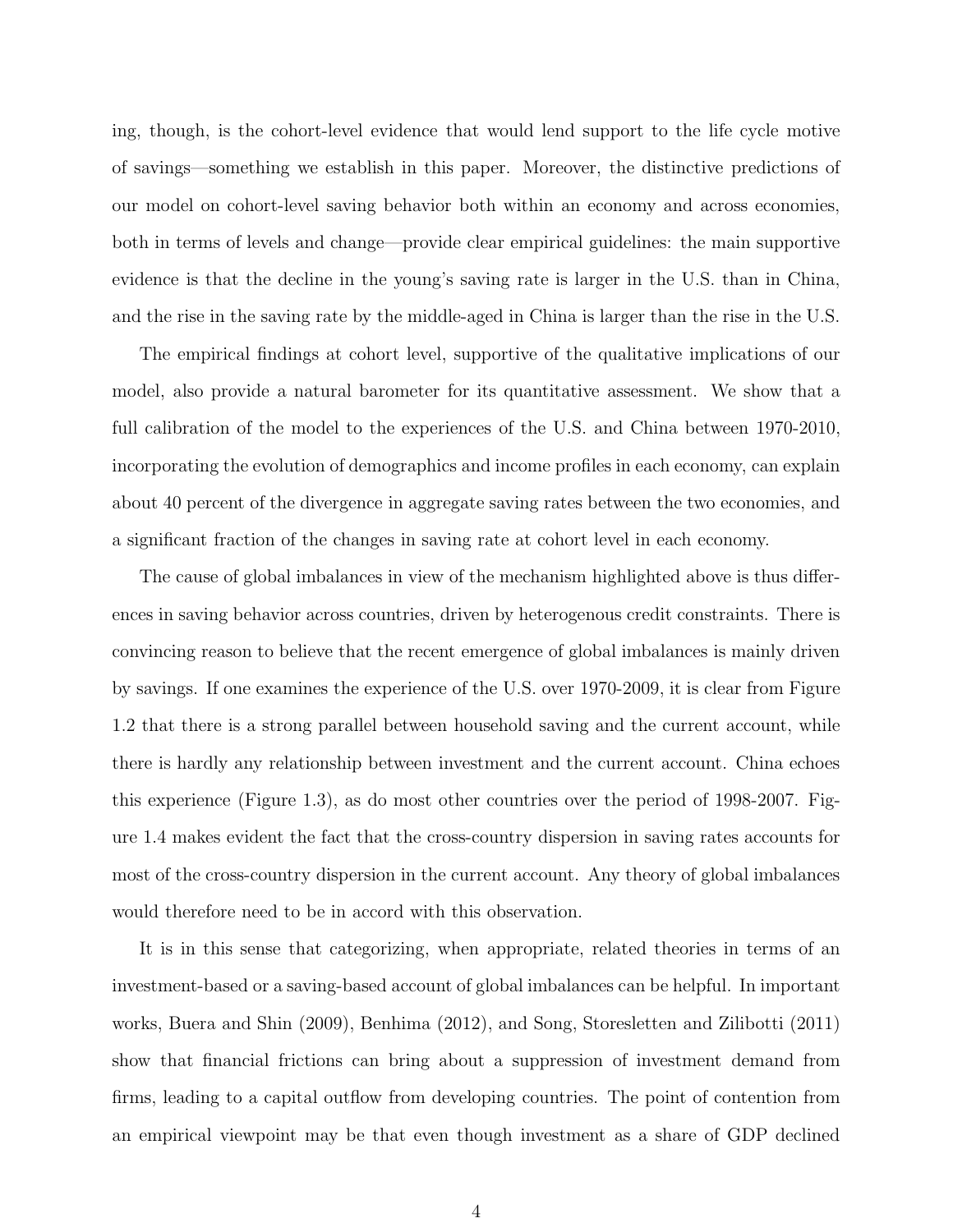during the East Asian crisis, it quickly reverted to and subsequently exceeded its pre-crisis level (Figure 1.5). The recent period during which global imbalances were most pronounced saw an increase in investment-GDP in Asia rather than a fall.

On the other hand, models of global imbalances revolving around a saving story have emphasized a strong precautionary saving motive driven by uninsurable risk in developing countries. These countries which feature a lower autarkic interest rate can see a capital outflow upon opening up to capital markets, as forcefully shown in Mendoza, Quadrini and Rios-Rull (2009). In our view, the extraordinary growth experience of these emerging markets—–and not just capital market liberalization—is very much a central part of the recent global experience and therefore should not be excluded. But in face of rapid productivity growth which raises the marginal productivity of capital, risk per se may then only have second-order effects. That is to say, the surge in investment due to the strong neoclassical effect can potentially dominate the effect driven by high precautionary saving in emerging markets, precipitating a current account deficit rather than a surplus.<sup>4</sup> Caballero, Gourinchas, and Farhi (2009) focus on the lack of ability to generate assets in developing countries, whose savings need to be largely channeled abroad. An essential difference is that their paper does not focus on endogenous motive for saving which is at the core of this paper. Also, saving rates fall globally under integration and fast growth in emerging economies.

Another strand of the literature holds that corporate saving behavior is pivotal in accounting for global imbalances. Firms may increase their savings for precautionary motives in the presence of uninsurable investment risk (Sandri (2010)), or to build up liquidity to finance investment in periods of high productivity growth (Benhima and Bacchetta (2011)). However, levels of corporate savings have risen uniformly in both developing and advanced economies, with China actually experiencing a fall in its corporate saving rate— making corporate saving behavior less likely to be the main factor of divergence.<sup>5</sup> Still, the corporate

<sup>4</sup>This result can be remedied if growth is accompanied by a strong increase in idiosyncratic uncertainty, as in Carroll and Jeanne (2009), but the empirical validity of this assumption is unclear.

<sup>5</sup>A close look at firm level data in Bayoumi, Tong, and Wei (2011) casts doubt on corporate savings being the main driver of global imbalances, especially for China. First, corporate savings have increased in many countries—in developing and in advanced—so that its rise is not unique to the emerging markets running a current account surplus. Bayoumi et al (2011) show that Chinese firms do not have a significantly higher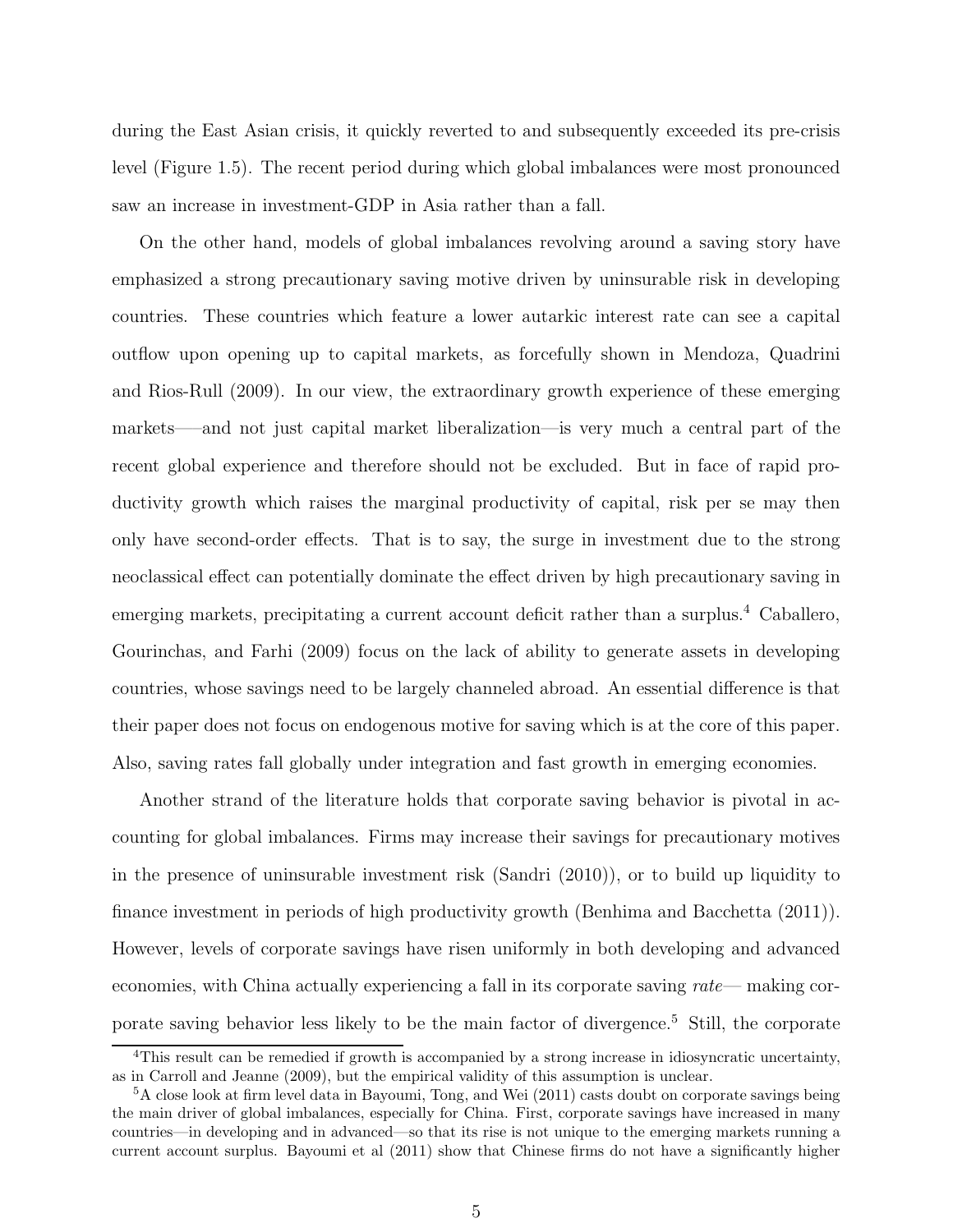saving channel can be viewed as complementary to the household saving rationale which we draw particular attention to in the current work.

In essence, the key departure of this paper from others in the existing literature is the ability of this framework to explain the divergence in saving rates—that is, the differential response of saving rates to interest rate changes that leads to their greater dispersion in the long run. The above models with a saving-based account of global imbalances tend to focus on differences in the *levels* of saving rates, and the outflow of capital from the high-saving rate country to the low-saving rate country upon integration of these economies. Over time however, differences in levels do not become more pronounced — whereas in the data, initial differences in saving rates in 1990 are dwarfed by their differences in 2010. Moreover, when incorporating the growth experiences of countries, the above papers tend to predict the opposite patterns.

The paper proceeds as follows. Section 2 develops the theoretical framework and provides some key intuitions and analytical results. Section 3 employs numerical experiments to illustrate the impact of fast growth and integration of emerging markets on the global economy. Section 4 investigates micro-level evidence on cohort saving behavior in China and the U.S. Section 5 examines the quantitative predictions of a fully-calibrated model for these two economies, allowing for a bequest motive and incorporating heterogeneous demographic and income profile evolutions. Section 6 concludes.

# 2 Model

The world economy consists of large open economies, populated with overlapping generations of consumers who live for three periods. We let  $\gamma \in \{y, m, o\}$  denote a generation. Consumers supply one unit of labor when young  $(\gamma = y)$  and when in middle age  $(\gamma = m)$ , and retire when old  $(\gamma = o)$ . In youth, consumers are credit-constrained, but the severity of that constraint differs across countries. In all other aspects our framework is standard: all countries use the same technology to produce one homogeneous good, which is used for

saving rate than the global average.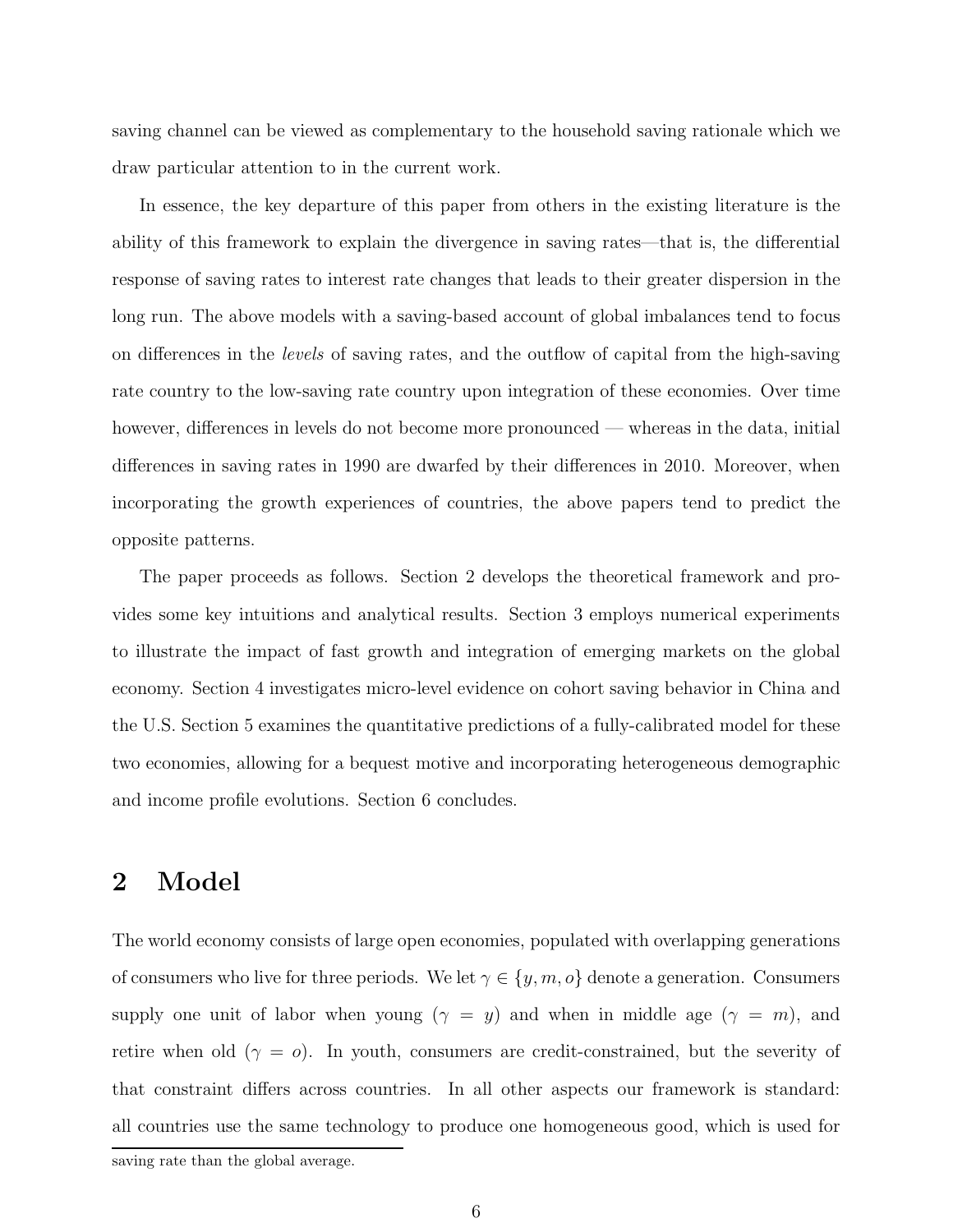consumption and investment, and is traded freely and costlessly. Preferences and production technologies have the same structure and parameter values across countries. Technologies only differ to the extent that labor input in each country consists of only domestic labor, and firms are subject to changes in country-specific productivity levels and labor force.

### 2.1 Production

The production technology, identical across countries, uses capital and labor to produce a homogeneous good. Let  $K_t^i$  denote the aggregate capital stock at the beginning of period t in country *i*, and  $e_t^i L_{y,t}^i + L_{m,t}^i$  the total labor input employed in period *t*, where  $L_{\gamma,t}^i$  denotes the size of generation  $\gamma$  and  $e_t^i$  the relative productivity of young workers  $(e_t^i < 1)$ . The gross output in country  $i$  is

$$
Y_t^i = \left(K_t^i\right)^\alpha \left[A_t^i \left(e_t^i L_{y,t}^i + L_{m,t}^i\right)\right]^{1-\alpha},\tag{1}
$$

where  $0 < \alpha < 1$ , and  $A_t^i$  is country-specific productivity. The capital stock in country i depreciates at rate  $\delta$  and is augmented by investment goods,  $I_t^i$ , with law of motion

$$
K_{t+1}^i = (1 - \delta)K_t^i + I_t^i.
$$
\n(2)

Factor markets are competitive so that each factor, capital and labor, earns its marginal product. Thus, the wage rates per unit of labor in youth and middle age for country i are

$$
w_{y,t}^i = e_t^i (1 - \alpha) A_t^i (k_t^i)^\alpha, \qquad (3)
$$

$$
w_{m,t}^i = (1 - \alpha) A_t^i (k_t^i)^\alpha, \qquad (4)
$$

where  $k_t^i \equiv K_t^i/[A_t^i(e_t^i L_{y,t}^i + L_{m,t}^i)]$  denotes the capital-effective-labor ratio. The rental rate earned by capital in production equals the marginal product of capital,  $r_{K,t}^{i} = \alpha (k_t^{i})^{\alpha - 1}$ .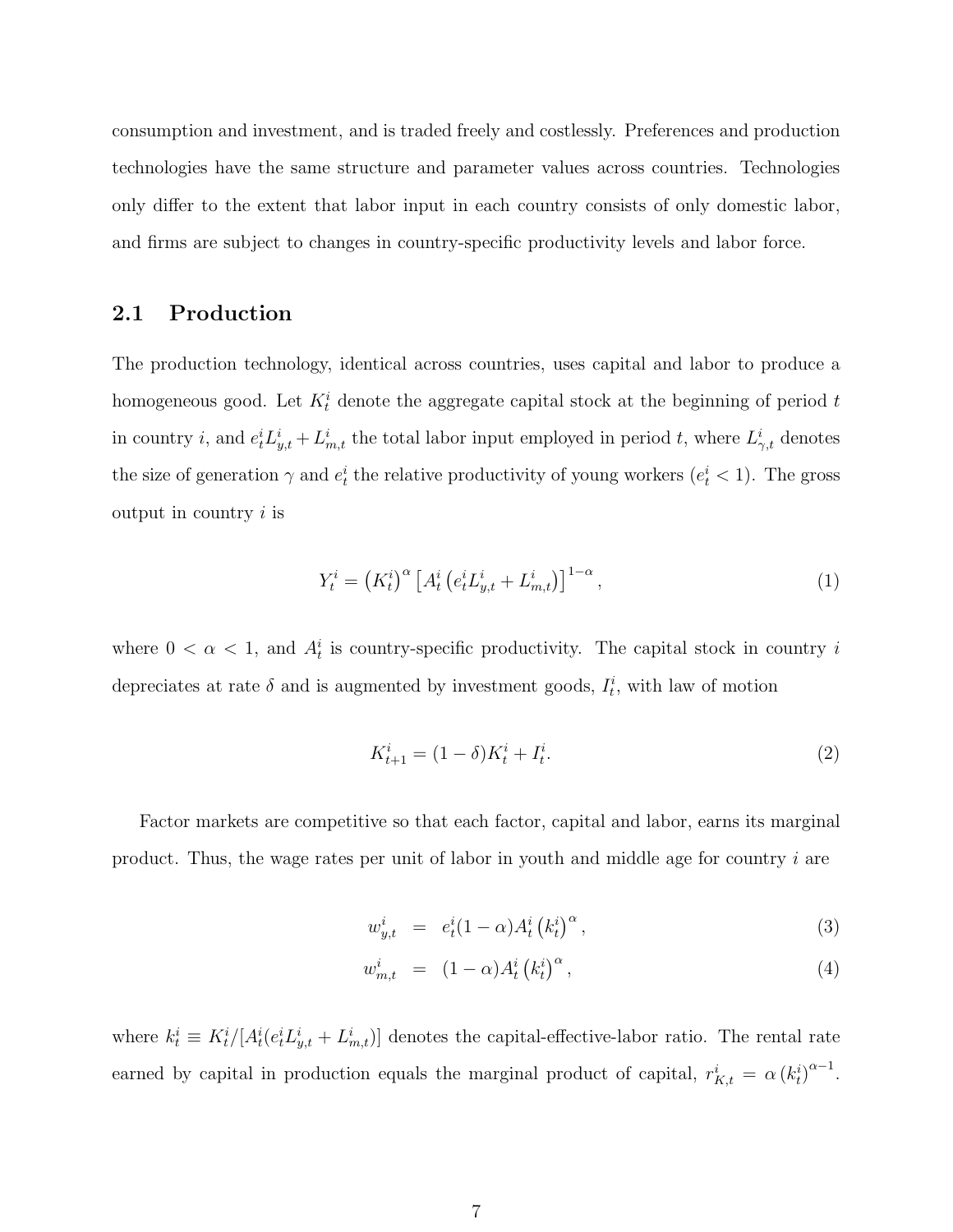The gross rate of return earned between period  $t-1$  and t in country i is therefore

$$
R_t^i = 1 - \delta + r_{K,t}^i. \tag{5}
$$

Let  $g_{A,t}^i$  and  $g_{L,t}^i$  denote the the growth rate of productivity and of the young cohort size, respectively, so that

$$
A_t^i = (1 + g_{A,t}^i) A_{t-1}^i, \tag{6}
$$

$$
L_{y,t}^{i} = (1 + g_{L,t}^{i}) L_{y,t-1}^{i}.
$$
\n(7)

#### 2.2 Households

A consumer born in period t earns the competitive wage rate  $w_{y,t}^i$  when young and  $w_{m,t+1}^i$ in the following period. Let  $c_{\gamma,t}^i$  denote the consumption of an agent in country i belonging to generation  $\gamma$ . The lifetime utility of a consumer born in period t in country i is

$$
U_t^i = u(c_{y,t}^i) + \beta u(c_{m,t+1}^i) + \beta^2 u(c_{o,t+2}^i),
$$

with standard isoelastic preferences  $u(c) = (c^{1-\frac{1}{\sigma}}-1)/(1-\frac{1}{\sigma})$  $\frac{1}{\sigma}$ ). The discount factor  $\beta$  satisfies  $0<\beta<1$  and the intertemporal elasticity of substitution coefficient satisfies  $\sigma\leq 1.$ 

Let  $a^i_{\gamma,t+1}$  denote the net asset holdings at the end of period t of an agent belonging to generation  $\gamma$ . An agent born in period t faces the following sequence of budget constraints:

$$
c_{y,t}^i + a_{y,t+1}^i = w_{y,t}^i, \tag{8}
$$

$$
c_{m,t+1}^i + a_{m,t+2}^i = w_{m,t+1}^i + R_{t+1}^i a_{y,t+1}^i,
$$
\n(9)

$$
c_{o,t+2}^i = R_{t+2}^i a_{m,t+2}^i.
$$
\n(10)

When young, individuals can borrow in order to consume  $(a_{y,t+1}^i < 0)$ . When middle-aged, they earn the competitive wage, repay their loans, consume and save for retirement. When old, they consume all resources available. A bequest motive is omitted for convenience but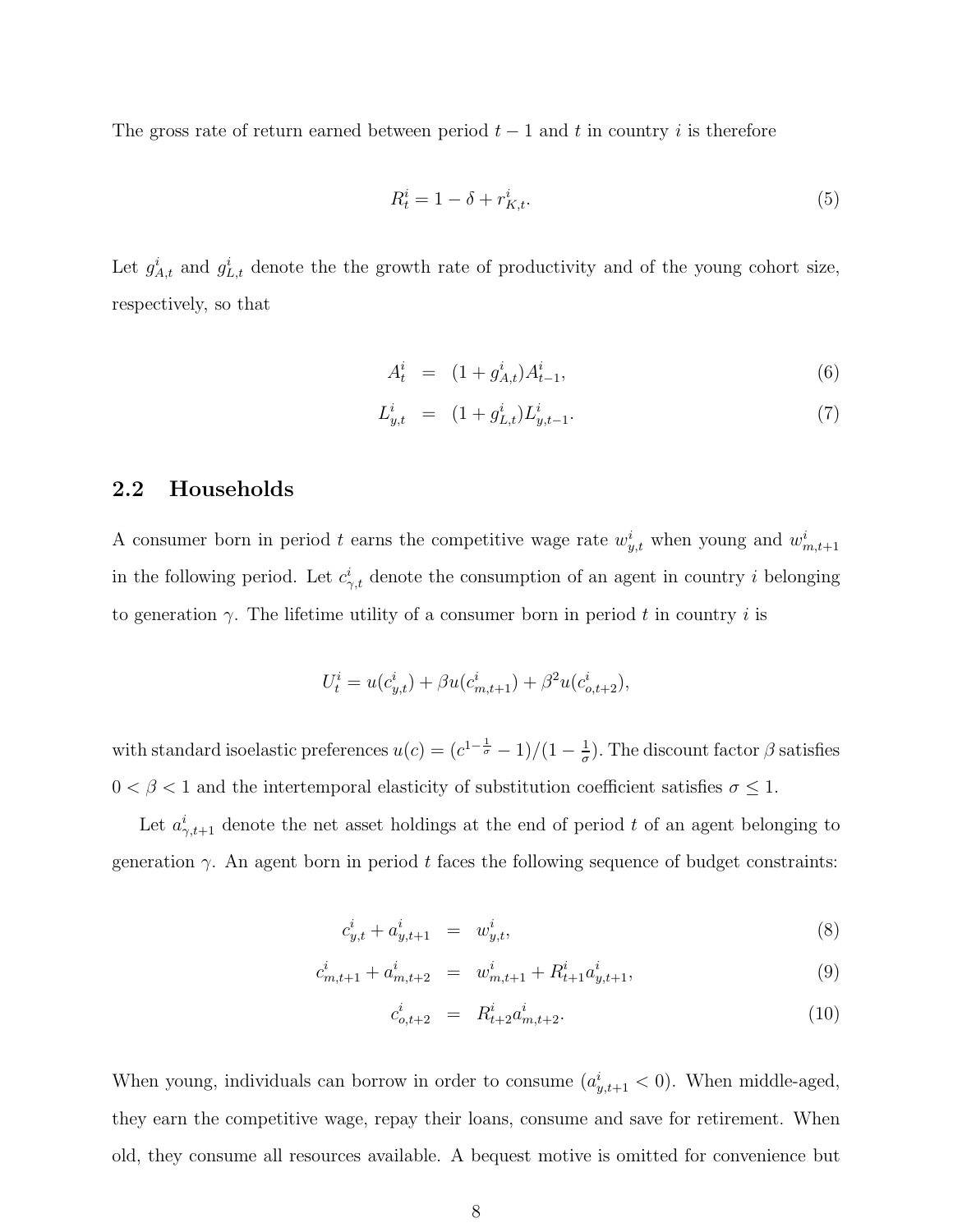is introduced later on in the quantitative analysis (Section 5).

We assume that young agents are subject to credit constraints: they can only borrow up to a fraction  $\theta^i$  of the present value of their future labor income,

$$
a_{y,t+1}^i \ge -\theta^i \frac{w_{m,t+1}^i}{R_{t+1}^i}.
$$
\n(11)

The tightness of credit conditions, captured by  $\theta^i$ , can differ across countries. We are interested in the case in which (11) is binding for all countries.

#### Assumption 1 Credit constraints for the young are binding at all times in all countries.

This assumption is satisfied if two conditions hold: (1)  $\theta^i$  is small enough— smaller than the fraction of intertemporal wealth that the young would consume in the absence of credit constraints; (2) the wage profile is steep enough—and steeper the higher the  $\theta^{i}$ . When credit constraints are binding, the net asset position of the young is

$$
a_{y,t+1}^i = -\theta^i \frac{w_{m,t+1}^i}{R_{t+1}^i}.
$$
\n(12)

The net asset position of a middle-aged agent at the end of period  $t$  is obtained from the Euler condition that links  $c_{m,t}^i$  and  $c_{o,t+1}^i$ , yielding

$$
a_{m,t+1}^i = \frac{1}{1 + \beta^{-\sigma}(R_{t+1}^i)^{1-\sigma}} (1 - \theta^i) w_{m,t}^i.
$$
 (13)

Changes in  $R_{t+1}^i$  affects middle-aged asset holdings through a substitution and income effect, the latter dominating when  $\sigma < 1$ .

<sup>6</sup>Formally, the conditions are  $\theta^i < \eta_t^*$  and  $\frac{w_{m,t+1}^i}{R_{t+1}^i w_{y,t}^i} > \frac{1-\eta_t^*}{\eta_t^*-\theta^i}$ , for all t, where

$$
\eta_t^* \equiv \frac{\beta^{-2\sigma}(R_{t+1}^i R_{t+2}^i)^{1-\sigma}}{1+\beta^{-\sigma}(R_{t+2}^i)^{1-\sigma}[1+\beta^{-\sigma}(R_{t+1}^i)^{1-\sigma}]}.
$$

In the case of log utility, the conditions amount to  $\theta^i < \frac{1}{1+\beta+\beta^2}$ , and  $\frac{w^i_{m,t+1}}{R^i_{t+1}w^i_{y,t}} > \frac{\beta(1+\beta)}{1-\theta^i(1+\beta+\beta^2)}$ .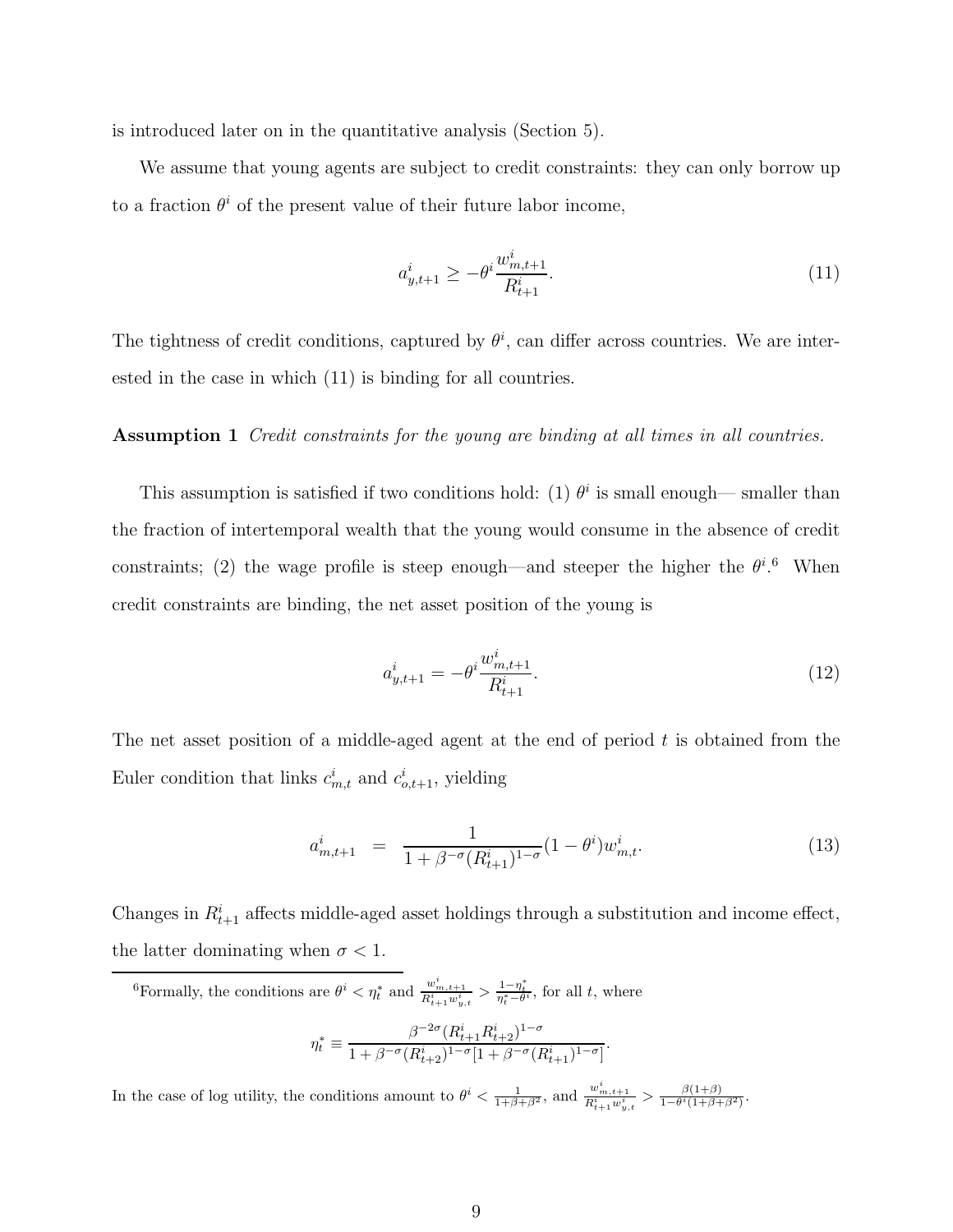#### 2.3 Closed-Economy Equilibrium

The autarky equilibrium reveals the impact of the tightness of credit constraints on the accumulation of capital and on the long run autarky interest rates. The capital market equilibrium condition requires that total capital stock accumulated at the end of period  $t$  in country i is equal to the aggregate wealth of that country:

$$
K_{t+1}^i = L_{y,t}^i a_{y,t+1}^i + L_{m,t}^i a_{m,t+1}^i,\tag{14}
$$

which, combined with (12) and (13), gives the law of motion for  $k^i$ , the capital-effectivelabor ratio in country *i*. In the full depreciation case where  $\delta = 1$ , the dynamic of  $k^i$  is given implicitly by<sup>7</sup>

$$
(1+g_{A,t+1}^i)(1+g_{L,t}^i)\left[1+e_{t+1}^i(1+g_{L,t+1}^i)+\theta^i\frac{1-\alpha}{\alpha}\right]k_{t+1}^i=\frac{(1-\theta^i)(1-\alpha)}{1+\beta^{-\sigma}\left\{\alpha(k_{t+1}^i)^{\alpha-1}\right\}^{1-\sigma}}(k_t^i)^{\alpha}.
$$

All else equal, the less-constrained economy (higher  $\theta^i$ ) is on a lower autarkic path of capital than the more-constrained economy (lower  $\theta^i$ ), as illustrated in Figure 2.1, which plots the law of motion for capital for different values of the credit constraint parameter.

The following theorem characterizes the impact of  $\theta^i$  on the steady state of the economy. To zero in on the effect of differences in credit constraints, we assume constant and identical productivity and labor force growth rates  $g_A$  and  $g_L$  across countries, and a fixed relative productivity of young workers e.

**Theorem 1** Suppose that  $\delta = 1$ . There exists a unique, stable, autarky steady state. All else equal, more constrained economies have a higher capital-to-efficient-labor ratio  $k^i$  and a lower interest rate  $R^i$ :

$$
\frac{dk^i}{d\theta^i} < 0, \qquad \frac{dR^i}{d\theta^i} > 0.
$$

<sup>&</sup>lt;sup>7</sup>Most of our theoretical results are derived for  $\delta = 1$ . We show in our subsequent numerical analyses that these results hold when  $\delta < 1$ .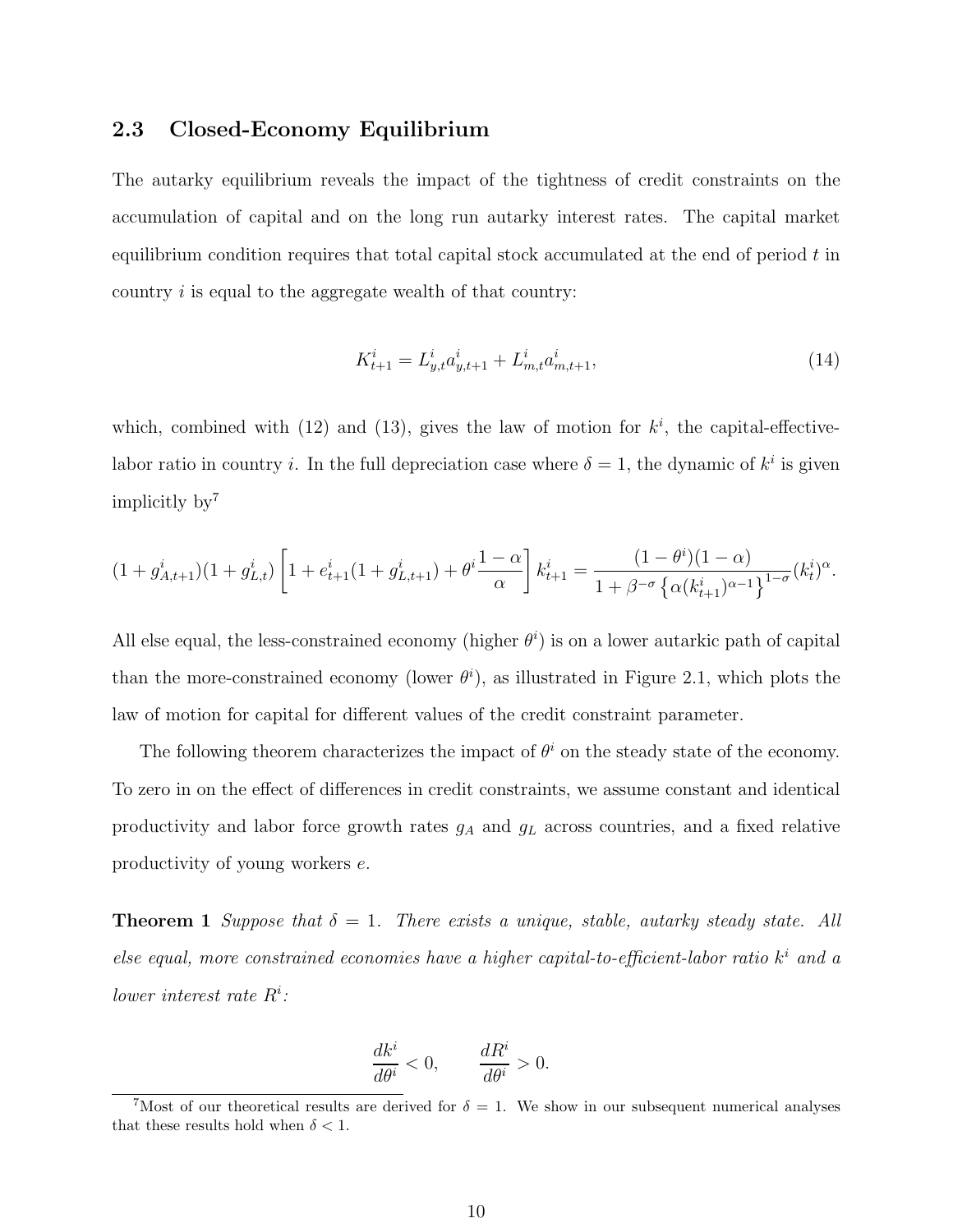#### Proof. See Appendix B.

More constrained economies (higher  $\theta$ ) accumulate more capital as a result of less dissaving of the young and lower debt repayment of the middle-aged, and hence feature a lower rate of return. In the special case of  $\sigma = 1$ , the autarky steady state interest rate in country i can be expressed as

$$
R^{i} = (1 + g_{A})(1 + g_{L})\frac{1 + \beta}{\beta}\frac{\alpha[1 + e(1 + g_{L})] + \theta^{i}(1 - \alpha)}{(1 - \alpha)(1 - \theta^{i})}.
$$
\n(15)

It shows that the rate of return is also increasing in higher aggregate productivity and labor force growth  $g_A$  and  $g_L$ , as well as higher relative efficiency  $e$  —all of which increase the marginal productivity of capital. Demographics matter not only through its impact on labor force growth, but also on the population composition: a higher proportion of young agents relative to middle-aged agents due to high  $g<sub>L</sub>$  increases the proportion of borrowers relative to savers and hence puts upward pressure on the rate of return to capital.

#### 2.4 Open-Economy Equilibrium

Under financial integration, capital flows across borders until rates of return are equalized across countries. Financial integration in period t implies that  $R_{t+1}^i = R_{t+1}$  and  $k_{t+1}^i = k_{t+1}$ , for all  $i$ . The capital market equilibrium condition becomes

$$
\sum_{i} K_{t+1}^{i} = \sum_{i} \left( L_{y,t}^{i} a_{y,t+1}^{i} + L_{m,t}^{i} a_{m,t+1}^{i} \right), \tag{16}
$$

which, along with  $(12)$  and  $(13)$ , gives the law of motion for  $k_t$ . Next, we characterize the integrated steady state in which the growth rates of productivity and labor,  $g_A$  and  $g_L$ , and the relative productivity e of young workers, are identical across countries. Let  $\lambda^i$  denote the contribution of country  $i$  to the world supply of effective labor in steady state, i.e.,

$$
\lambda^i \equiv \frac{A_{i,t}(eL^i_{y,t} + L^i_{m,t})}{\sum_j A_{j,t}(eL^j_{y,t} + L^j_{m,t})}.
$$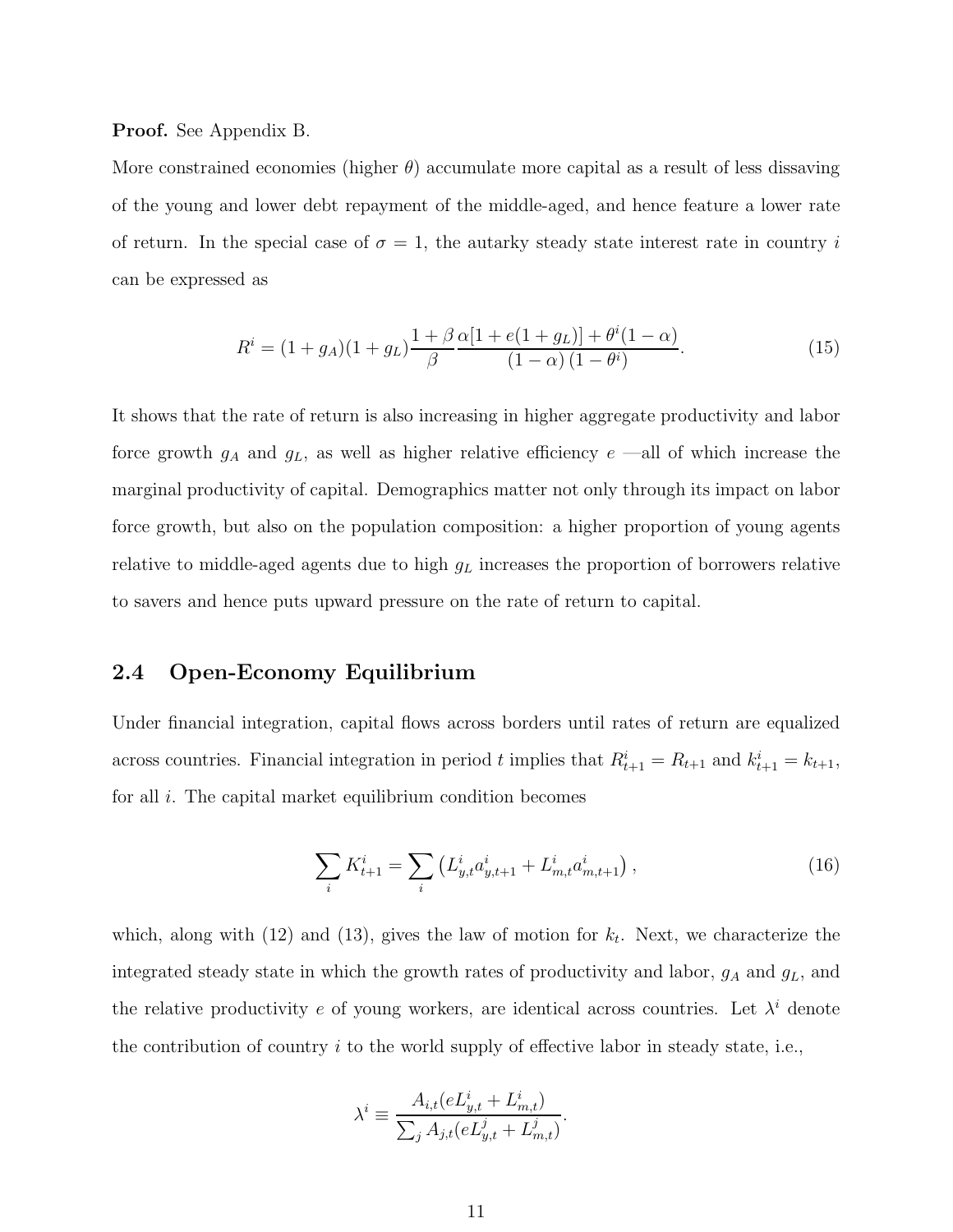**Proposition 2** Suppose that  $\delta = 1$ . Let  $\theta_L \equiv \min_i {\{\theta^i\}}, \theta_H \equiv \max_i {\{\theta^i\}}, \text{ with } \theta_L \neq \theta_H$ . The steady state world interest rate R satisfies

$$
R(\theta_L) < R < R(\theta_H),\tag{17}
$$

where  $R(\theta)$  denotes the autarky steady state interest rate in a country with credit constraint parameter θ.

#### Proof. See Appendix B.

This proposition illustrates the first factor causing a decline in the rate of return faced by lessconstrained economies (high  $\theta$ ): financial integration with the more constrained economy. Figure 2.1 plots the law of motion for the capital-effective-labor ratio k under integration in a two-country case, lying in between the autarkic laws of motion. Suppose that the high  $\theta$ country starts from its initial autarkic steady state  $k(\theta_H)$ , whereas the low  $\theta$  economy is capital scarce, and such that the two economies have identical capital-effective-labor ratios at the time they integrate.<sup>8</sup> Upon integration, the two economies jump to the integrated path of capital stock. The convergence from  $k(\theta_H)$  to the integrated steady state  $k(\bar{\theta})$  translates into a sustained decline in the world interest rate (where  $\bar{\theta}$  refers to the 'world aggregate level of credit constraints', determined as a weighted average of country-specific  $\theta$ 's).

The second factor that can lead to a decline in the world interest rate is faster growth in the more constrained economy. To demonstrate this, first observe that in the special case where  $\sigma = 1$ , the interest rate in the integrated steady state is

$$
R = (1 + g_A)(1 + g_L)\frac{1 + \beta}{\beta}\frac{\alpha[1 + e(1 + g_L)] + \bar{\theta}(1 - \alpha)}{(1 - \alpha)(1 - \bar{\theta})}, \qquad \bar{\theta} \equiv \sum_i \lambda^i \theta^i.
$$
 (18)

where  $\bar{\theta}$  replaces  $\theta^i$  in the autarky steady state rate of return given by Equation 15. The world interest rate is determined by the weighted-average level of credit constraints across countries. Equation 18 implies that when the more constrained economies account for a

<sup>8</sup>One can also think of this as the more constrained economy already in steady state experiencing faster productivity growth that reduces its capital efficiency ratio to  $k(\theta_H)$  at the time of integration.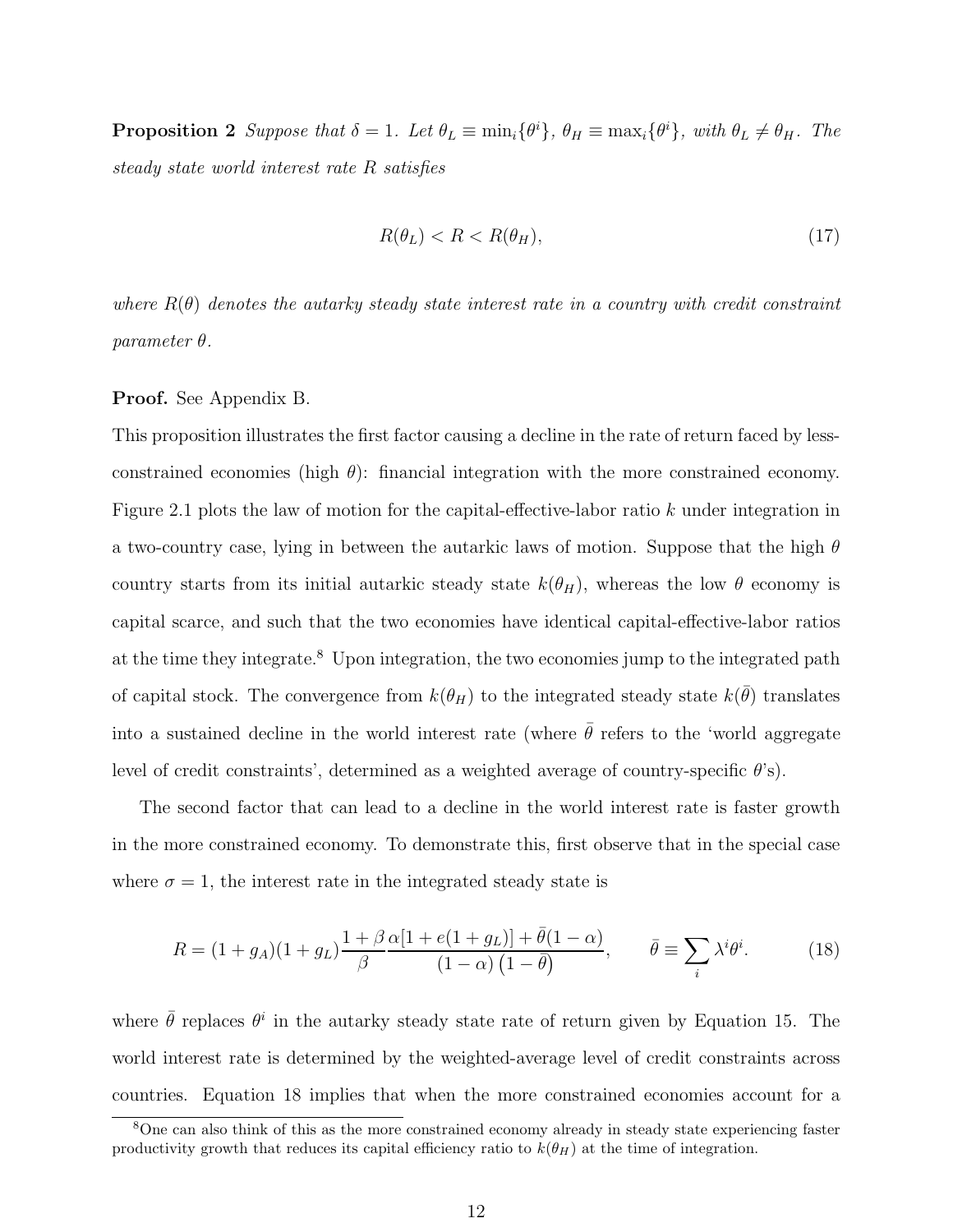

Figure 2.1: Law of Motion and Steady State: Autarky and Integration. The parameter values taken are  $\sigma = 0.5$ ,  $\beta = 0.97$  (annualized),  $\alpha = 0.28$ ,  $\delta = 9\%$  (annualized),  $\theta_H = 0.2$ ,  $\theta_L = 0.05, g_A = 1.5\%$  (annualized),  $g_L = 1\%$ ,  $e = 0.33$ .

greater share of the world economy, causing a decrease in  $\bar{\theta}$ , the world interest interest rate falls. This result can be generalized for any  $\sigma \leq 1$  in the following proposition:

Proposition 3 A relative expansion of the more constrained economies (i.e., an increase in the share  $\lambda^i$  of a country with low  $\theta^i$ ) causes a fall in the world interest rate, while an expansion of less-constrained economies does the opposite.

Proof. See Appendix B.

### 2.5 Savings and Investment

We next show that the heterogeneity in credit constraints leads to differential responses of saving rates to a fall in the world interest rate across countries, both at the national and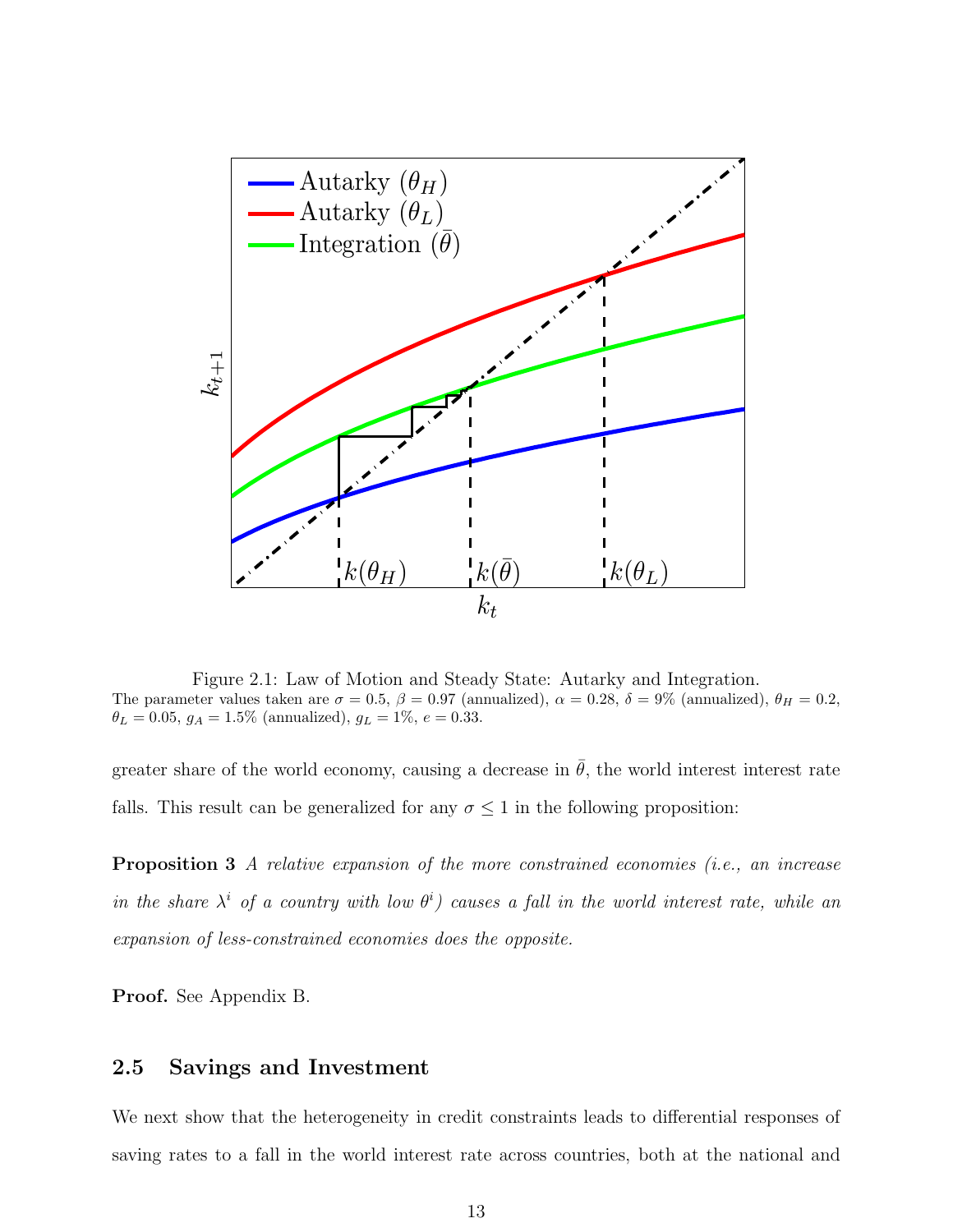cohort level. Formal definitions of aggregate and cohort-level savings and the current account are relegated to Appendix A.

In the integrated steady state, the aggregate saving to GDP ratio of country  $i$  is

$$
\frac{S^i}{Y^i} = -\frac{g}{1 + e(1 + g_L)}(1 - \alpha)\frac{\theta^i}{R} + \frac{g}{1 + g}\frac{1}{1 + e(1 + g_L)}(1 - \alpha)\frac{1 - \theta^i}{1 + \beta^{-\sigma}R^{1 - \sigma}} + \delta k^{1 - \alpha}, \quad (19)
$$

where R and k are at their steady-state values, and  $g \equiv (1 + g_A)(1 + g_L) - 1 > 0$ . The first observation one can make is that the *levels* of saving rates differ across countries under integration— the saving rate is higher in more constrained economies (lower  $\theta^i$ ), which place greater weight on the middle-aged savers than on young borrowers. Second, the interaction between growth and credit constraints is critical — in the absence of growth  $(g = 0)$ , the net saving rate is zero, and there are no cross-country differences in the levels of saving rates. Third, Equation 19 leads to the following proposition:

Proposition 4 In an integrated global economy with heterogenous credit constraints, a fall in the world rate of return induces a greater dispersion in saving rates across countries.

This follows from the fact that

$$
\frac{\partial^2 (S/Y)}{\partial \theta \partial R} > 0.
$$

In response to a fall in the common world interest rate  $R$ , the saving rate increases by more in the more constrained economy. The fall in  $R$  can be brought about by financial integration or accelerated growth in the more constrained economies, following Proposition 2 and 3. Therefore, initial differences in saving rates across countries combined with the slope differences induce a *divergence* in saving rates across countries when R falls.

The dynamic response of savings to changes in the interest rate is apparent when examining cohort-level saving (as a share of GDP), which summed across generations is just the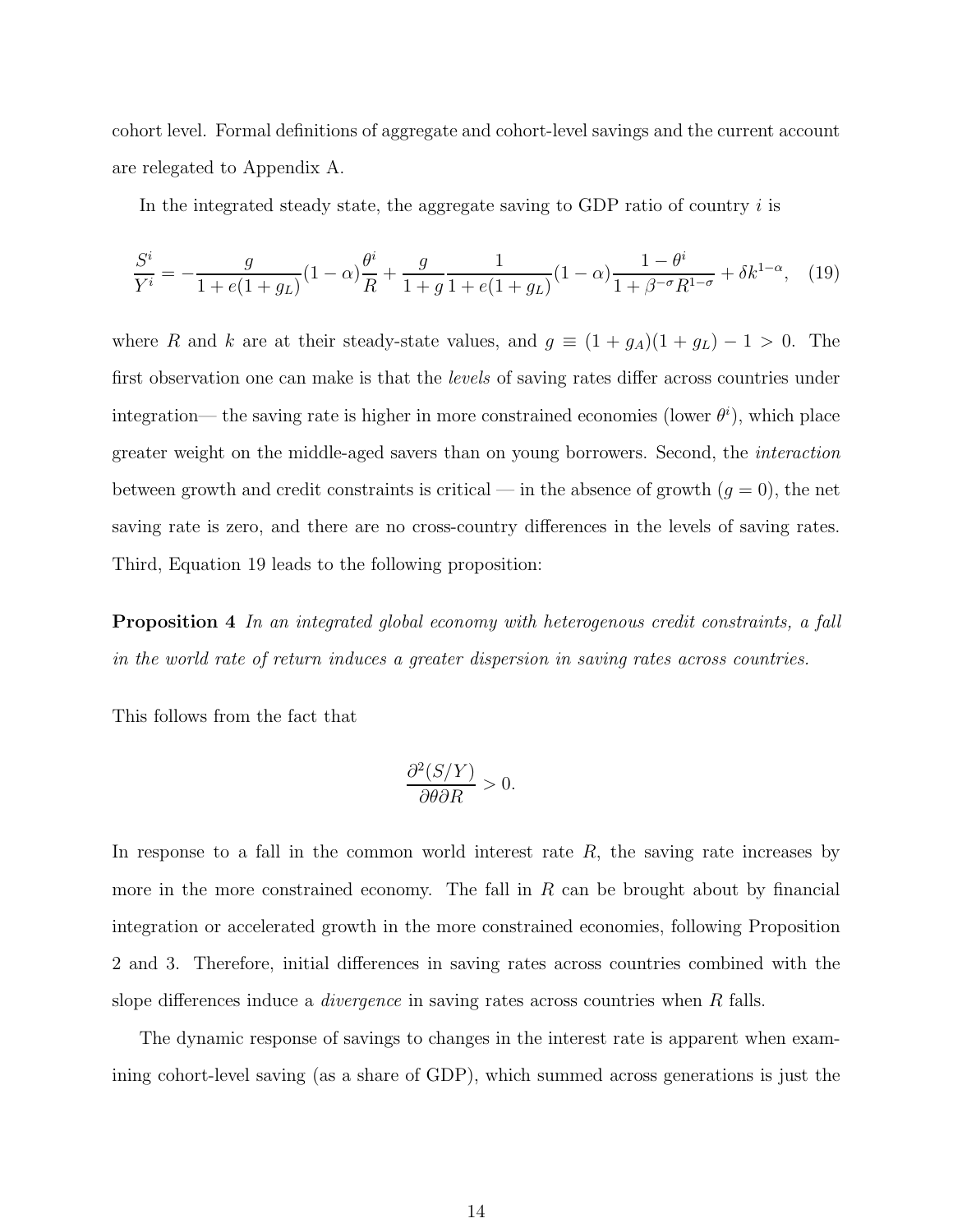aggregate saving rate. We show in Appendix A that  $9$ 

$$
\frac{S_{y,t}^{i}}{Y_{t}^{i}} = -(1+g_{A,t+1}^{i}) \frac{1+g_{L,t}^{i}}{1+e_{t}^{i}(1+g_{L,t}^{i})} \frac{\theta^{i}(1-\alpha)}{k_{t}^{\alpha}} \left(\frac{\alpha}{R_{t+1}}\right)^{\frac{\alpha}{1-\alpha}},
$$
\n
$$
\frac{S_{m,t}^{i}}{Y_{t}^{i}} = \frac{1}{1+e_{t}^{i}(1+g_{L,t}^{i})} \left[\frac{1-\theta^{i}}{1+\beta^{-\sigma}R_{t+1}^{1-\sigma}} + \frac{\theta^{i}}{R_{t}}\right] (1-\alpha),
$$
\n
$$
\frac{S_{o,t}^{i}}{Y_{t}^{i}} = -\frac{1}{1+g_{A,t}^{i}} \frac{1}{1+g_{L,t-1}^{i}} \frac{1}{1+e_{t}^{i}(1+g_{L,t}^{i})} \frac{1}{1+\beta^{-\sigma}R_{t}^{1-\sigma}} (1-\theta^{i})(1-\alpha) \left(\frac{k_{t-1}}{k_{t}}\right)^{\alpha} + \delta k_{t}^{1-\alpha}.
$$

These equations demonstrate that the partial effect of a fall in  $R_{t+1}$  is more borrowing of the young—the combined effect of a lower discount rate and associated higher future wage rate and also more saving by the middle-aged if  $\sigma < 1$ . Moreover, they illustrate the asymmetric responses of the same cohort across countries to a common fall in the world interest rate. Specifically, the increase in borrowing by the young is larger in the less constrained economy (high  $\theta^i$ ), while the increase in savings of the middled-aged is larger in the more constrained economy (low  $\theta^i$ ). The net response of the aggregate saving rate depends on  $\theta^i$ : higher  $\theta^i$  gives more importance to the young borrowers' larger dissavings, whereas lower  $\theta^i$  gives more importance to the middle-aged's rising savings. Note also that the presence of credit constraints moderates the impact of future growth  $g_{A,t+1}^i$  on the saving rate: the dissavings of the young can only increase up to the extent permitted by the binding credit constraints. This mitigates the standard wealth effects of growth on savings when growth is experienced by a country with a low  $\theta$ .

Investment behavior is governed by the same forces that underlie a neoclassical growth model. Under financial integration, differences in investment-output ratios across countries are largely determined by their relative growth prospects. With full depreciation ( $\delta = 1$ ), investment to GDP ratios obey

$$
\frac{I_t^i/Y_t^i}{I_t^j/Y_t^j} = \frac{1 + \tilde{g}_{t+1}^i}{1 + \tilde{g}_{t+1}^j},\tag{20}
$$

where  $1+\tilde{g}_{t+1}^i \equiv (1+g_{A,t+1}^i)^{\frac{1+e_{t+1}^i(1+g_{L,t+1}^i)}{e_t^i+(1+g_{t-1}^i)^{-1}}}$  $\frac{e_{t+1}(1+g_{L,t+1})}{e_t^2+(1+g_{L,t}^i)^{-1}}$  denotes the combined growth rate in productivity

<sup>&</sup>lt;sup>9</sup>Cohort-level saving normalized by each generation's factor income is omitted, but yields similar expressions (i.e., up to some multiplicative terms common across countries) to cohort savings normalized by GDP.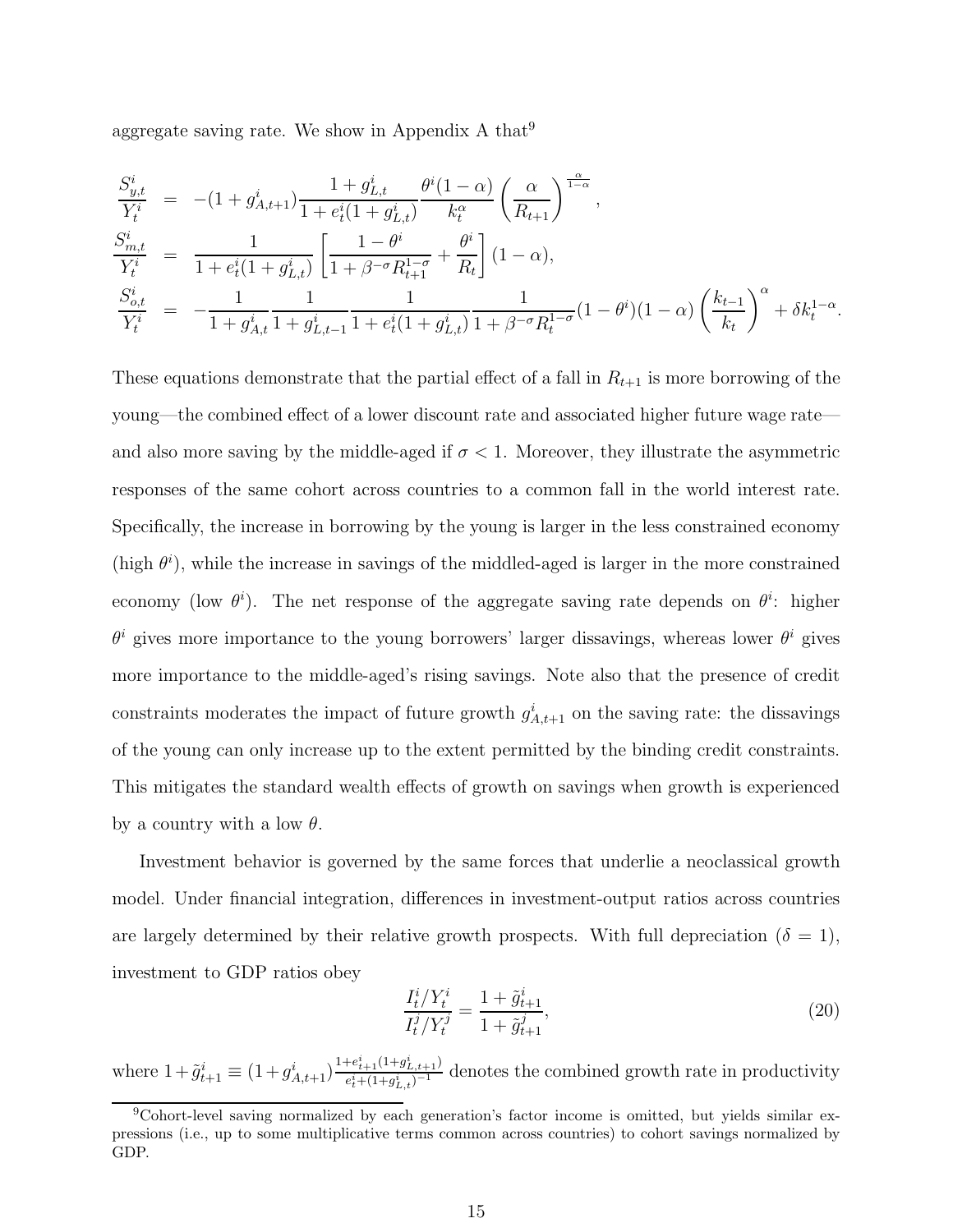and effective labor input in country i.

# 3 Numerical Illustrations

In this section, we conduct numerical experiments to analyze how two of the most important developments of the recent decades — financial integration of emerging markets and their faster growth— impinge on the world economy in our framework. These experiments are meant to help build intuition for the mechanism at hand, and to illustrate the qualitative implications of the model both at the aggregate and micro level, rather than to assess its ability to quantitatively match the data. A quantitative evaluation of the fully-calibrated model is taken up later in Section 5, where aggregate and micro-level predictions of the model are both compared to the data. Our experiments concern two economies  $H$  and L with heterogenous credit constraints  $(\theta_H > \theta_L)$ . These can be thought of as Advanced economies and Emerging Asia, respectively. In order to fully understand the workings of the model, especially along the transition path, we proceed incrementally by first exploring the impact of faster growth in the more constrained economy in a fully-integrated environment (Section 3.1), then turning to a more realistic scenario where an Advanced economy starting at its own steady state integrates with a capital-scarce Emerging Asia (Section 3.2).<sup>10</sup>

Preference and technology parameters are standard. In a three-period OLG model each period is equivalent to 20 years. The intertemporal elasticity of substitution is taken to be  $\sigma = 0.5$ , and the discount factor  $\beta = 0.54$  reflects an annual discount factor of 0.97. The depreciation rate is set at 9 percent per year which gives  $\delta = 0.88$  over a 20 year period. The capital share  $\alpha$  is set at 0.28 and the relative productivity of young workers is fixed at  $e = 0.33^{11}$  For illustrative purposes, we set  $\theta_H = 0.21$  and  $\theta_L = 0.03$ . We later discipline these parameters by matching them to the cross-section of cohort saving rates in the U.S.

 $10$ An early version of the paper also considers a three-country experiment. We find that a realistic crosssection of aggregate saving rates and current accounts can emerge from the interaction of a cross-section of differences in credit constraint tightness and growth. Hence our model could also potentially account for heterogeneity in saving rates and current account imbalances among Advanced economies.

<sup>&</sup>lt;sup>11</sup>We match the income share for the U.S. over the period 1990-2008, using the adjustment of Gollin (2002) for mixed and proprietary income. The relative productivity of young workers is chosen to match life income profile data for the U.S. (see details in Section 5).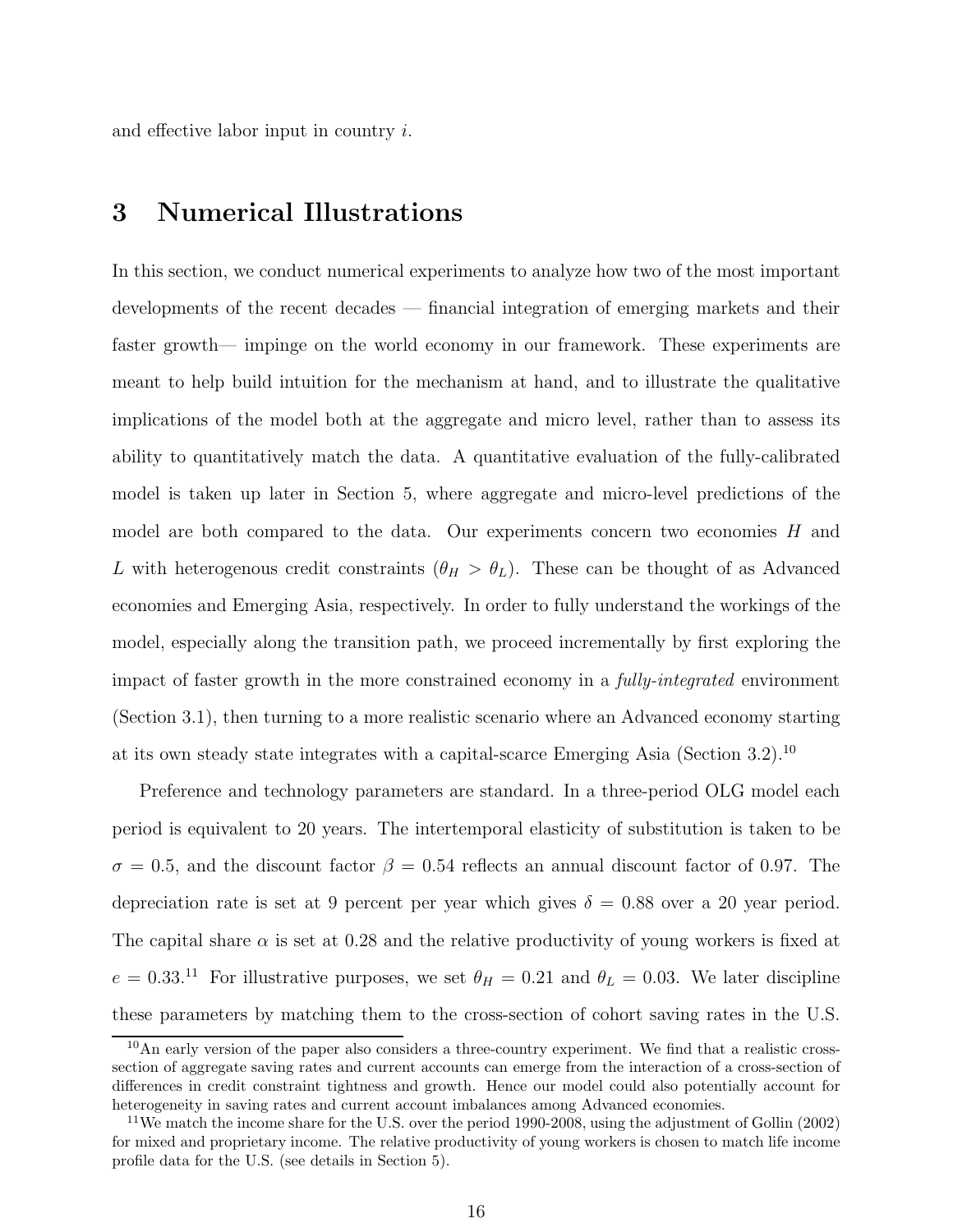and China in the full calibration exercise of Section 5.

#### 3.1 Faster Growth in Emerging Asia

We first examine the impact of faster growth in Asia, which features tighter credit constraints. This experiment assumes that capital markets are already integrated, and that both countries start from their integrated steady state. This shuts off the potential confounding effect of capital market integration and also the effect of transitional dynamics from emerging markets on the aggregate economy. These assumptions are relaxed in the subsequent exercise in Section 3.2. It is important to emphasize that all growth rate changes are fully expected.

We assume productivity and labor force growth rates at the steady state are  $g_A = 1.5\%$ and  $g_L = 1\%$  (annually). Labor grows at its steady-state growth rate throughout. The effective labor of Asia relative to Advanced economies in the initial steady state is chosen to match the GDP of Asia relative to Advanced economies in 1970 (21%). Subsequently, the growth rate of productivity in Advanced economies is assumed to stay at its steady state value, whereas Asia's productivity grows at 5% (annually) between  $t = 2$  and  $t = 4$ , to match the rise in the relative size of Asia's output from 21% to 82% over the last forty-year period. Productivity and labor in Asia are assumed to be growing at their steady-state growth rates thereafter.

Figure 3.1 displays the behavior of key variables. The rate of return initially rises, between  $t = 1$  and  $t = 3$ , as a result of expected faster growth in Asia. It subsequently declines to a permanently lower level. This long-run decline in the world interest rate is a consequence of the large increase in the relative weight of Emerging Asia, which draws the world interest rate closer towards its lower, autarkic steady-state value (Proposition 3). The initial rise in interest rate is counterfactual, but we show later that this result is overturned when Asia is initially capital-scarce.

Figure 3.1 also shows that after a period of fast growth in credit-constrained Asia, the saving rates diverge across regions, with the initial gap in saving rates smaller than their post-growth difference. The sharp rise in the aggregate saving rate in Asia between  $t = 2$  and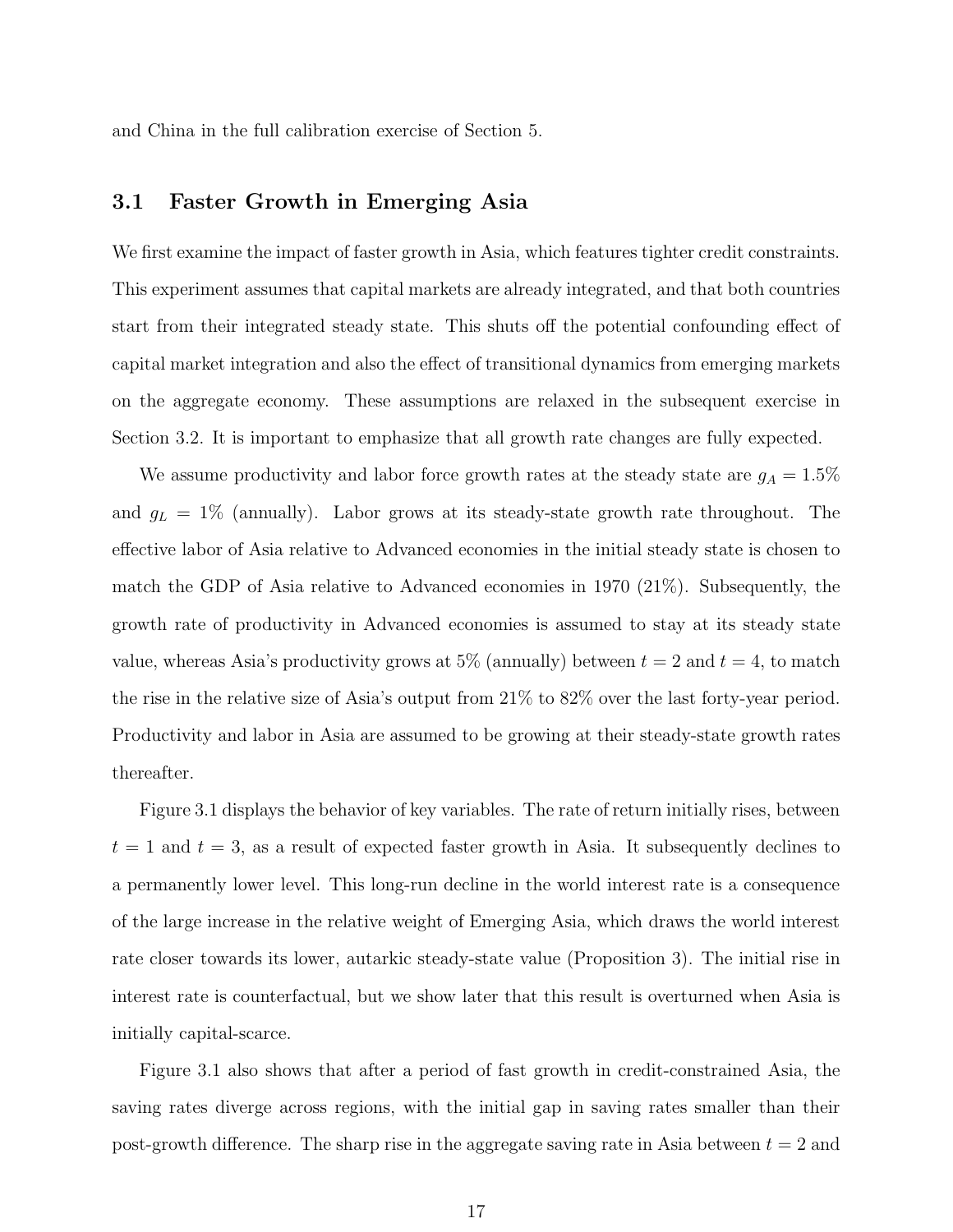$t = 4$  contrasts with the decline in that of advanced economies. Focusing on the period of falling interest rate between  $t = 3$  and  $t = 4$ , the rise in saving rate in Asia appears mostly driven by the middle-aged, while the fall in saving rate in Advanced economies is driven by the young. Notably, changes in saving rates across age groups exhibit a hump-shaped pattern in both regions.<sup>12</sup>

Whereas the aggregate saving rates diverge over time, investment rates converge in the long run. The divergence in aggregate saving rates therefore carries over to the current account. In the long run, Asia runs a permanent current account surplus and advanced economies a permanent deficit, with larger imbalances than in the initial period. The current account in Asia is in deficit in period  $t = 2$ , due to the initial sharp rise in the investment rate, but then sees a dramatic improvement of more than 7 percentage points, against the decline in the advanced economies' current account by about 4 percentage points. This arises from the steep rise in saving relative to investment—the consequence of which is a net capital outflow in Asia.

#### 3.2 Integration and Growth Experiment

The previous experiment makes the unrealistic assumptions that capital markets are integrated from the outset and that emerging Asia starts from a steady state. The following exercise assumes that both regions are in autarky in period  $t = -1$  (corresponding to 1970) and financial opening only occurs in period  $t = 0$  (corresponding to 1990). Emerging Asia is capital-scarce initially (at  $t = -1$ ), while advanced economies are at their own steady state. Productivity in Advanced economies always grows at its constant steady-state growth rate of 1.5%, while productivity in Emerging Asia grows faster between  $t = -1$  and  $t = 1$ (corresponding to the 1970-2010 period). We calibrate the initial relative values of effective labor and capital-effective-labor ratios  $(k_{-1}^L / k_{-1}^H)$ , along with the productivity growth path of Asia, to match Asia's relative output share in 1970 and 2010, as well as the relative

<sup>&</sup>lt;sup>12</sup>We focus on the period between  $t = 3$  and  $t = 4$ , which corresponds to the years 1990-2010, since this is the period for which we explore cohort-level data in Section 4. Similar patterns hold over the entire growth period between  $t = 2$  and  $t = 4$ . The decline in the saving rate of Asia in period  $t = 5$ , and the small rise in that of advanced economies, are driven by the behavior of the old cohort.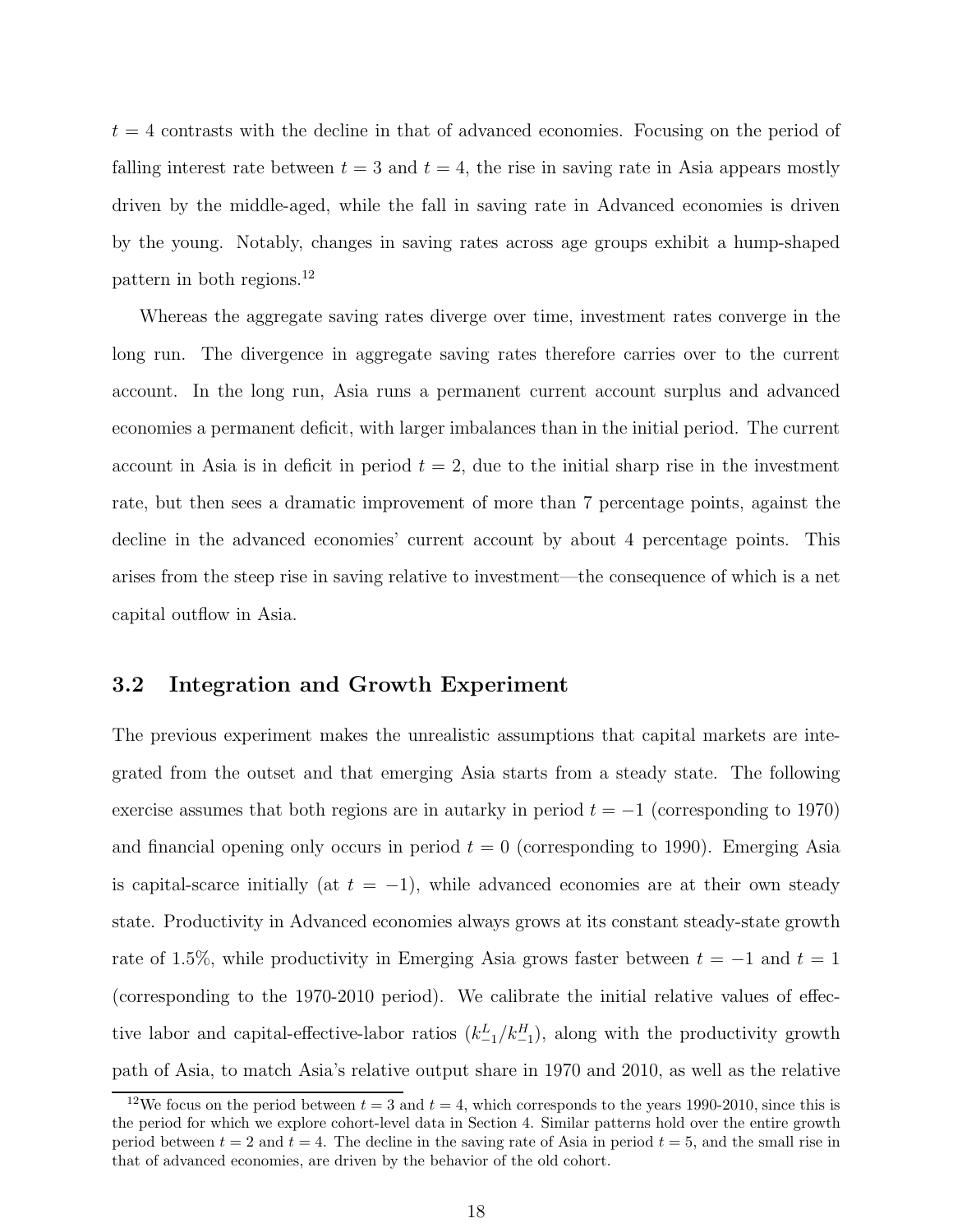

Figure 3.1: First Experiment: Fast Growth in Asia.

capital-effective labor ratios,  $k_0^L / k_0^H$ , as measured by Hall and Jones (1999) for 1990.

Figure 3.2 displays key results. Since Asia is still on a transition path towards its steady state, it features a higher autarkic rate of return than Advanced economies in the initial period  $t = -1$ . Rates of return across the two regions are equalized when capital markets integration occurs in period  $t = 0$ . There are three factors determining the dynamics of the interest rate faced by each economy. Since the world interest rate lies in between the autarkic interest rates at each point in time, we first explore the two factors governing the autarky interest rate. The first is the 'growth effect', which tends to raise the interest rate in Asia due to higher marginal productivity of capital; the second is the 'transition effect', which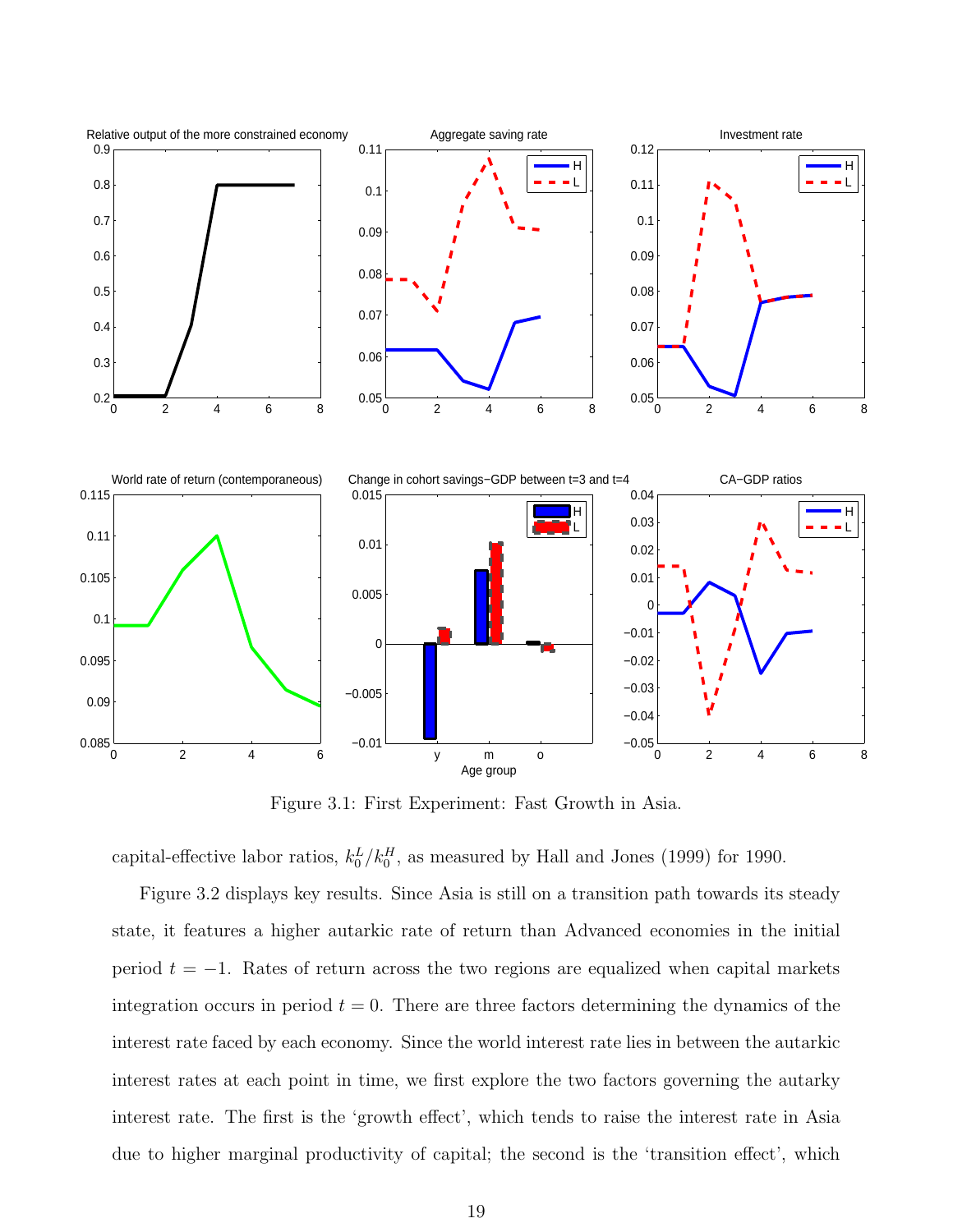tends to lower the interest rate in Asia as it rapidly accumulates capital from a capital-scarce starting point. Then, the 'integration' effect determines the world interest rate according to the relative size of each economy. In this case, the transition effect dominates the growth effect in Asia, and the rapid decline of its autarky interest rate, combined with its increasing weight in the economy, leads the world interest rate to decline from the very outset. The integrated steady-state interest rate is lower than either of the initial autarkic interest rates.

In this experiment, the saving rates across regions diverge between  $t = 0$  and  $t = 1$ (corresponding to the period 1990-2010), consistent with the data.<sup>13</sup> Over that period, the rise in saving rate in China is again mostly driven by the middle-aged while the fall in the U.S. is driven by the young, and changes in saving rates across age groups exhibit a humpshaped pattern in both countries. These predictions of the model provide guidance for our empirical analysis of micro data on cohort savings in Section 4. Finally, due to a large rise in its investment rate at the time of integration, Asia temporarily runs a small current account deficit in period  $t = 0$  before running a current account surplus of more than 3 percent of GDP in the subsequent period. The dynamics of the current account in Asia resembles the one observed in the data, with small deficits in the early 1990's and large surpluses in the 2000's.

Comparisons with alternative models. In the absence of credit constraints, the aggregate saving rate would fall in the fast-growing economy as the young borrow more against their higher future income. Investment would rise and the country would run a large current account deficit. World interest rates would rise as a result of the higher marginal product of capital before reverting to the steady state level interest rate. A simulation of the model with the same degree of credit constraints across countries generates similar qualitative dynamics of saving and investment to a model without constraints. In fact, in the absence of asymmetry in credit constraints, saving rates tend to converge across economies over time as cohorts respond similarly to changes in the interest rate. Thus, both the presence of credit constraints and their heterogeneity across countries is vital for our main results.

<sup>&</sup>lt;sup>13</sup>The convergence in saving rates in later periods is mostly driven by the behavior of the old cohort, as in the previous experiment.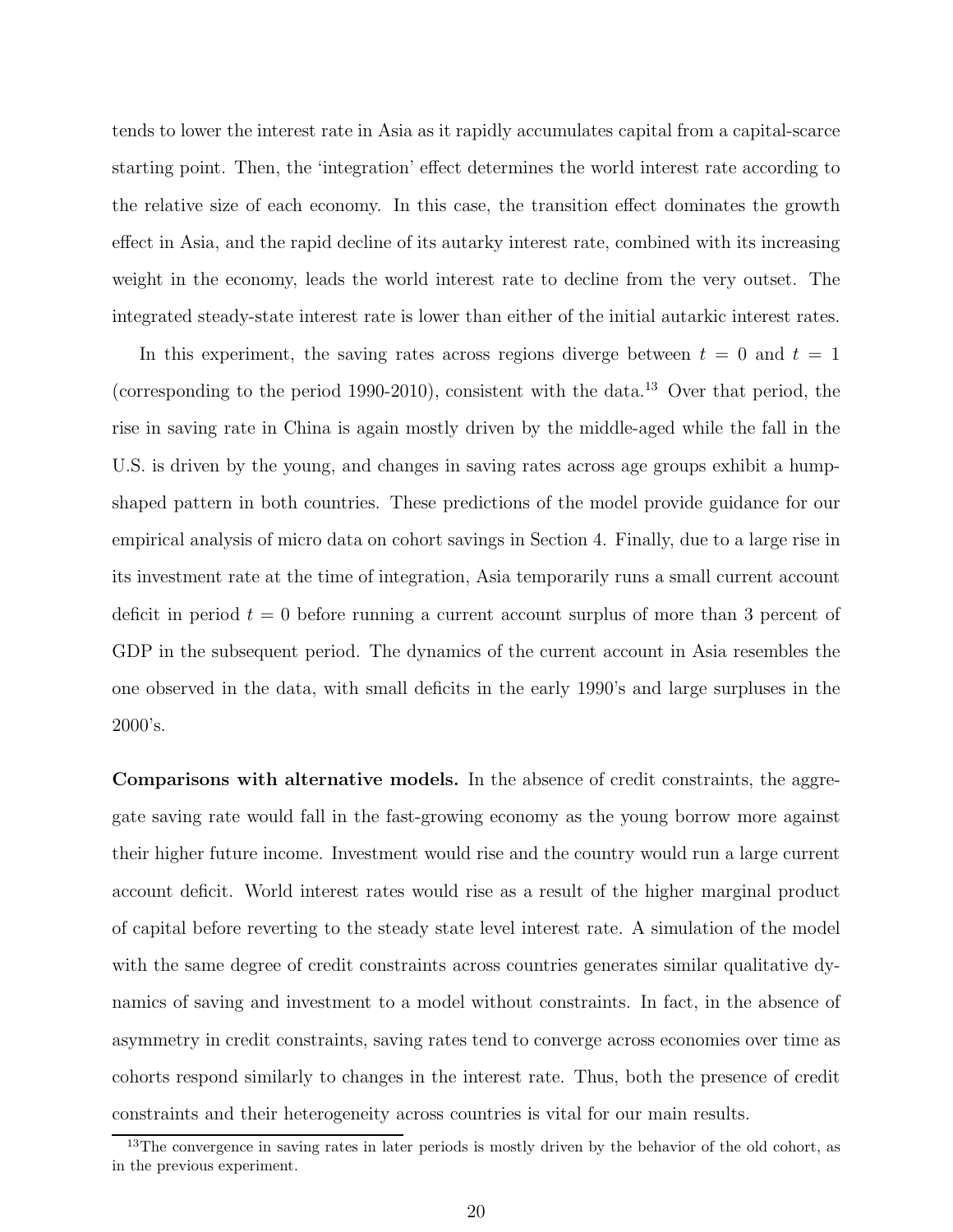

Figure 3.2: Second Experiment: Fast Growth in Asia (Capital-Scarce) and Integration.

# 4 Empirical Evidence on Cohort Savings

In this section, we provide direct evidence on cohort-level saving behavior and their evolution over the last two decades, corresponding to predictions of the model. We consider the two most important countries from each of the two groups of advanced economies and emerging Asia—U.S. and China.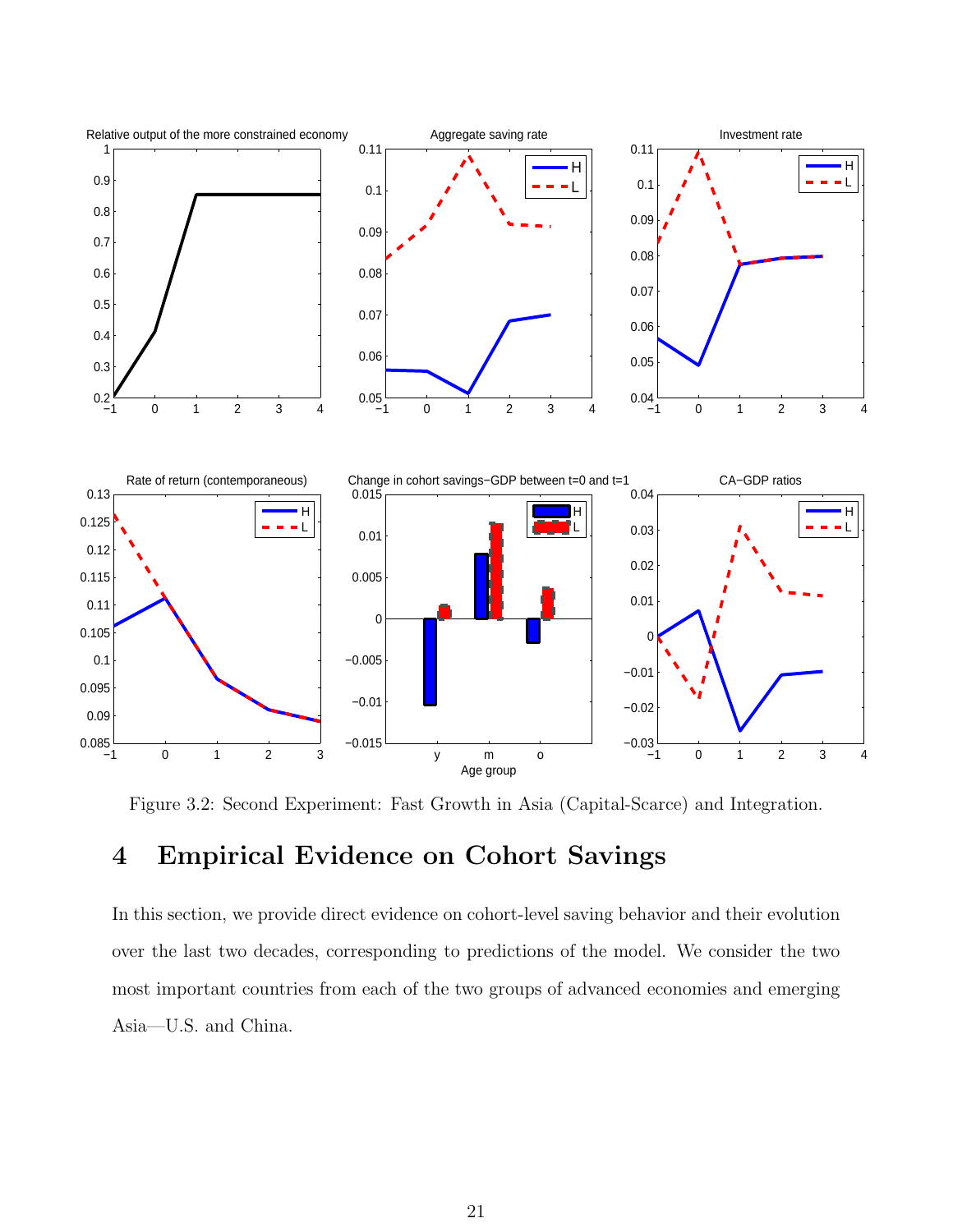#### 4.1 Evidence from the U.S.

The Consumer Expenditure Survey (CEX) offers the most comprehensive source of disaggregated consumption data, and is therefore our primary data source for the U.S.. Annual data from 1986 to 2008 covers a total of six age groups: under 25, 25-34, 35-44, 45-54, 55-64, 65 and above. Details of the data are provided in Appendix C.2.

#### 4.1.1 Underreporting Biases

The main issue involved in using CEX data is its sharp discrepancy with the National Income and Product Account (NIPA) data when it comes to measuring income and consumption. This discrepancy is well-documented in works such as Slesnick (1992), Battistin (2003), Laitner and Silverman (2005), Heathcote, Perri and Violante (2010), and arises from an underreporting of both consumption and income in the CEX data (Figure 4.1). The degree of underreporting has become more severe over time for consumption but not for income, the consequence of which is a stark rise in the aggregate saving rate as computed from CEX data, compared to an actual decline as measured by NIPA data (Figure 4.2).



Figure 4.1: U.S. Aggregate Consumption and Income (CEX/NIPA ratios).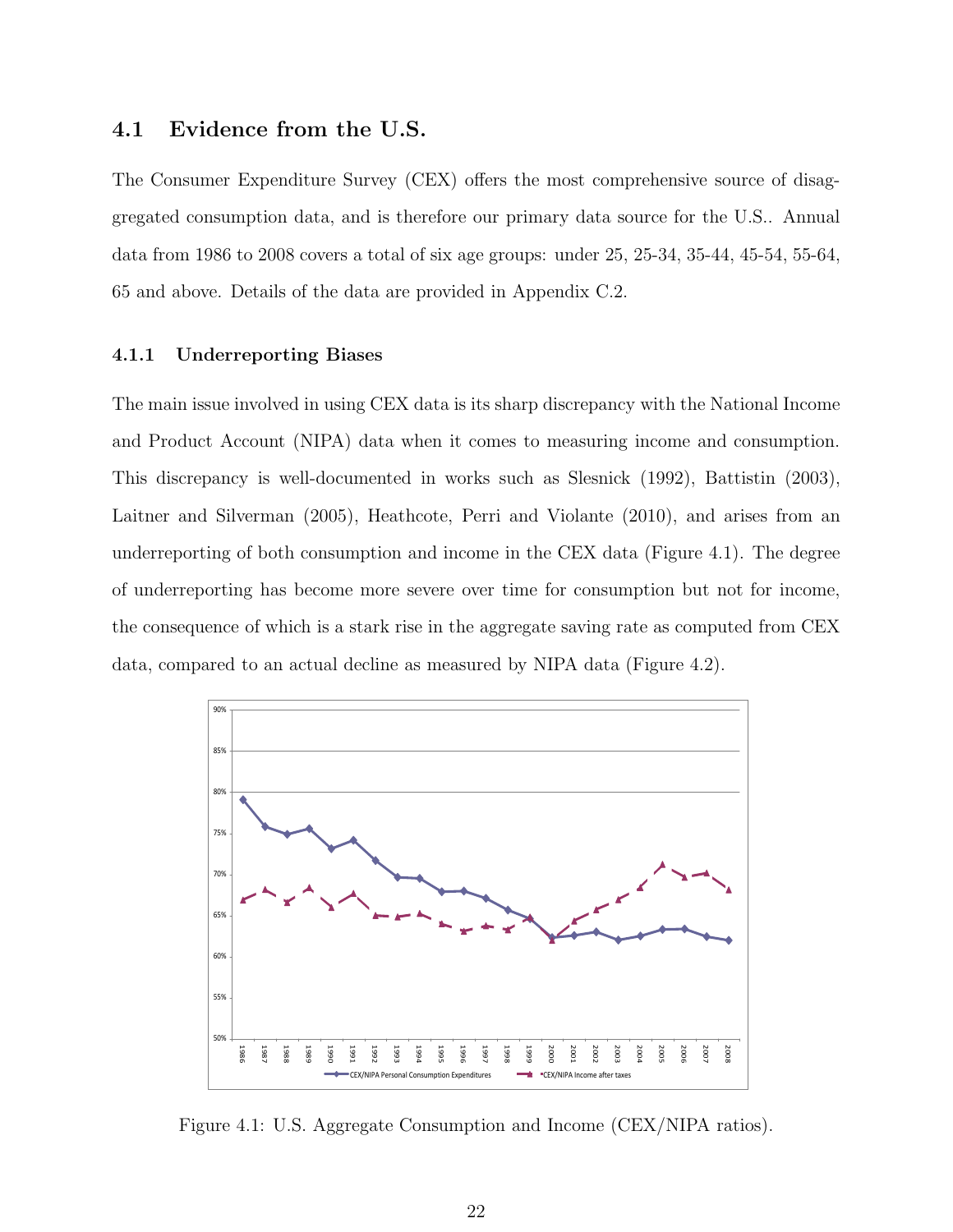

Figure 4.2: U.S. Aggregate Saving Rate: NIPA vs. Unadjusted CEX.

#### 4.1.2 Addressing the Biases

Inspired by previous works (Parker et al. (2009) among others), we assume that NIPA data is well measured, and propose three correction methods to bring consistency between CEX data and NIPA. The first correction method adjusts income and consumption reported in CEX uniformly across all age groups so as to match NIPA in the aggregate. The second correction method recognizes that the degree of consumption underreporting may vary across goods, which becomes an issue if the composition of the consumption basket differs across age groups. It therefore applies sector-specific adjustment factors to CEX sectoral consumption data. One problem, however, is that the substantial differences between the types of medical expenditures included in CEX and NIPA may lead to biases — especially in estimating the consumption of the old. Our third method is meant to address this problem while still matching NIPA consumption data in the aggregate.

#### Method 1: using aggregate data

Let  $c_{a,t}^{CEX}$  and  $y_{a,t}^{CEX}$  denote average consumption and income reported in CEX for age a in year t, and let  $C_t^{\mathcal{D}}$  and  $Y_t^{\mathcal{D}}$  denote aggregate consumption and income in dataset  $\mathcal{D}$ . We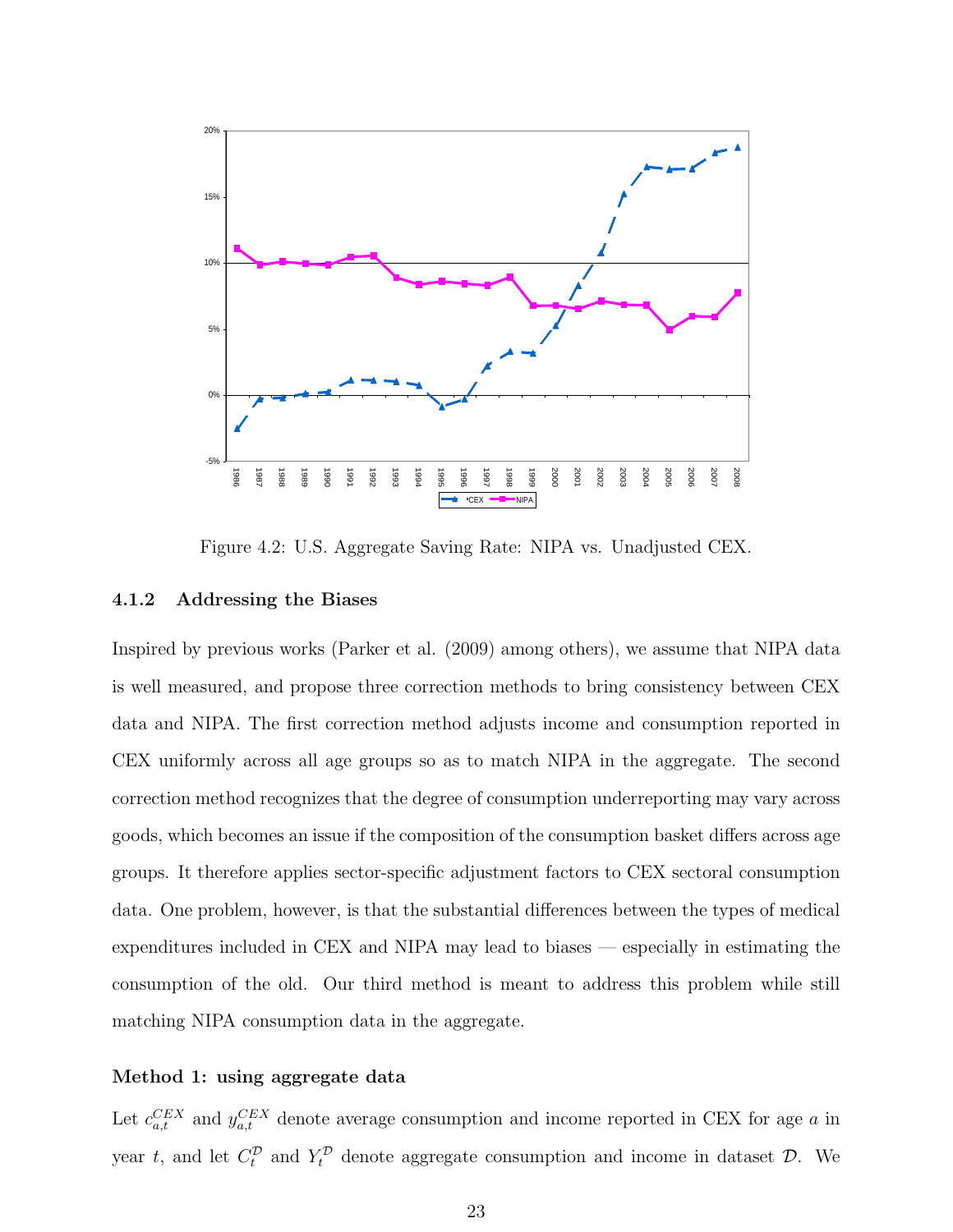adjust consumption and income for all ages according to

$$
\begin{aligned} \hat{c}_{a,t} &= \frac{C_t^{NIPA}}{C_t^{CEX}} c_{a,t}^{CEX}, \\ \hat{y}_{a,t} &= \frac{Y_t^{NIPA}}{Y_t^{CEX}} y_{a,t}^{CEX}. \end{aligned}
$$

By construction, consumption expenditures and income match NIPA in the aggregate.<sup>14</sup> The corrected saving rate for age  $a$  in period  $t$  becomes

$$
s_{a,t} = \frac{\hat{y}_{a,t} - \hat{c}_{a,t}}{\hat{y}_{a,t}}.
$$
\n(21)

#### Method 2: using sectoral expenditure data

Our second method uses CEX and NIPA data on aggregate consumption by sectors (indexed by  $j = 1, ..., 15$ ) to compute sector-specific adjustment factors defined as,<sup>15</sup>

$$
\chi_{jt} = \frac{C_{jt}^{NIPA}}{C_{jt}^{CEX}}.
$$

For all sectors,  $\chi_{jt}$  is greater than 1, and rises over time as the underreporting bias in CEX consumption becomes more severe. The sector-specific factors are then used to adjust CEX sectoral consumption data by age:

$$
\hat{c}_{ajt} = \chi_{jt} c_{ajt}^{CEX},
$$

where  $c_{ajt}^{CEX}$  denotes the average consumption of goods of sector j by age a as reported in CEX. The adjusted consumption expenditure for age a is then obtained as  $\hat{c}_{a,t} = \sum_j \hat{c}_{ajt}$ . Finally, with the same (corrected) income net of taxes as before, the new saving rate for age

<sup>14</sup>A small discrepancy remains since NIPA includes some expenditures (e.g., 'Net foreign travel and expenditures abroad by U.S. residents' and 'Final consumption expenditures of nonprofit institutions serving households') which cannot be matched with CEX categories.

<sup>&</sup>lt;sup>15</sup>The 15 sectors are: Food and alcoholic beverages, Shelter, Utilities and public services, Household expenses, Clothing and apparel, Vehicles purchases, Gas and motor oil, Other vehicle expenses, Public transportation, Health, Entertainment, Education, Tobacco Miscellaneous and cash contributions, Life/personal insurance.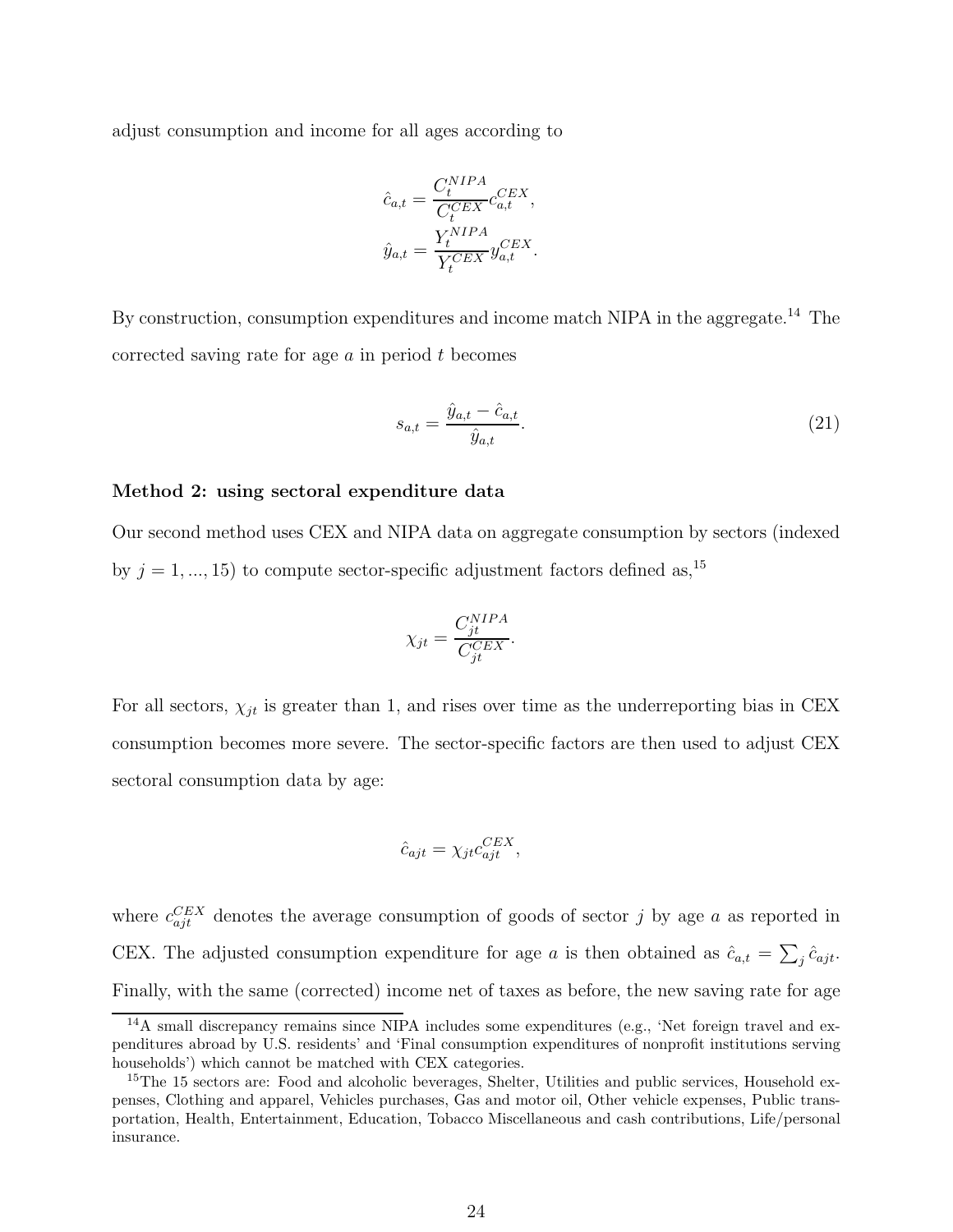a is computed according to (21).

#### Method 3: sectoral data, correcting for health expenditures

One issue with the previous method is that health expenditures in NIPA and CEX are treated differently. Specifically, health expenditures are restricted to 'out-of-pocket' expenses, but NIPA also includes health contributions (Medicare and Medicaid), leading to very large adjustment factor  $\chi_{\text{health}} \approx 5$ , which primarily affects our consumption estimates for the old, for whom 'out-of-pocket' health expenditures constitute a large share of their consumption basket in CEX ( $\approx 12\%$ ). Method 2 could therefore lead us to under-estimate the saving rate of the old. To address this concern, we adapt the previous method by computing sectoral adjustment factors as follows:

$$
\chi_{\text{health},t} = \frac{\sum_{j \neq \text{health}} C_{jt}^{NIPA}}{\sum_{j \neq \text{health}} C_{jt}^{CEX}},
$$

and for other sectors  $k \neq health$ ,

$$
\chi_{k,t} = \frac{C_{kt}^{NIPA}}{C_{kt}^{CEX}} \left[ 1 + \frac{C_{health,t}^{NIPA}}{ \sum_{j \neq health} C_{jt}^{NIPA}} - \frac{C_{health,t}^{CEX}}{ \sum_{j \neq health} C_{jt}^{CEX}} \right].
$$

Compared to the previous method, this method reduces the adjustment factor for health to its average across other sectors while slightly increasing the adjustment factor of other goods in order to match NIPA aggregate consumption.

#### 4.1.3 Results for the U.S.

Figure 4.3 displays the estimated changes in saving rates over the twenty-year period 1988- 2008 using the adjusted income and consumption measures for CEX,  $\hat{y}_{a,t}$  and  $\hat{c}_{a,t}$ , under all three methodologies. The three methods yield similar results. According to the third method, the group of young people (under 25) saw a decline of 11.4 percentage points in their saving rate, while those between 35-44 a small increase of about 3.7 percentage points, and the eldest group a large decline of about 18 percentage points. Changes in saving rates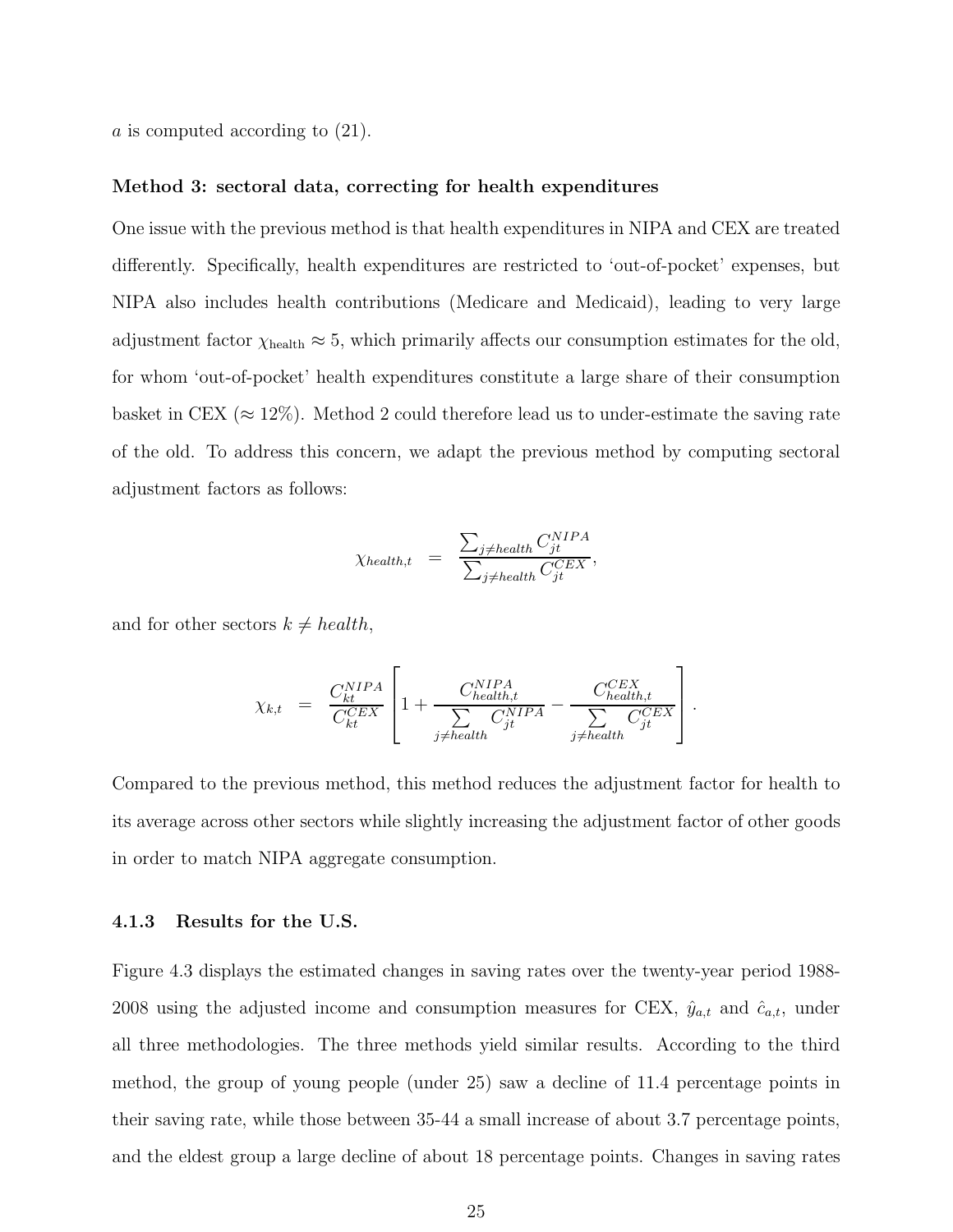

across age groups exhibit a hump-shaped pattern, as predicted by the model.

Figure 4.3: Change in Saving Rates in the U.S. Across Age Groups. Notes: CEX data, 1988-2008; estimates of saving rates are obtained under the three correction methods described in the text.

### 4.2 Evidence for China

The primary data source for China is the annual Urban Household Survey (UHS) conducted by the National Bureau of Statistics, available for the period between 1992-2009. Households are expected to stay in the survey for 3 years and are chosen randomly, based on several stratifications at the provincial, city, country, township, and neighborhood levels. The sample covers all 31 provinces, with an overall coverage of 5,450 households in 1992 and 17,200 by 2009. The UHS data records detailed information on income, consumption expenditures, and demographic characteristics of urban households and other household characteristics. It also provides employment, wages and other characteristics of individuals in the household. Details of the data can be found in Appendix C.3.

Existing work using UHS data to study cohort-level saving rates include Song et al. (2010), Chamon and Prasad (2010), and Chamon, Liu and Prasad (2010), which all find strong evidence against standard life-cycle motives of saving. In particular, they find that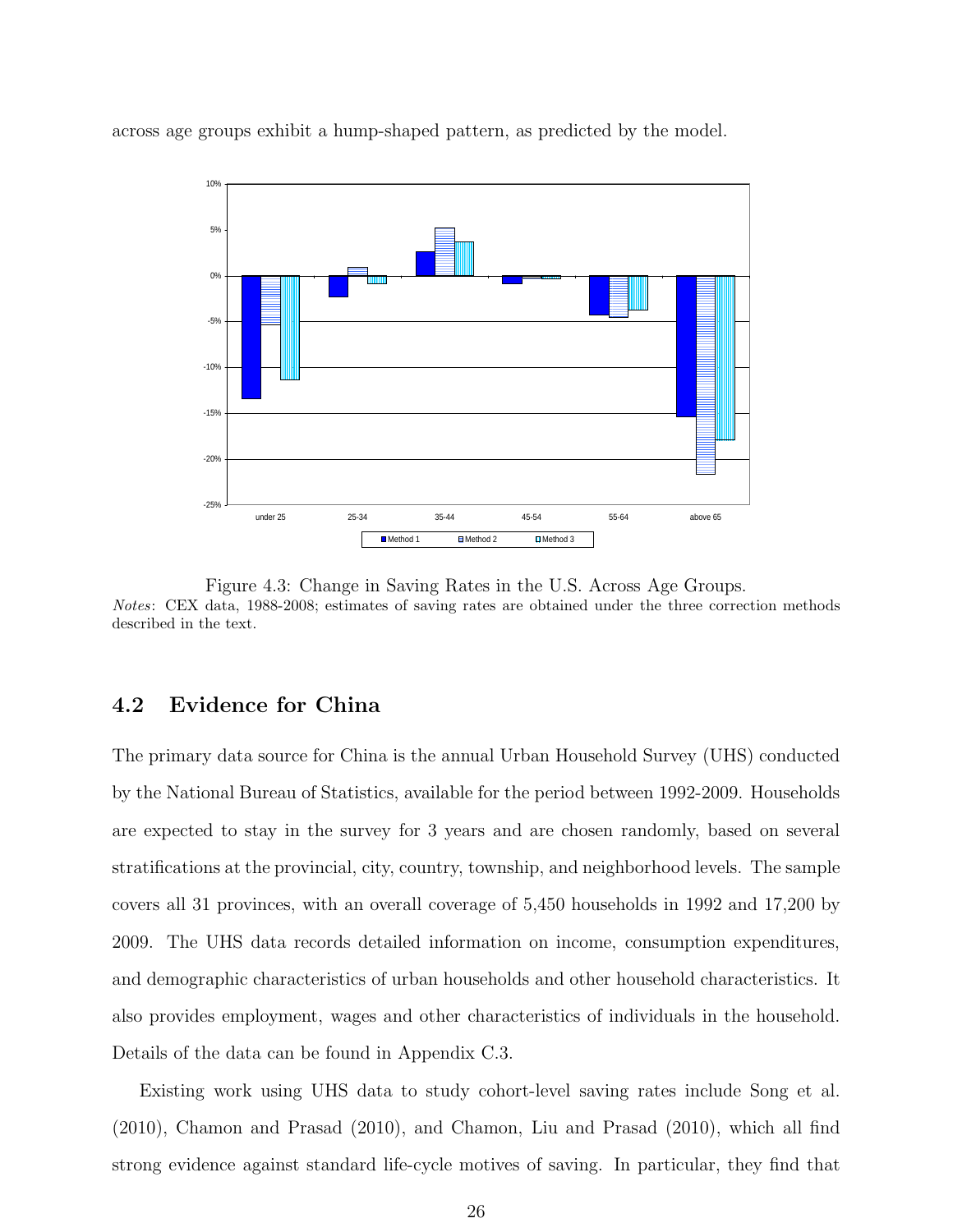the traditional hump-shaped age-savings profile is replaced by a U-shape profile in recent years, with saving rates being highest for the young and the retired, and lowest for the middle-aged. Moreover, Song and Yang (2010) find that the increase in national saving rate is driven primarily by those below 40 and those above  $50<sup>16</sup>$ . This would run counter to our prediction that the middle-aged savers in China contributed the most to the rise in household saving rate in the last two decades.

#### 4.2.1 Aggregation and Selection Biases

The common approach that all of these papers adopt, out of data limitation at the individual level, is to work with household income and consumption data. That is, the saving rate imputed to a certain age is the average household saving rate computed over all households whose *head* is of this age. Deaton and Paxson (2000) have forcefully shown the problems associated with this approach in the presence of multi-generational households. If a large fraction of households comprise members that are at very different life-cycle stages, the age-saving profile obtained from household data will be obscured by an aggregation bias. For instance, suppose that middle-aged individuals have a high saving rate as they save for retirement, but middle-aged household heads live with children or elderly members who have negative saving rates. In this case, the household approach would lead to an under-estimation of the saving rate of the middle-aged. More generally, the aggregation bias tends to flatten the true age-saving profile. A second potential bias arises from the possibility that the selection of household headship is not random. If being a head at a certain age is correlated with certain characteristics (such as income) that affect saving behavior, the age-saving profile estimated by the household approach would suffer from a *selection bias*. Moreover, the timevariation in these two biases would affect the estimated changes in cohort-level savings over time.

A multi-generational household is the norm in the case of China, thus making the ag-

 $16$ They report that the saving rate for the cohort under 40 increased on average by 11.2 percent between 1992-1993 and 2006-2007, while that of those above 50 increased on average by 10.9 percent, in contrast to the rise by only 8.3 percent on average for the middle-aged group between 40-50.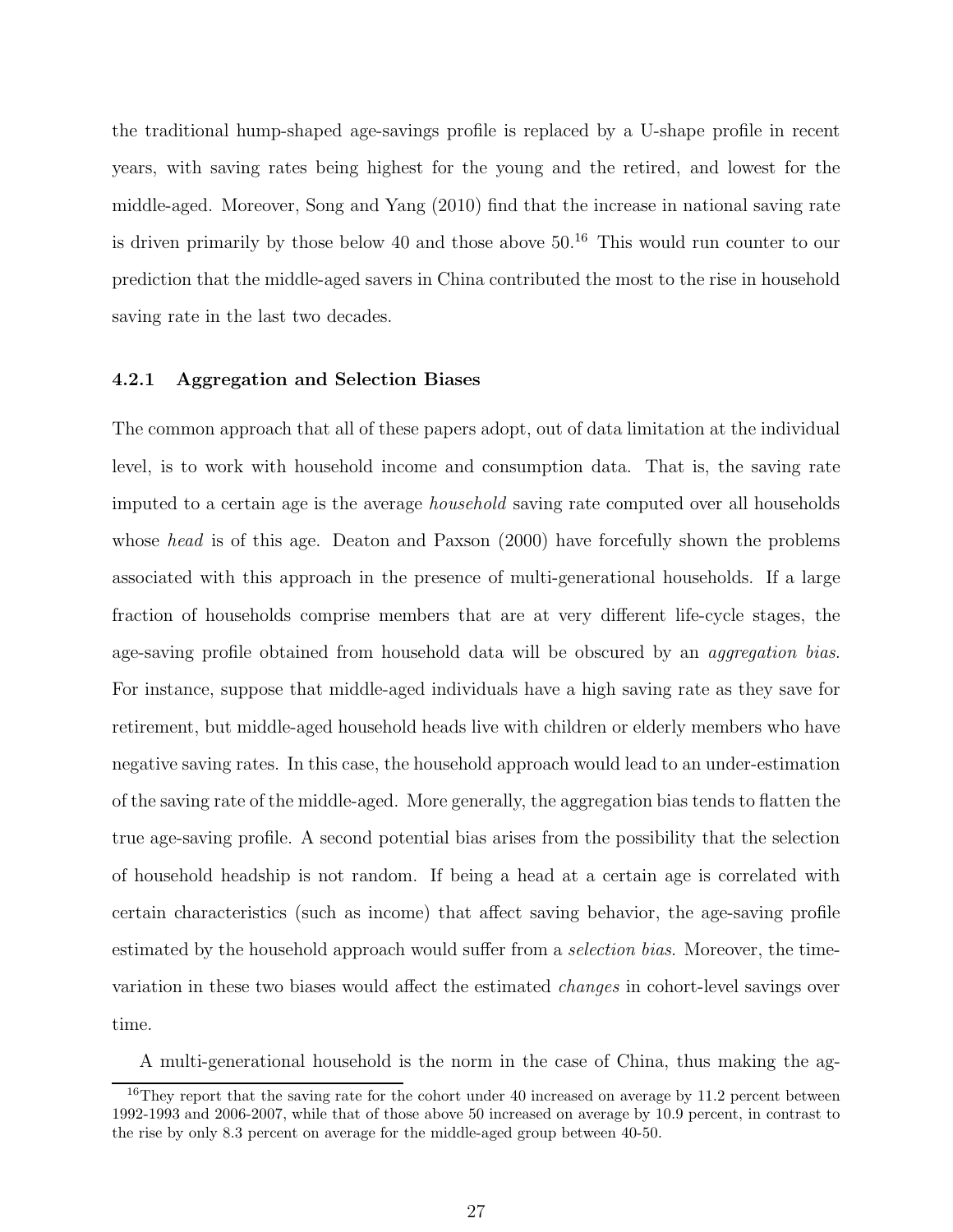gregation bias a serious concern (Table 1). In urban households, more than 50 percent of households are multigenerational (defined as households in which the maximum age difference between two adults is above 18 years), and roughly one out of six includes three different generations—in both 1992 and  $2009$ .<sup>17</sup> The evolution of the household composition patterns over time could also bias estimates of changes in saving rates.<sup>18</sup>

|               | UHS 1992 UHS 2009 |        |
|---------------|-------------------|--------|
| 2 generations | 41%               | $37\%$ |
| 3 generations | $15\%$            | 18%    |

Table 1: Frequency of Multi-Generational Households in China

Figure 4.4 plots the average age of each individual's household head against the age of the individual, for years 1992 and 2009. If everyone were a household head or lived with persons of the same age, the plot would be the 45-degree line. The plot instead lies above the 45-degree line for young people (many of whom live with their parents), then more or less runs along the line for those aged between 40-60, and then falls below the line for the elderly—many of whom live with their children. Again, the fact that the degree of the disconnect at various ages changes over time suggests that the household method could lead to biases in estimating changes in saving rates.

Potential selection biases that arise from the fact that household heads in China are not selected at random comes through in Figure 4.5, which displays the income premium of household heads (as a percentage of average individual income), by age. Both young and elderly household heads are significantly richer than their non-household head counterparts. The explanation is simple: only the richer individuals can afford to live independently when young or in old age. But the problem then is that if high individual income is correlated with high individual saving rate, the household method would tend to over-estimate the saving rates of the young and of the elderly. The evolution of the income premium over time

<sup>&</sup>lt;sup>17</sup>Any household with one adult or several adults belonging to the same generation, possibly with a child, is considered as uni-generational. Children are defined as individuals aged less than 25 with no income.

<sup>&</sup>lt;sup>18</sup>Young individuals are leaving their parents' households on average later in 2009 than in 1992. Similarly, as a result of an increase in life expectancy, the elderly join their children's households at a later age in 2009 than in 1992.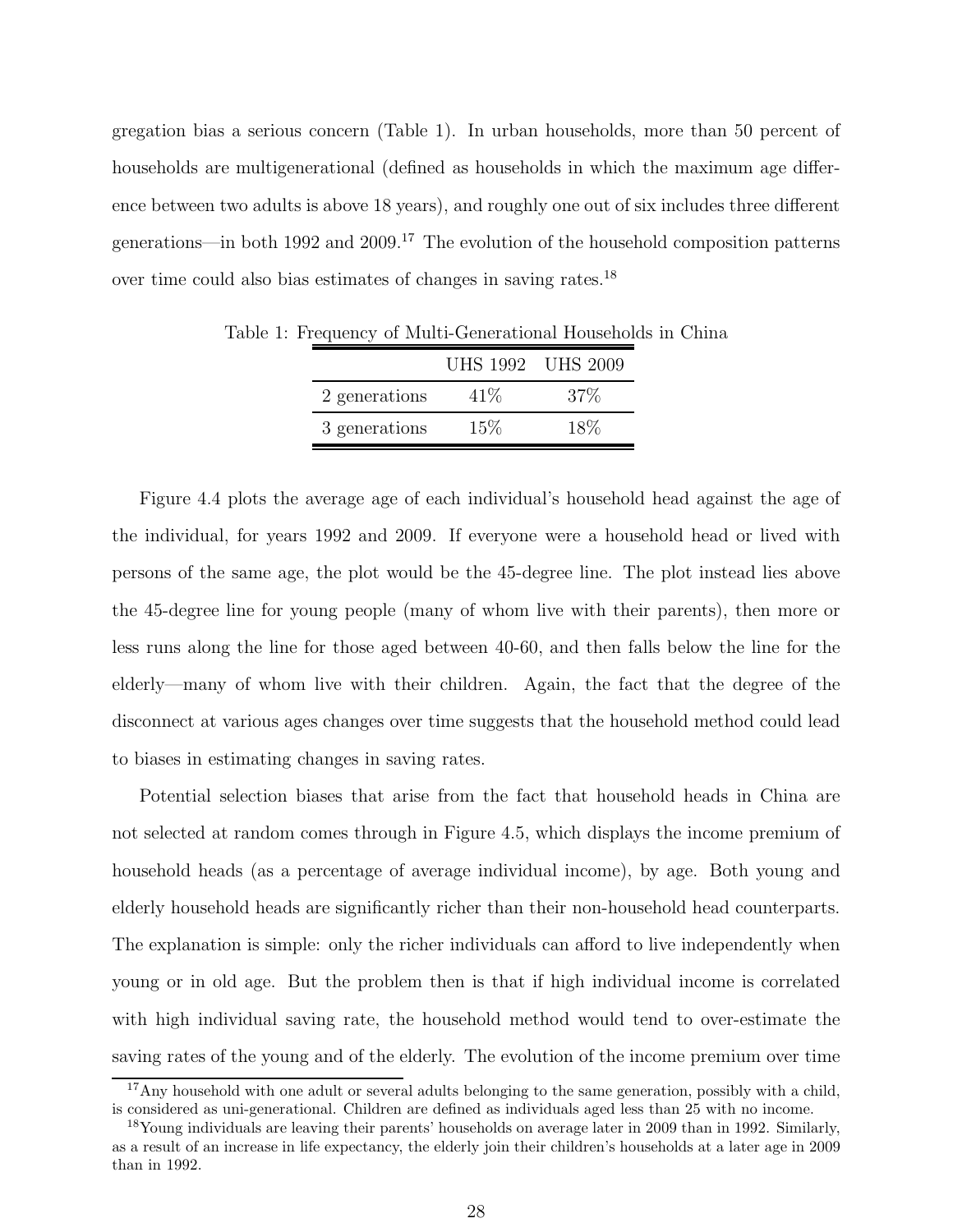

Figure 4.4: Average Age of Household Head By Age of Individual.

suggests that the selection bias is likely to be more severe for the elderly in 1992, and more severe for the young in 2009.<sup>19</sup> In particular, by focusing on young household heads, one might overestimate the growth rate of the income of the young and thus overestimate the increase of their savings.

#### 4.2.2 Addressing Biases

What is key for improving upon the household approach is data availability. UHS data provide detailed information on individual income, but consumption is only available at the household level. What remains is therefore to dentify individual consumption. We propose two alternative methodologies to disaggregate household consumption into individual consumption—thereby estimating new age-savings profile.<sup>20</sup> The first method considers only the restricted sample of uni-generational households in order to address the aggregation bias,

<sup>&</sup>lt;sup>19</sup>The reason is most likely because young people enter the job market at a later age in 2009 than in 1992 and stay for a longer period of time with their parents.

 $^{20}$ A fundamental remaining problem is that some goods consumed by a household, such as housing, are difficult to divide between household members. Similarly, household savings display public-good properties, in the sense that household savings can be mobilized for one member in need regardless of the member's contribution to household savings.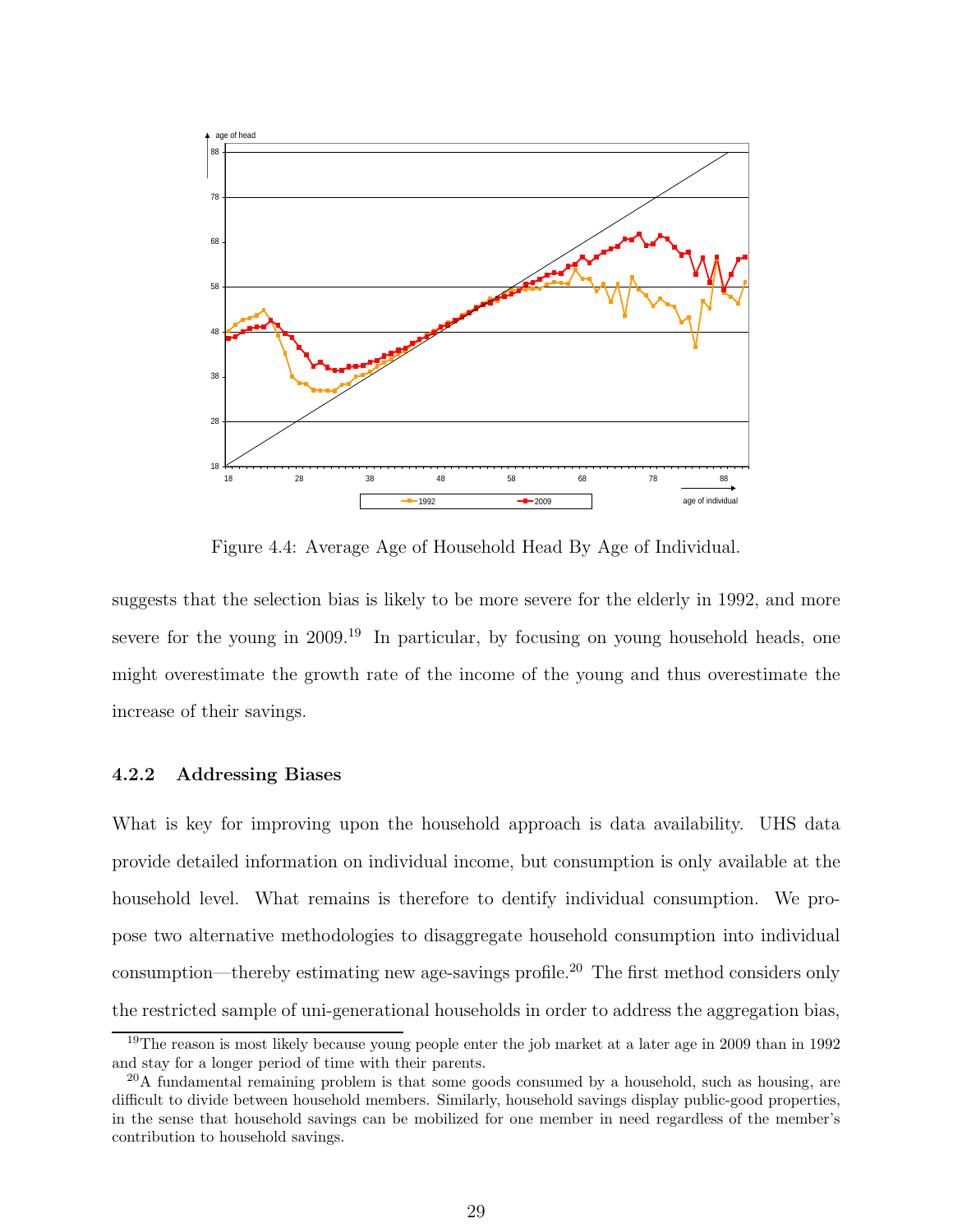

Figure 4.5: Income Premium of Household Heads in China (in log).

while controlling to the extent possible selection issues. The second approach applies the projection method proposed by Chesher (1997, 1998) and Deaton and Paxton (2000). We find that these two methodologies, which use two different samples of households, yield very similar results.

#### Method 1: Uni-Generational Households

To address the aggregation bias, our first approach focuses on the sub-sample of uni-generational households, which are more than  $40\%$  of the entire sample (see Table 1).<sup>21</sup> Individual consumption is inferred from household consumption by applying an equal-sharing rule.<sup>22</sup> The main problem that arises from this approach is that individuals of a certain age who live in a uni-generational household may differ systematically, along a number of characteristics, from individuals of the same age living in multi-generational households. Attempting to identify such characteristics leads us to find find that individuals in uni-generational house-

<sup>&</sup>lt;sup>21</sup>Restricting the analysis to uni-generational households can also minimize the issue of intrahousehold transfers that can cloud actual savings behavior. Unfortunately we cannot account for interhousehold transfers among relatives that could also be important. See Appendix C.3 for further details on this issue.

 $22$ Some aggregation bias remains if the equal-consumption rule does not apply to husband and wife, for example, but it is reasonable to believe that consumption sharing is more equal within a generation than across generations.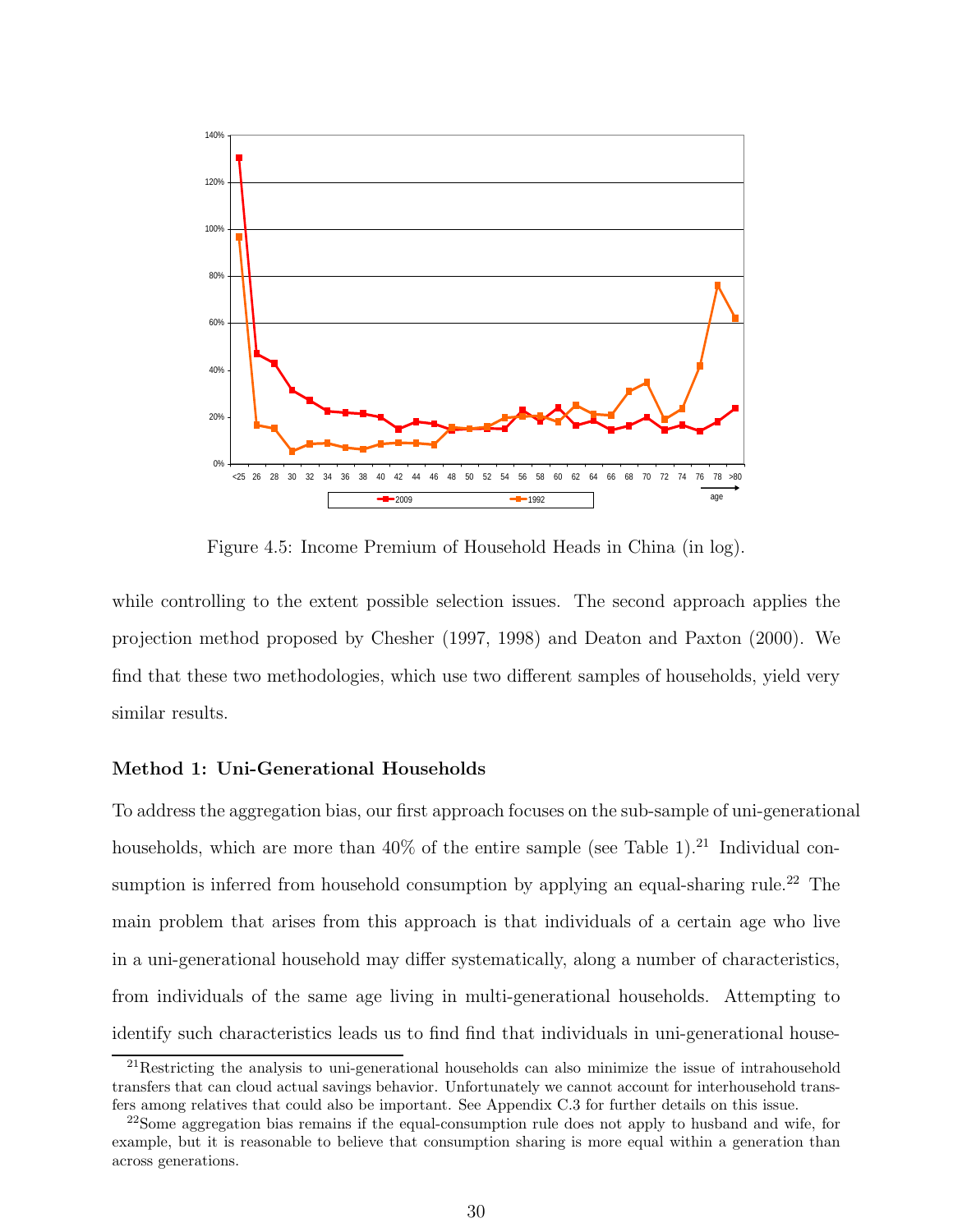holds differ from the whole sample in terms of income, gender, and marital status.<sup>23</sup> To address potential selection biases, we resample our data to match the distribution of these attributes in the whole sample, for each age.<sup>24</sup> Given the limited number of uni-generational households for the youngest and oldest cohorts, it is difficult to re-sample the data to match all three attributes simultaneously for the extreme age groups. Since income and gender appear to be the variables having the greater impact on saving rates, we focus on these two variables to control for selection issues (see Appendix C.3 for details).<sup>25</sup>

#### Method 2: Projection Method

An alternative way to recover individual consumption from household data is the disaggregation procedure proposed by Chesher (1997), which is applied to the entire sample of households. A non-linear least squares estimation of the following model is conducted for identification:

$$
C_h = \exp(\boldsymbol{\gamma}.\mathbf{Z}_h) \left( \sum_{a=18}^{99} c_a N_{h,a} \right) + \epsilon_h,
$$

where  $C_h$  is the aggregate consumption of household h,  $N_{h,a}$  is the number of members of age a in household h, and  $\mathbf{Z}_h$  denotes a set of household-specific controls (household composition, income group, number of adults, number of children, etc.). The estimated consumption of an individual of age a living in a household with characteristics  $\mathbf{Z}_h$  is then equal to  $\exp(\hat{\boldsymbol{\gamma}}.\mathbf{Z}_h)\hat{c}_a$ . Details of the method and refinements are explicated in Appendix C.3. A robustness check of this method is to apply it to estimating the individual income distributions by age from

<sup>&</sup>lt;sup>23</sup>We find that individuals who live in uni-generational households tend to be richer than average, and tend to be over-represented by women among the young and men among the old. The gender bias may come from the fact that young women marry and leave their parents at an earlier age than men, and that widows are more likely to live with their children than widowers. In terms of marital status, young and old individuals who live in uni-generational households are more likely to be married, the reason being that young people tend to move out of their parents' household early when they get married, and the elderly are more likely to move back to their offsprings' household when they lose their spouse. We also examine differences in the number of children, but find very little difference between the two samples.

<sup>&</sup>lt;sup>24</sup>A caveat is that there might be unobservable variables correlated both with saving patterns for a given age group and with the decision to live in a uni-generational household.

<sup>&</sup>lt;sup>25</sup>Resampling to match either the income distribution, the gender/income distribution or the marital status/income distribution gives similar age saving profiles. The only difference is that the dissavings of the youngest cohort is overestimated when gender is not taken into account.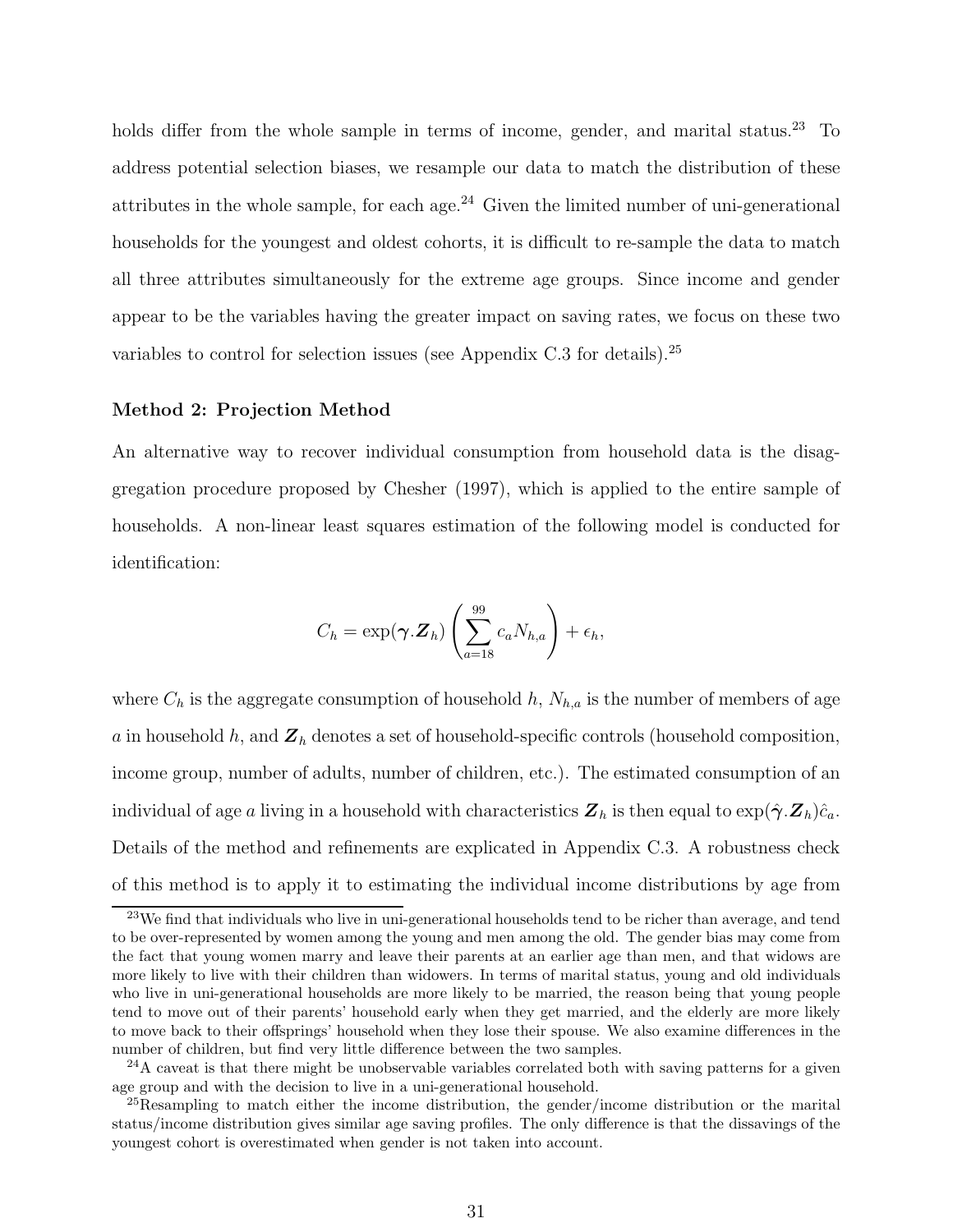household income data, and then to confront these results with the actual distributions which we observe. The estimated income distributions are very close to the observed ones.

#### 4.2.3 Results for China

#### Age-Saving Profile

Figure 4.6 shows the estimated age-savings profiles under the two methods, at the beginning and at the end of the sample period. Estimates of individual age-savings profile are very similar across the two methods, despite using different samples of households.<sup>26</sup> Our estimates are in stark contrast to the ones one would obtain by applying the household approach based on the age of the household head—as displayed in Figure 4.7. The age-saving profiles computed on individual data are clearly more in accord with the life-cycle theory of saving.<sup>27</sup> These results echo the findings of Deaton and Paxton (2002) for Taiwan and Thailand. They show that the age-saving profiles estimated from individual methods exhibit a hump shape, whereas household methods produce an essentially flat profile. In the case of China, we do find that the young saves less than the middle-aged in both years, but especially in 2009. What is peculiar though is that at the end of the sample period, the saving rate of the old is very high, at odds with the prediction of the life-cycle hypothesis.

#### Changes in Cohort Savings

Figure 4.8 displays changes in saving rates by age groups over the period 1992-2009. For the middle-aged, with either of the two methodologies, we find a large increase in saving rate between 15 to 20 percentage points. For the youngest, the saving rate exhibits a slight decrease over the sample period. Overall, estimates of changes in saving rates per age obtained from the two separate methodologies exhibit a hump-shaped pattern, except for the large increase in the saving rate of the very old  $(> 65)$ .

<sup>&</sup>lt;sup>26</sup>This suggests that our re-sampling procedure to control for income and gender characteristics in the first method takes care of selection issues reasonably well.

<sup>&</sup>lt;sup>27</sup>Using the same two methods, we find similar individual age-saving profiles with alternative Chinese survey data (CHIP) for the two years (1995 and 2002) where these data are available.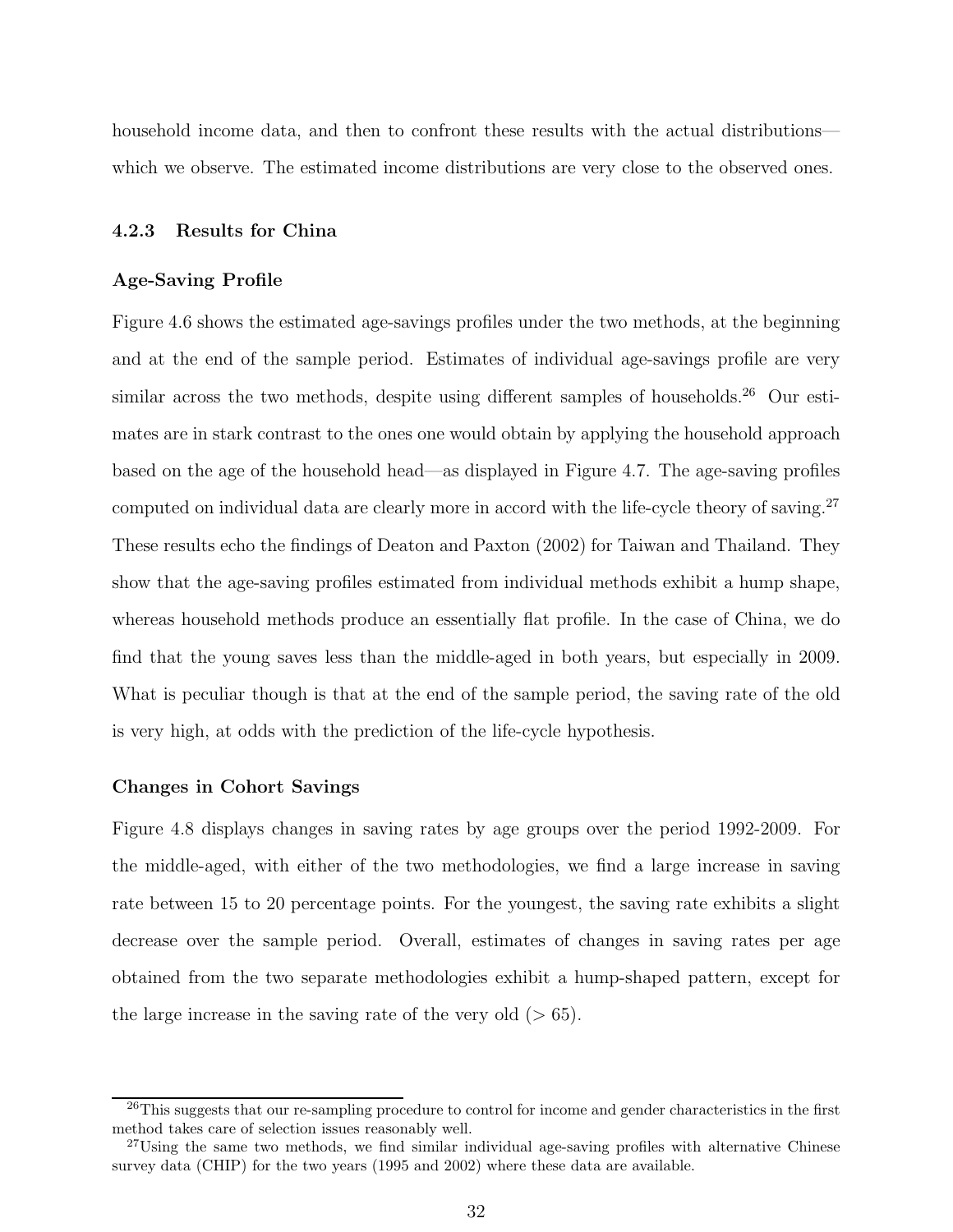

Figure 4.6: Estimated Age-Saving Profile for China in 1992 and 2009, Individual Methods. Notes: The uni-generational method resamples the data to match gender and income distributions by age group in the full sample. The youngest cohort are taken to be those < 26 under this method due to lack of observation for individuals younger than 24 in the sample of uni-generational households. Chesher method controls for household characteristics as described in Appendix C.3.



Figure 4.7: Estimated Age-Saving Profile for China in 1992 and 2009, Household Method. Notes: The saving rate for a given age is obtained as the average household saving rate for households whose head is of that age.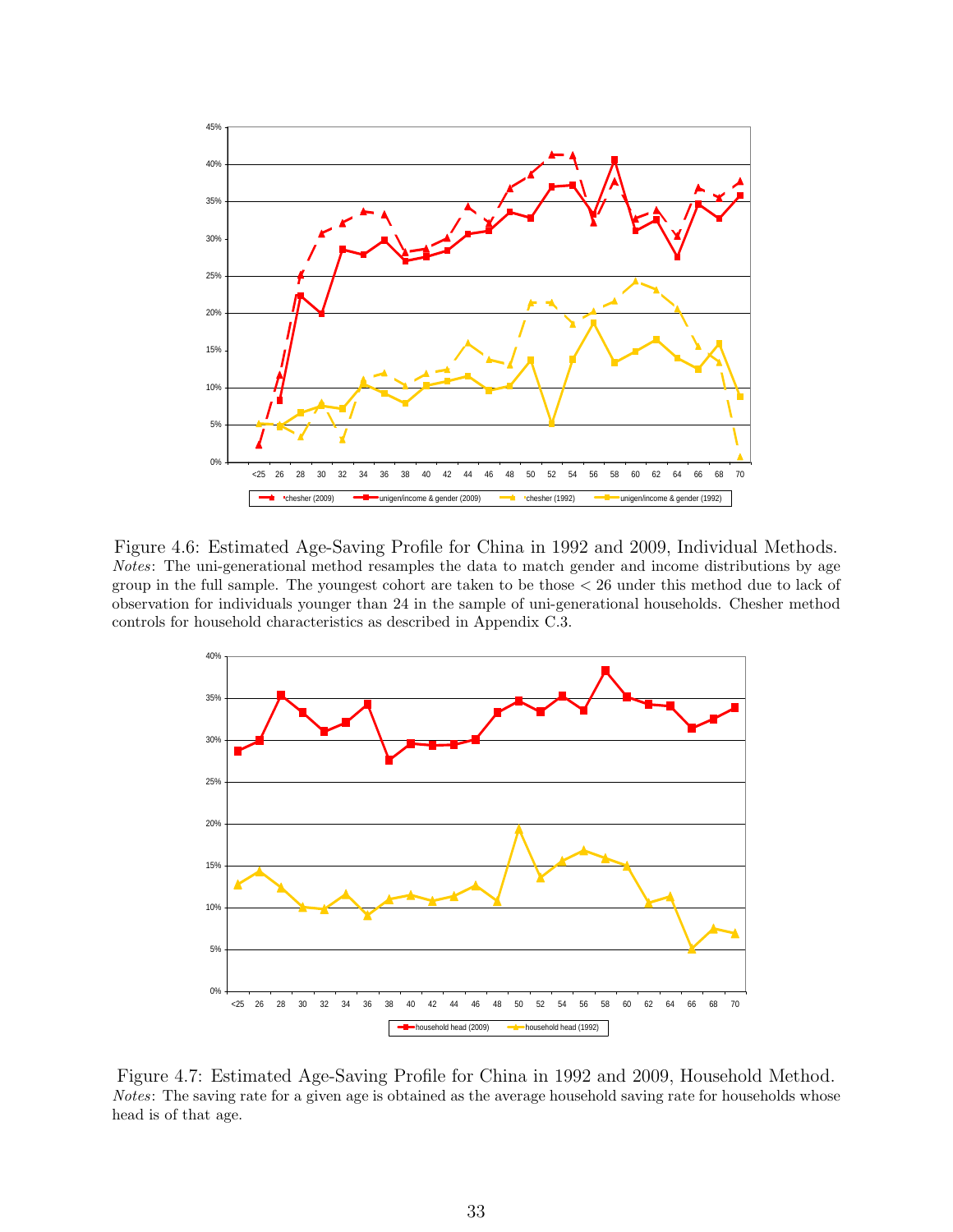

Figure 4.8: Change in Saving Rate by Age Groups in China: 1992-2009. Notes: Estimates of changes in savings from data for China are reported for both methodologies. The unigenerational method resamples the data to match gender and income distributions by age group in the full sample. The youngest cohort are taken to be those < 26 under this method, for the reason that there are two few observations for those younger than 24. Chesher method controls for household characteristics.

### 4.3 Summary of Micro Evidence

The evidence presented thus far for the U.S. and China is in line with the prediction that in face of a fall in the world interest rate caused by capital markets integration and fast growth in Asia, the saving rate of the young falls and the saving rate of the middle-aged rises. But what brings to bear the distinctive predictions of our theory are the cross-country/cohort predictions: (1) the saving rate of the young falls by less in China than in the U.S., (2) the saving rate of the middle-aged increases by more in China than in the U.S.

Figure 4.9 compares the change in saving rate by age group across the two economies over the last two decades.<sup>28</sup> Indeed, the saving rate of the young fell by about 10 percentage points more in the U.S. than in China, whereas the middle-aged in China (35-54) rose by about 17 percentage points more in China than in the U.S.

Figure 4.10 shows the changes in savings by age group as a share of national output in

<sup>28</sup>For the U.S., changes are computed over the twenty-year period 1988-2008. For China, changes in saving rates are computed over the entire period (1992-2009) for which data are available.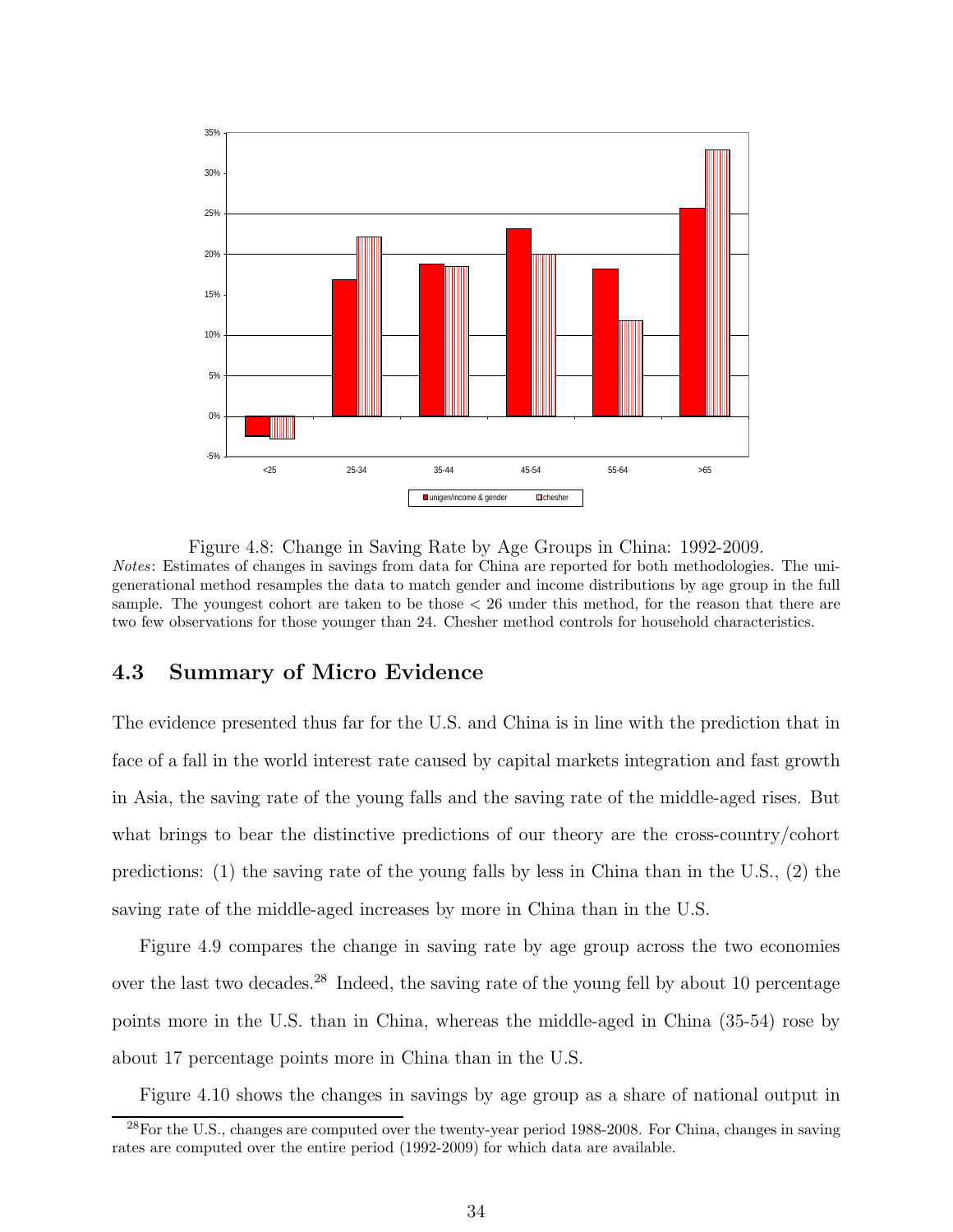each country over the same sample period.<sup>29</sup> Of the total 20.2 percentage point increase in aggregate household savings (as a share of output) in China, the middle-aged (35-54) contributed about 60 percent, the young (under 34) 15 percent, and the old (above 55) the remaining 25. Turning to the U.S., which saw a 1.79 percentage point decline in aggregate savings-to-GDP, the young's savings-to-GDP declined by 1.24 percentage points, while the middle-aged total savings-to-GDP increased by about 1.51 percentage points. The old's savings as a share of output saw a significant fall of 2.06 percentage points. Worth noting is that despite the large rise in the saving rate of the old in China over our sample period (see Figure 4.8), the old people as a group have not contributed the most to the rise in the aggregate saving rate in China. On the contrary, consistent with the model, the middle-aged group was the most important contributor to its large rise.



Figure 4.9: Change in Saving Rate by Age Group in the U.S. and China. Notes: Changes in saving rates for China are estimated over the period 1992-2009 with Chesher method (controlling for household characteristics), and over the period 1988-2008 with Method 3 for the U.S. (sectoralspecific adjustment factors and correcting for health expenditures).

<sup>29</sup>National output is proxied by national income, measured as the sum of disposable income over all individuals.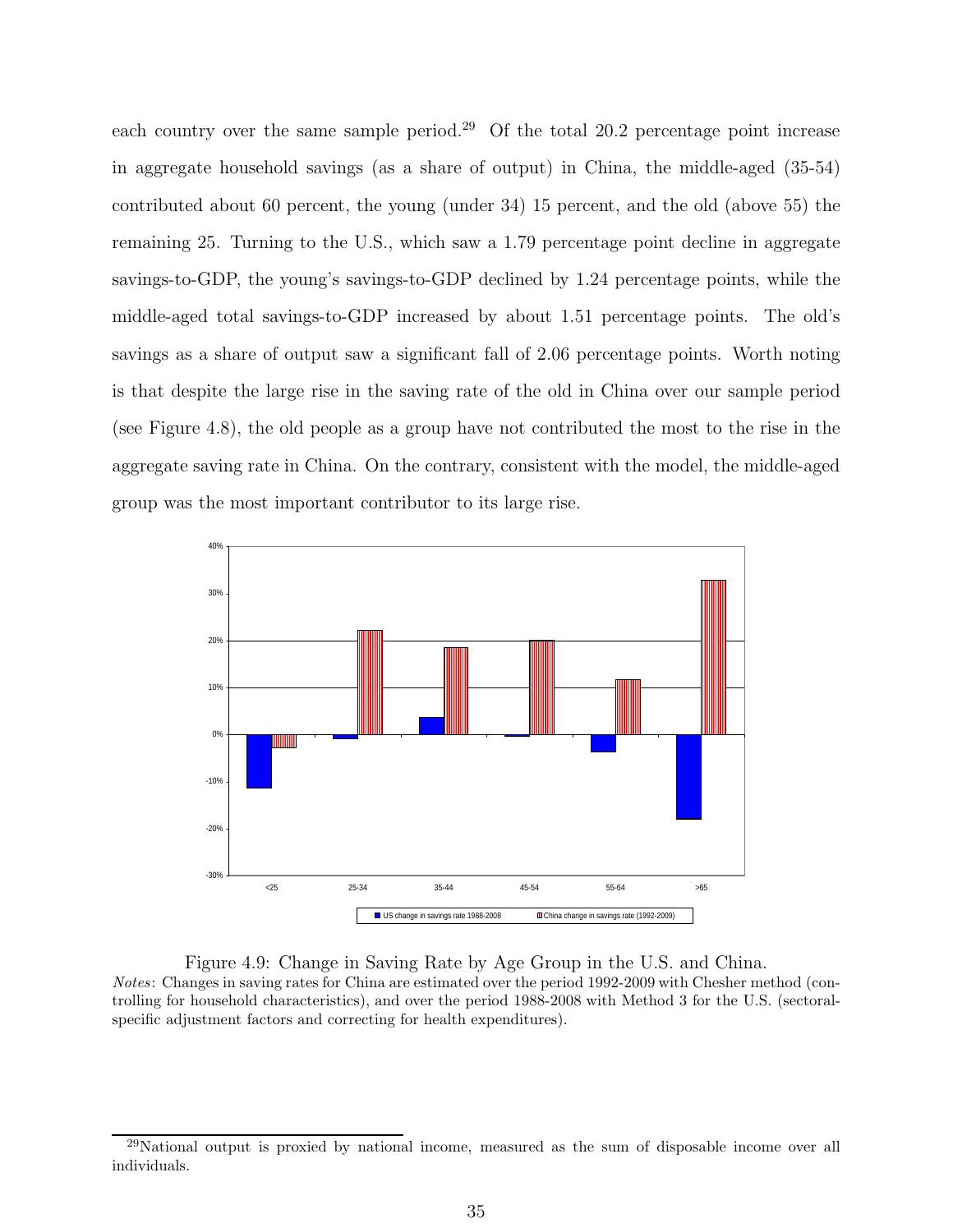

Figure 4.10: Change in Aggregate Savings as a Share of Aggregate Income by Age Group in the U.S. and China.

Notes: Changes in saving rates for China are estimated over the period 1992-2009 with Chesher method (controlling for household characteristics), and over the period 1988-2008 with Method 3 for the U.S. (sectoralspecific adjustment factors and correcting for health expenditures). Aggregate income is computed as the sum of disposable income over all individuals.

# 5 Model vs. Data: Aggregate and Micro-level Behavior in the U.S. and China

The numerical experiments of Section 3 help build intuition and illustrate the key mechanisms at work. In order to assess the ability of the model to match the evolution of saving rates in China and the U.S. over the last two decades, both on the aggregate level and by cohort, we turn to a more comprehensive calibration of the model for these two economies in this section. The baseline model and its calibration are enriched along two dimensions. First, a motive for bequest is introduced to allow for a savings initiative by the old. Second, we incorporate heterogeneous developments in both demographics and income profiles in both economies. We then compare the model-predicted saving rates at the aggregate and cohort level in both economies with those observed from the data.

In our benchmark theoretical model, the old consumers are passive and decumulate all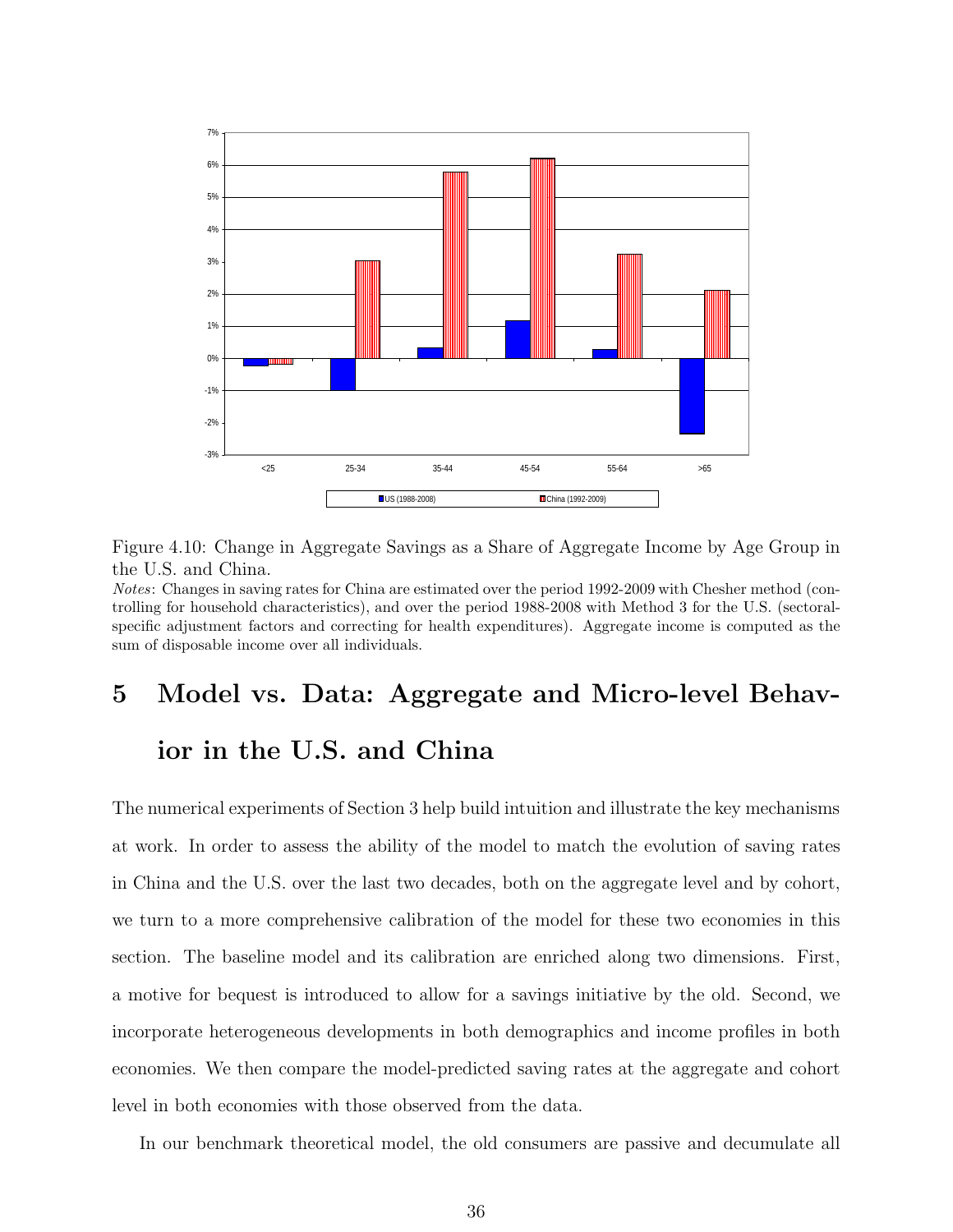capital stock at the end of the period. In order to obtain a more realistic savings behavior for the old, we augment the model by introducing a motive for bequest (as in Abel (2001)). A consumer born at the beginning of period  $t$  in country  $i$  has a lifetime utility of

$$
U_t^i = u(c_{y,t}^i) + \beta u(c_{m,t+1}^i) + \beta^2 u(c_{o,t+2}^i) + \phi^i \beta^2 u(b_{t+2}^i), \tag{22}
$$

where  $\phi^i > 0$ , and  $b_{t+2}^i$  is the bequest that the consumer in old age leaves to his  $1 + g_{L,t+1}^i$ children, shared equally amongst them. Thus, the consumer in period  $t$  chooses consumption in each period, and bequest in old age, to maximize lifetime utility, subject to the sequence of budget constraints

$$
c_{y,t}^i + a_{y,t+1}^i = w_{y,t}^i,
$$
  
\n
$$
c_{m,t+1}^i + a_{m,t+2}^i = w_{m,t+1}^i + R_{t+1}^i a_{y,t+1}^i + \frac{b_{t+1}^i}{1 + g_{L,t}^i},
$$
  
\n
$$
c_{o,t+2}^i + b_{t+2}^i = R_{t+2}^i a_{m,t+2}^i.
$$

All other elements of the model remain unchanged.<sup>30</sup>

#### 5.1 Calibration

We simulate the model under a scenario similar to the one explored in the experiment of Section 3.2. Namely, we consider a situation where China is capital scarce initially, grows fast over two consecutive periods (corresponding to 1970-2010) and integrates with the U.S. after one period of rapid growth (i.e., 1990). The calibration methodology is the same as before—albeit more comprehensive—and applied to the U.S. and China rather than Advanced economies and Emerging Asia. Only the calibrated values that have changed or are new are reported. Table 2 provides a complete summary of the calibration procedure.

#### Demographics

The initial age distribution is taken from the data in World Population Prospects (2010

<sup>&</sup>lt;sup>30</sup>The definition of cohort savings in Appendix A still applies in the augmented model with bequests. In particular, the bequests of the old contribute to their savings.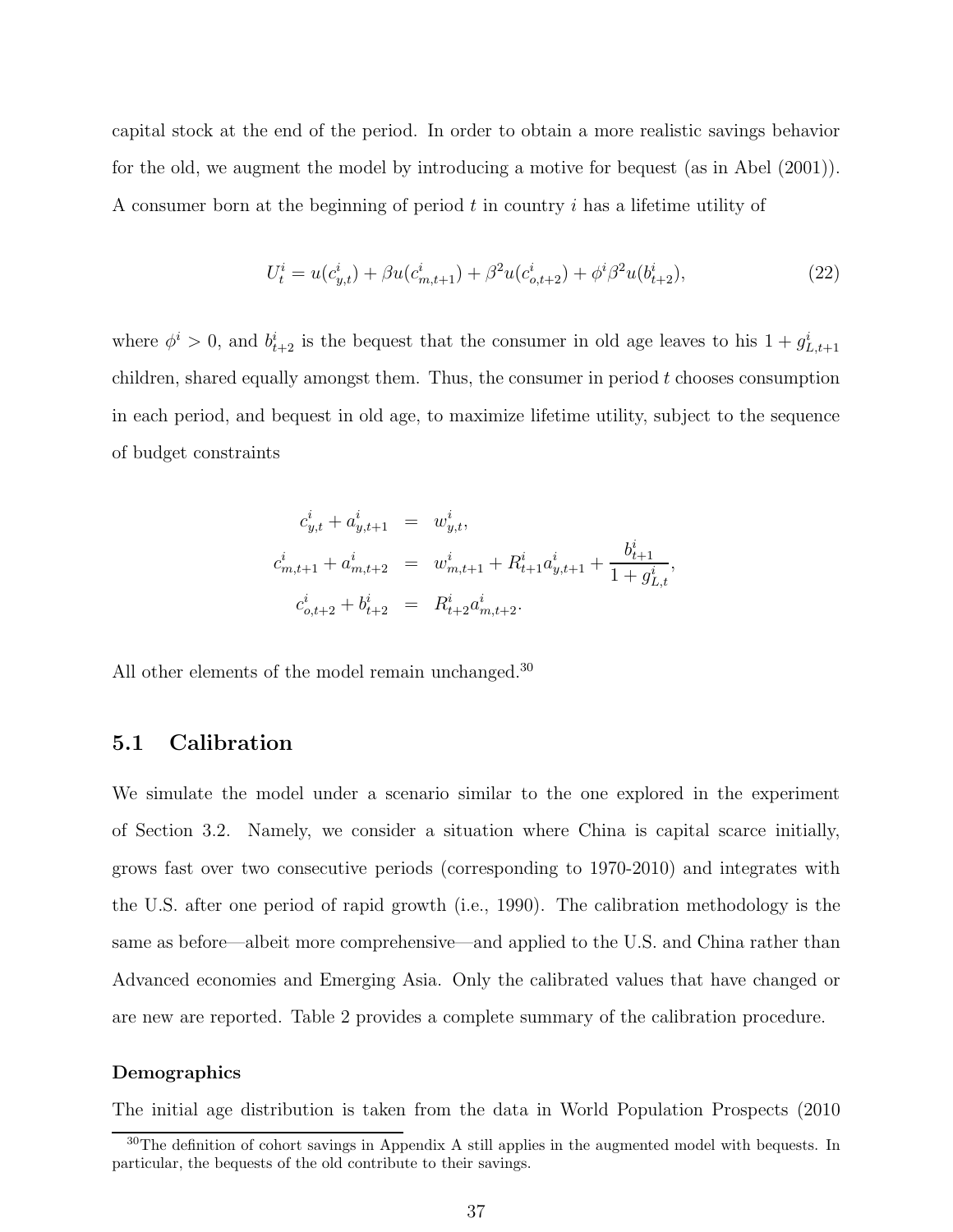revision), for the year 1970. We calculate the implied growth rates  $g_{L,t}^i$  that yield the actual age group distribution in 1990 and  $2010<sup>31</sup>$  The implied population growth rate for the period 1970-1990 is 3.7% in China and 1.5% for the U.S., while the implied population growth rate for 1990-2010 is 0.2% in both countries. Finally, for the period 2010-2030, we assume a population growth rate of  $0\%$  in China and  $0.7\%$  for the U.S.<sup>32</sup>

#### Age-Income Profile

The evolution of the relative productivity parameter,  $e_t^i$ , in both countries is matched to the ratio of the average income (net of taxes) of individuals under 25 to the average income of those between 45-54. Owing to data limitations, we assume that the parameter takes the same value in the initial period as in the subsequent period — namely, 0.33 for the U.S. (as measured in 1988) and 0.61 for China (as measured in 1992). The corresponding values in the following period are 0.32 in the U.S. (as measured in 2008) and 0.52 in China (as measured in 2009). We assume that after 2010, the efficiency parameter in China slowly converges to the steady state level of the U.S. (0.33), and takes on a value of 0.38 twenty years from now. Our calibration therefore takes into account the fact that the age-income profile has not changed in the U.S. but has *steepened* in China over time.<sup>33</sup>

#### Initial Conditions and Productivity Growth

Given the calibrated population growth rates and income profiles, we set the initial relative capital-effective-labor ratios and relative productivity levels, along with the subsequent productivity growth rates, to match the output of China relative to the U.S. (i.e., 20.7%, 36.6%, and 93.9% in 1970, 1990, and 2010), and to allow the capital-effective-labor ratio in China to reach about 0.70 of that of the U.S. in 1990, per Hall and Jones (1999). The resulting annual productivity growth rate for China is 3.7% between 1970-90, and 5% between 1990-2010. We

 $31$ The model does not have enough degrees of freedom to perfectly match the observed age distribution, but still produces a very close match.

 $320.7\%$  is the average population growth in the U.S. over the last 40 years. We assume that the one child policy in China will remain in place—leading to a further fall in population growth in line with the most recent years.

<sup>&</sup>lt;sup>33</sup>The selection bias applies also to constructing the age-income profile when taking only household head income. Once using individual income data, we find a steepening profile in China rather than a flattening profile over the sample period as found in previous studies using household methods.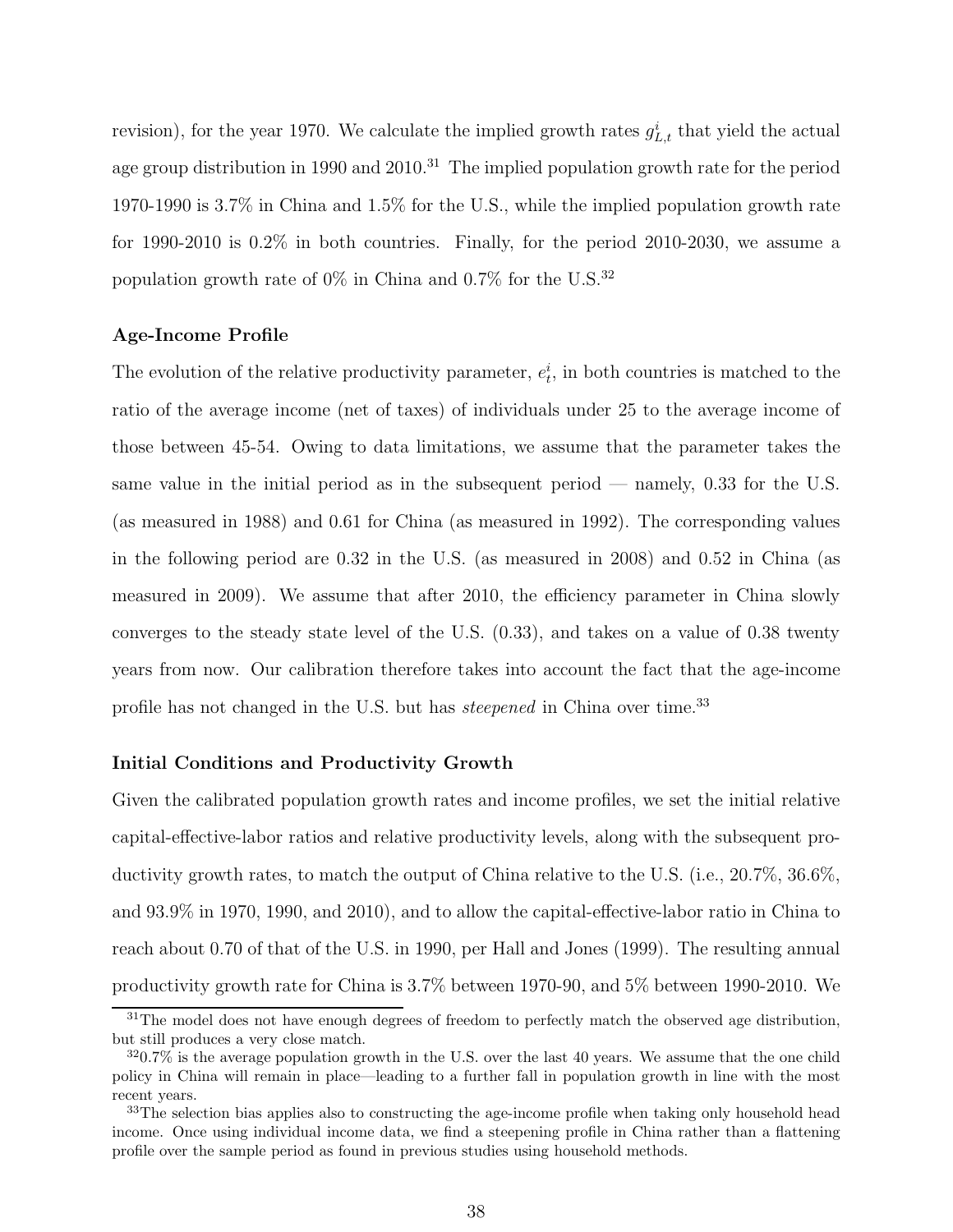assume that U.S. productivity grows at an annual rate of 1.5% throughout, and that China grows at the same rate after 2010.

#### Calibrated Parameters

We choose the credit constraint and bequest parameters to match data on cohort-level savings rate observed at the beginning of our sample period. Setting  $\theta^{US} = 0.20$  matches the saving rate of the young in the U.S. in 1988. Our benchmark estimate under the Chesher method of the savings rate of the young in China is slightly positive in 1992 which is somewhat inconsistent with our model. Other estimates give slightly positive or slightly negative numbers depending on the methodology or the years considered at the beginning of the sample.<sup>34</sup> Setting  $\theta^{China} = 0.02$  produces a saving rate for the young that is in the ballpark of our estimates.<sup>35</sup> Note that our results are not very sensitive to the value of  $\theta^{China}$  as long as it is an order of magnitude smaller than  $\theta^{US}$ . The value of the bequest parameter for the U.S. is chosen to match the saving rate of the old in the U.S. in 1988, which gives  $\phi^{US} = 1.25\%$ . Two different ways of calibrating  $\phi^{China}$  are considered. Model 1 imposes symmetric bequest motives across countries, i.e.  $\phi^{China} = \phi^{US} = 1.25\%$ . Model 2 allows for country-specific bequest parameters, and  $\phi^{China}$  is chosen to match the saving rate of the old in China at the beginning of the sample period, with an implied value  $\phi^{China} = 2\%$ . Given the calibrated credit constraint and bequest parameters, we then let the model determine independently the saving rates of the middle-aged in 1990. The model-predicted saving rates come close to the data in both countries  $-18.4\%$  against  $14.1\%$  in the data for the U.S., and  $16.1\%$  (Model 1) or  $15.2\%$  (Model 2) against  $14.2\%$  in the data for China.<sup>36</sup> Overall, our calibration allow us to match fairly well the age-saving profile across countries in 1990.

<sup>&</sup>lt;sup>34</sup>In non-reported robustness checks, we investigate a different treatment of inter-household transfers (see Appendix C.3), different sets of controls in the Chesher and uni-generational methods, and a different treatment of zero incomes in the Chesher method. We also tried dropping the top 1% and top 5% income earners from the sample. Estimated age-saving profiles were similar across all procedures. Estimates of the saving rate of individuals under 25 in 1992-1993 are less precise (varying between −5% and +5%) due to fewer observations for this age-group at the beginning of the sample period.

 $35$ Alternatively, the ratio of  $\theta$ 's could be matched to the relative household debt-to-GDP ratios. The ratio of household debt-to-GDP in China is about  $1/8$  of that in the the U.S. This would give  $\theta^{China} = 0.025$ (source: McKinsey&Company). We obtain almost identical results under this alternative calibration.

 $36$  For China, we match the saving rates obtained with the Chesher method (method 2).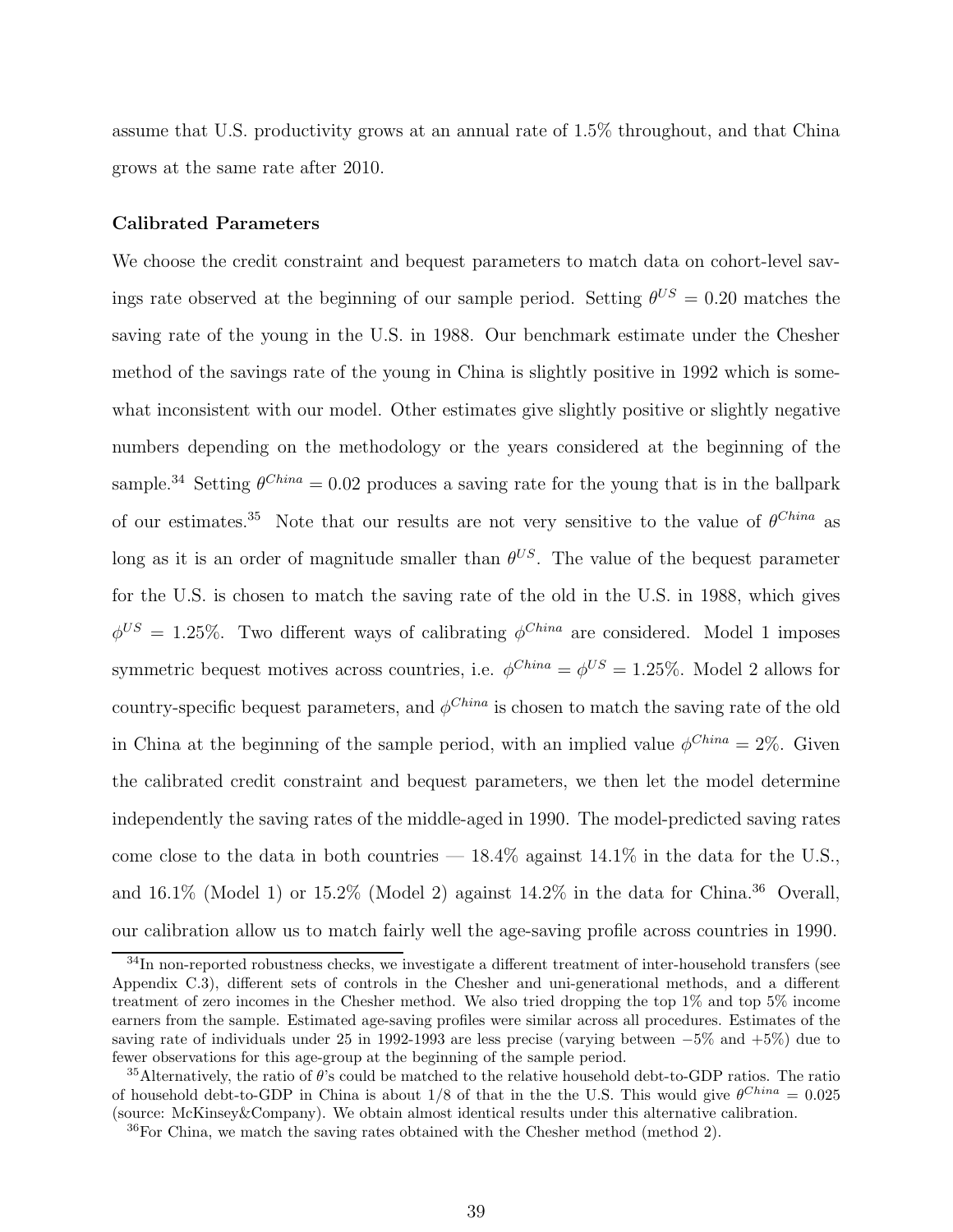| Table 2: Summary of Calibration.                               |                |      |       |  |  |
|----------------------------------------------------------------|----------------|------|-------|--|--|
| Time discount factor $(\beta)$                                 | (annual basis) | 0.97 |       |  |  |
| Elasticity of intertemporal substitution $(\sigma)$            |                |      | 0.5   |  |  |
| Share of capital $(\alpha)$                                    |                | 0.28 |       |  |  |
| Depreciation rate $(\delta)$                                   | (annual basis) | 0.09 |       |  |  |
| Initial Conditions                                             |                |      |       |  |  |
| Relative productivity in 1970 $(A_{-1}^L/A_{-1}^H)$            |                |      | 0.15  |  |  |
| Relative capital-efficient labor in 1970 $(k_{-1}^L/k_{-1}^H)$ |                |      | 0.95  |  |  |
| Age-Income Profile $(e_t^i)$                                   |                | U.S. | China |  |  |
|                                                                | 1970           | 0.33 | 0.61  |  |  |
|                                                                | 1990           | 0.33 | 0.61  |  |  |
|                                                                | 2010           | 0.32 | 0.52  |  |  |
|                                                                | 2030           | 0.33 | 0.38  |  |  |
| Labor Force Growth $(g_{L,t}^i)$ , in $\%$                     |                | U.S. | China |  |  |
|                                                                | 1970-1990      | 1.5  | 3.7   |  |  |
|                                                                | 1990-2010      | 0.2  | 0.2   |  |  |
|                                                                | 2010-2030      | 0.7  | 0.0   |  |  |
| Productivity Growth $(g_{A,t}^i)$ , in $\%$                    |                | U.S. | China |  |  |
|                                                                | 1970-1990      | 1.5  | 3.7   |  |  |
|                                                                | 1990-2010      | 1.5  | 5.0   |  |  |
|                                                                | 2010-2030      | 1.5  | 1.5   |  |  |
| Other Calibrated Parameters                                    |                | U.S. | China |  |  |
| Credit constraint parameter $(\theta^i)$                       |                | 0.20 | 0.02  |  |  |
| Bequest motive parameter $(\phi^i)$ , in %                     | Model 1        | 1.25 | 1.25  |  |  |
|                                                                | Model 2        | 1.25 | 2.0   |  |  |

### 5.2 Results

Figures 5.1 and 5.2 juxtapose the model-implied change in saving rates across age groups with estimates from the data, for the U.S. and China. For the U.S., the model slightly overpredicts the fall in the young's savings rate and the rise in the middle-aged savings rate (Figure 5.1). Though it falls short of explaining the large drop of the saving rate of the old, the model generally matches reasonably well the evolution of the saving behavior of the different age groups in the U.S. For China (Figure 5.2), the model can account for 50 percent of the rise in the middle-aged saving rate, and about 30 percent of the rise for the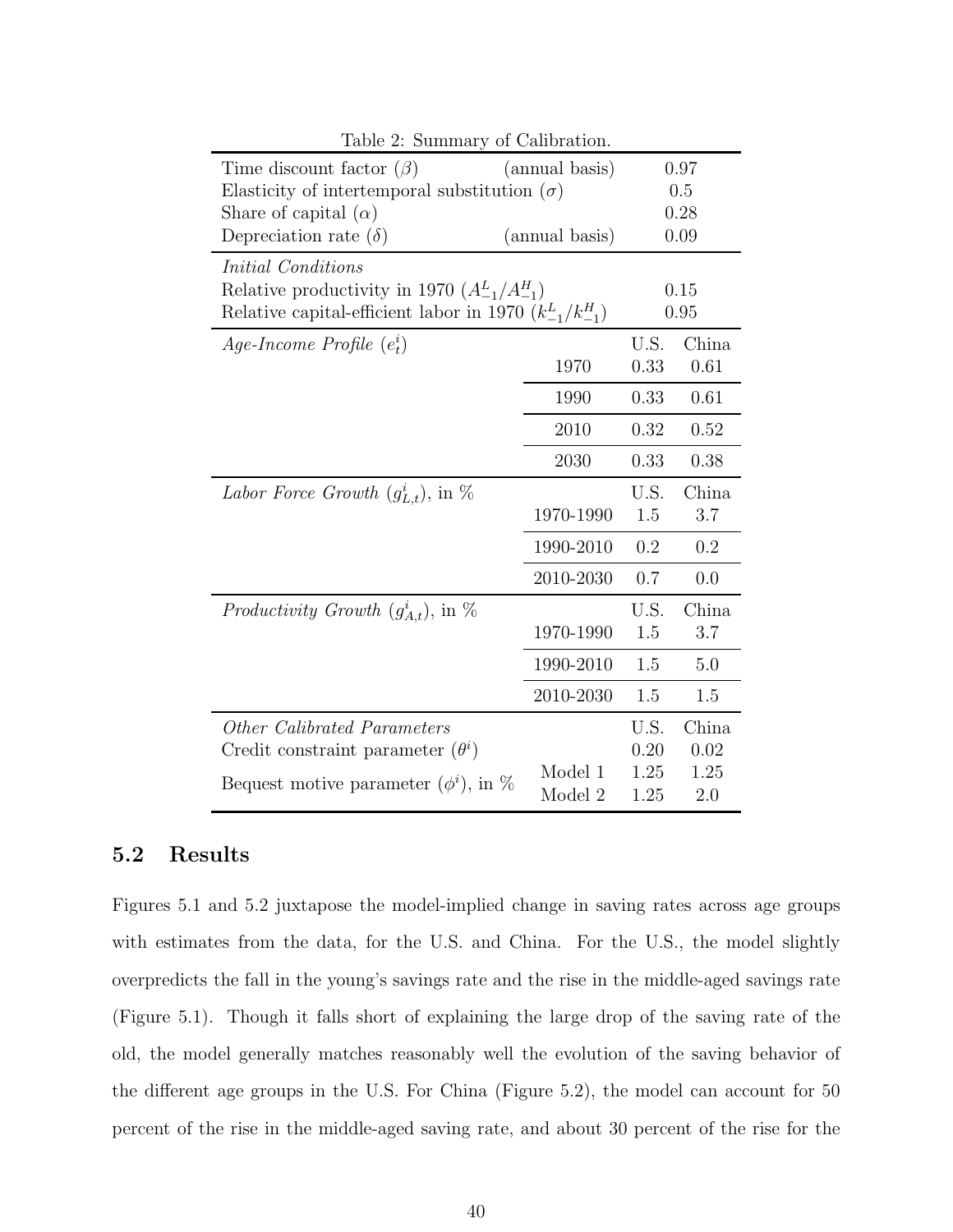old, explaining about 40 percent of the rise in the aggregate saving rate. Unsurprisingly, the model cannot explain the large rise of the saving rate of the old in China. The model does predict a decline in the saving rate of the young, although slightly smaller than the one observed in the data. Across countries, on the aggregate level, the model can explain about 40 percent of the divergence in saving rates between the U.S. and China.<sup>37</sup>. This divergence in saving rates corresponds to an improvement of the Chinese current account balance over GDP of  $11\%$  over 1990-2010 that is quantitatively in line with the data (Figure 1.3) (and a worsening of 6% of the U.S. current account over GDP).

It is well-known that matching the high rise in saving rate (and levels) in China has been a major challenge to existing models thus far. The point here is that one mechanism in a relatively simple framework can explain a significant portion of the change in saving rate both at the aggregate and at the cohort level. Where the model fails is to explain the saving behavior of the old, both in the U.S. and in China. Plausible explanations such as pension or health expenditures, fall outside of this model. Since their savings do not contribute significantly to aggregate savings, we relegate a more intricate study to future research.

 $37$ China's saving rate rises by about 8 percentage points more than that of the U.S., whereas in the data the difference is about 20 percentage points.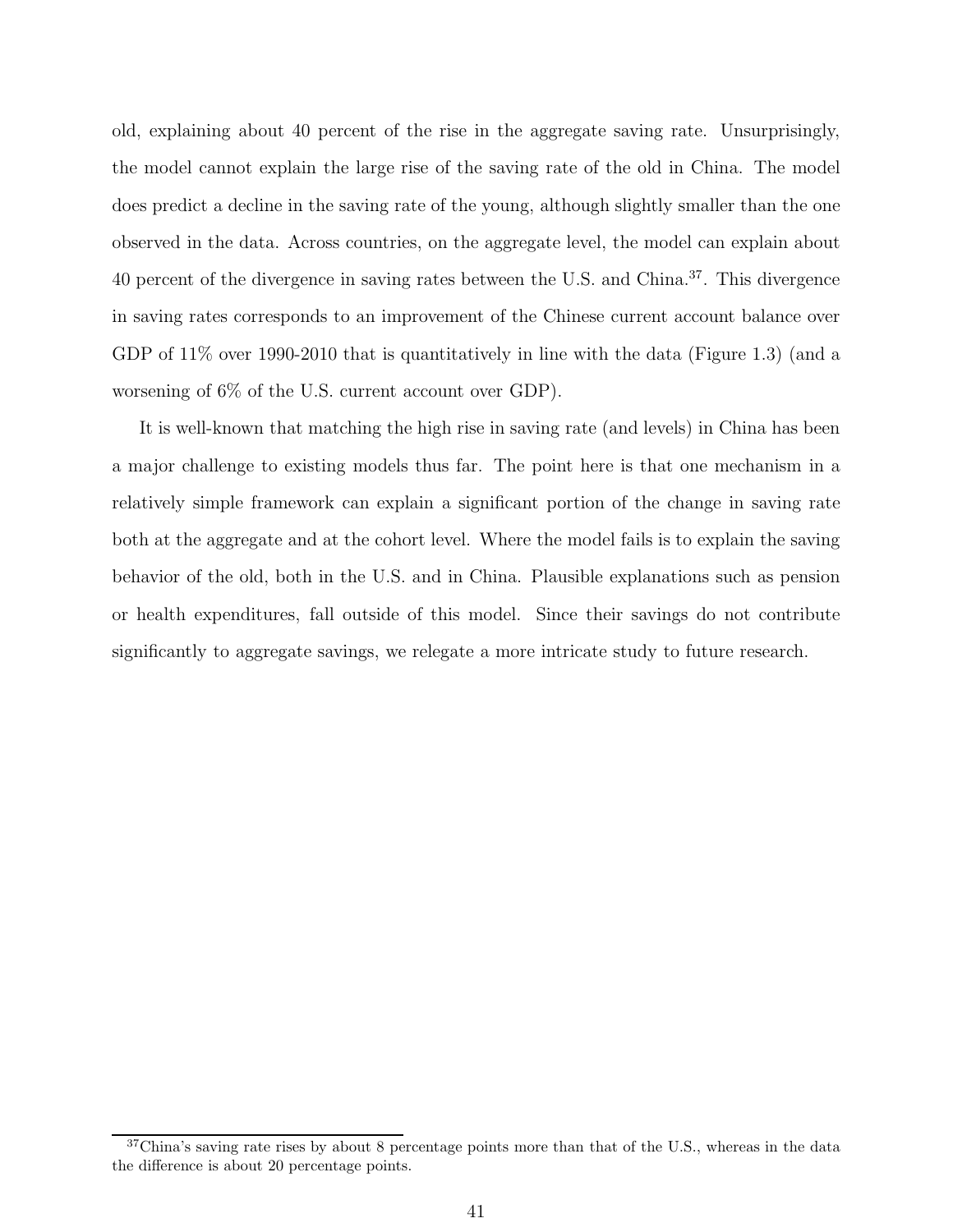

Figure 5.1: Model vs. Data in the U.S.: 1988-2008.

Notes: Estimates of savings for the U.S. are obtained under Method 3 (sectoral-specific adjustment factors and correcting for health expenditures) and are compared with predictions from the model with symmetric (Model 1) and asymmetric bequests (Model 2). The young correspond to ages < 25, the middle-aged to ages 35-54, and the old to ages  $> 65$ .



Figure 5.2: Model vs. Data in China: 1992-2009.

Notes: Estimates of savings for China are obtained under the Chescher method (controlling for household characteristics) and are compared with predictions from the model with symmetric (Model 1) and asymmetric bequests (Model 2). The young corresponds to ages < 25, the middle-aged to ages 35-54, and the old to  $ages > 65.$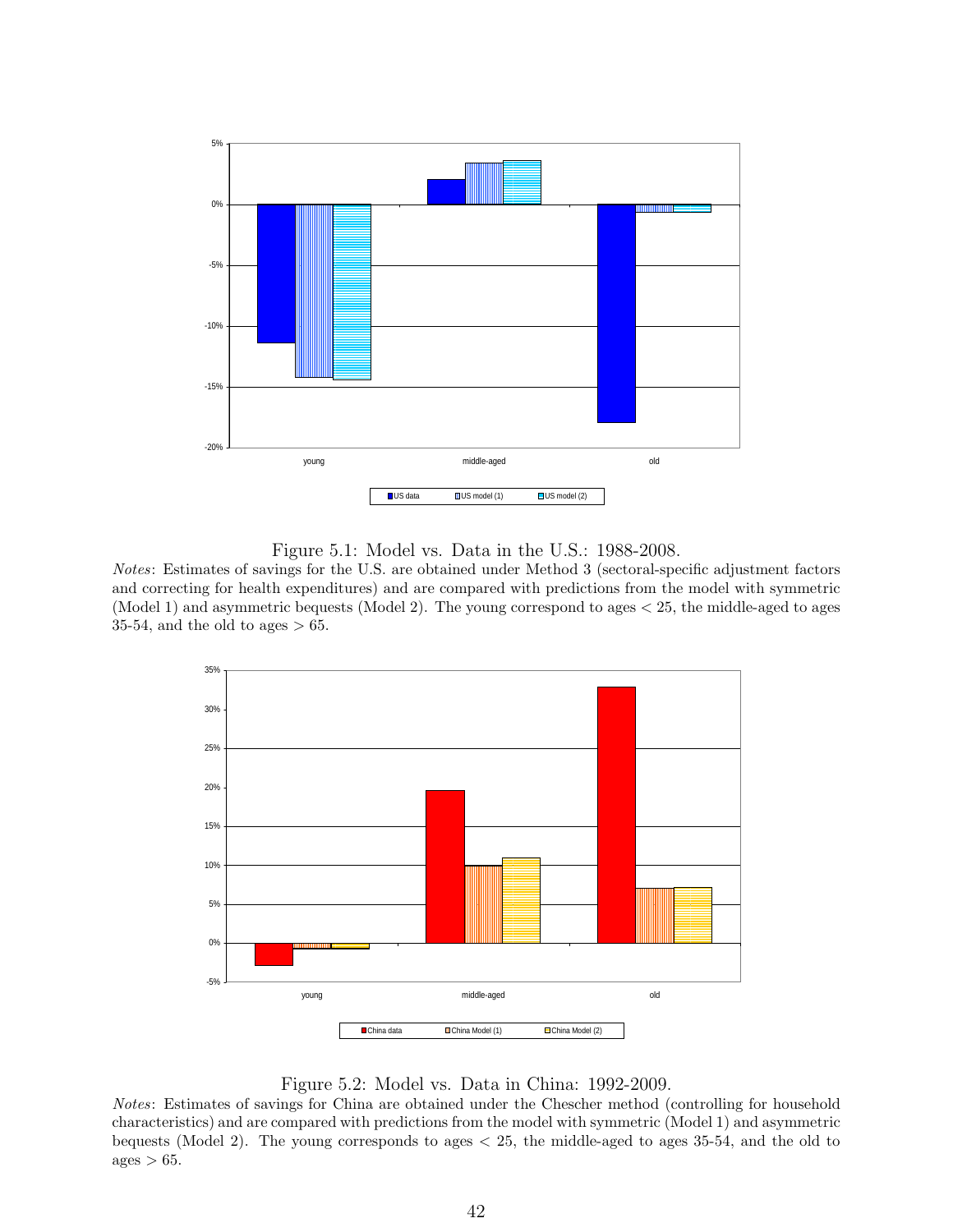# 6 Conclusion

This paper develops a theory based on heterogeneous credit constraints across countries and their interaction with growth. We show that important developments in the past two decades such as the fast growth and integration of emerging markets can lead to a persistent decline in the world interest rate, causing a divergence in saving rate across economies with different levels of credit constraints. Broad stylized facts can be jointly accounted for by a single mechanism in a general-equilibrium model applicable to the spectacular experience of the last decades.

Cohort-level evidence is consistent with the life cycle hypothesis in China and the U.S., but more importantly, lends empirical support to the key and distinctive predictions on the contrasting cohort behaviour between these two economies. Over the course of our microlevel empirical work, we point out the inherent biases of past empirical work on cohort level savings that employ household methods to construct age-saving profiles. Improvements we endeavour to make upon previous works reveal drastically different results on the profile of saving and also for the change in savings in the recent two decades in China.

Our framework displays substantial quantitative power in explaining the change in savings across cohorts in both China and the US over the last two decades, as well as a large part of the divergence in aggregate household saving rates. The evidence we provide also points to future directions of research— a more thorough investigation of the behaviour of the old's saving promises to be fruitful, and the incorporation of different social security systems across countries and their interaction with demographics may further our understanding of cross-country savings behaviour and current account patterns.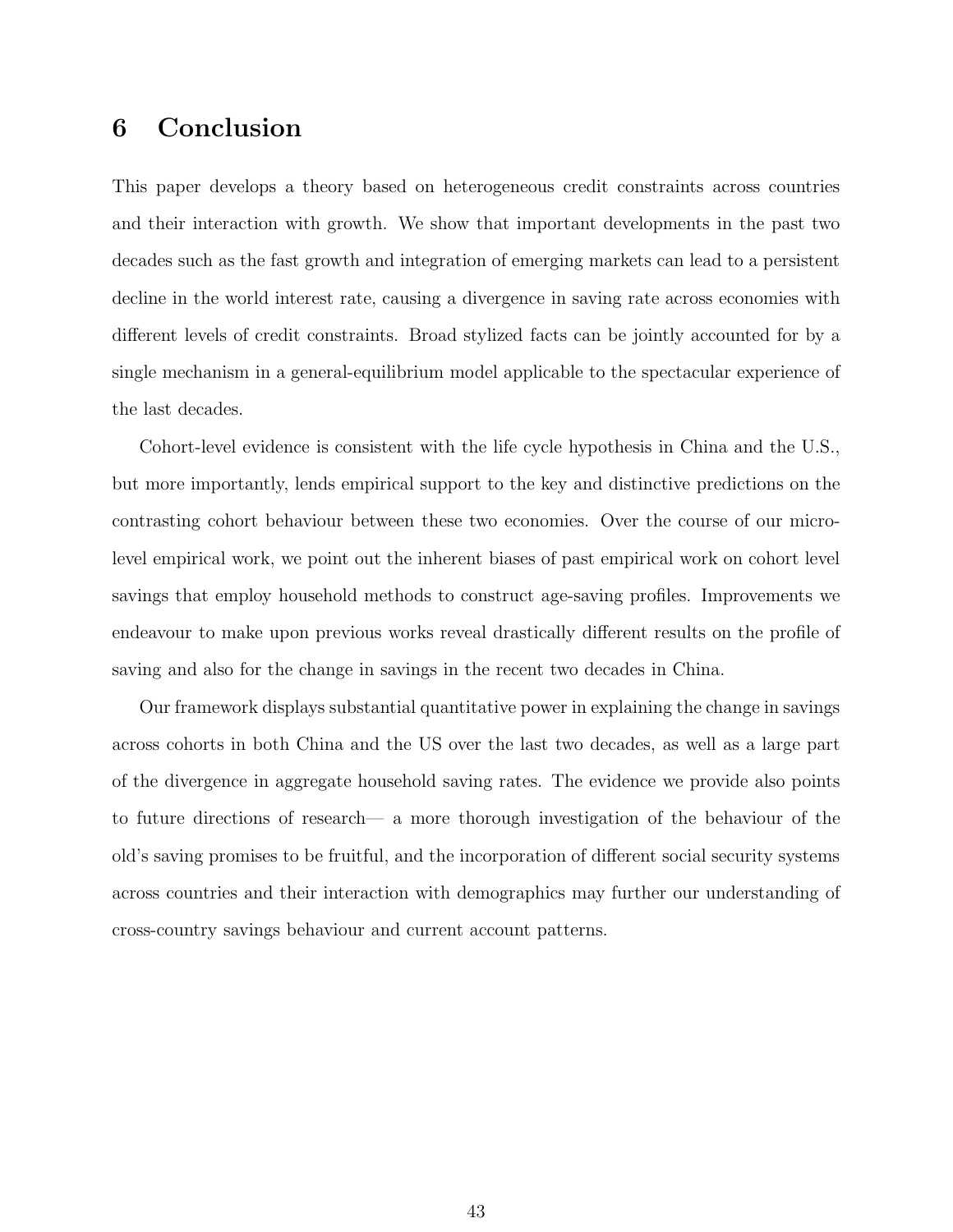# A Model Accounting

## A.1 Cohort-Level Savings

The level of savings of a generation is defined as the difference between net disposable income and consumption. The level of savings of the young in country  $i$  and period  $t$  is

$$
S_{y,t}^{i} = L_{y,t}^{i} w_{y,t}^{i} - L_{y,t}^{i} c_{y,t}^{i}
$$
  
=  $L_{y,t}^{i} a_{y,t+1}^{i}$   
=  $-L_{y,t}^{i} \frac{\theta^{i}}{R_{t+1}} w_{m,t+1}^{i}.$ 

Normalizing by GDP, we get

$$
\frac{S_{y,t}^i}{Y_t^i} = -(1+g_{A,t+1}^i)\frac{1+g_{L,t}^i}{1+e_t^i(1+g_{L,t}^i)}\frac{\theta^i}{R_{t+1}}(1-\alpha)\left(\frac{k_{t+1}}{k_t}\right)^{\alpha}.
$$

The level of savings of the middle-aged in country  $i$  and period  $t$  is

$$
S_{m,t}^{i} = L_{m,t}^{i} \{ w_{m,t}^{i} + (R_{t} - 1) a_{y,t}^{i} - c_{m,t}^{i} \}
$$
  
\n
$$
= L_{m,t}^{i} \{ (w_{m,t}^{i} + R_{t} - c_{m,t}^{i}) - a_{y,t}^{i} \}
$$
  
\n
$$
= L_{m,t}^{i} \{ (a_{m,t+1}^{i} - a_{y,t}^{i}) \}
$$
  
\n
$$
= L_{m,t}^{i} \{ \frac{1}{1 + \beta^{-\sigma} R_{t+1}^{1-\sigma}} (1 - \theta^{i}) + \frac{\theta^{i}}{R_{t}} \} w_{m,t}^{i}.
$$

Normalizing by GDP, we get

$$
\frac{S_{m,t}^i}{Y_t^i} = \frac{1}{1 + e_t^i (1 + g_{L,t}^i)} \left[ \frac{1 - \theta^i}{1 + \beta^{-\sigma} R_{t+1}^{1-\sigma}} + \frac{\theta^i}{R_t} \right] (1 - \alpha).
$$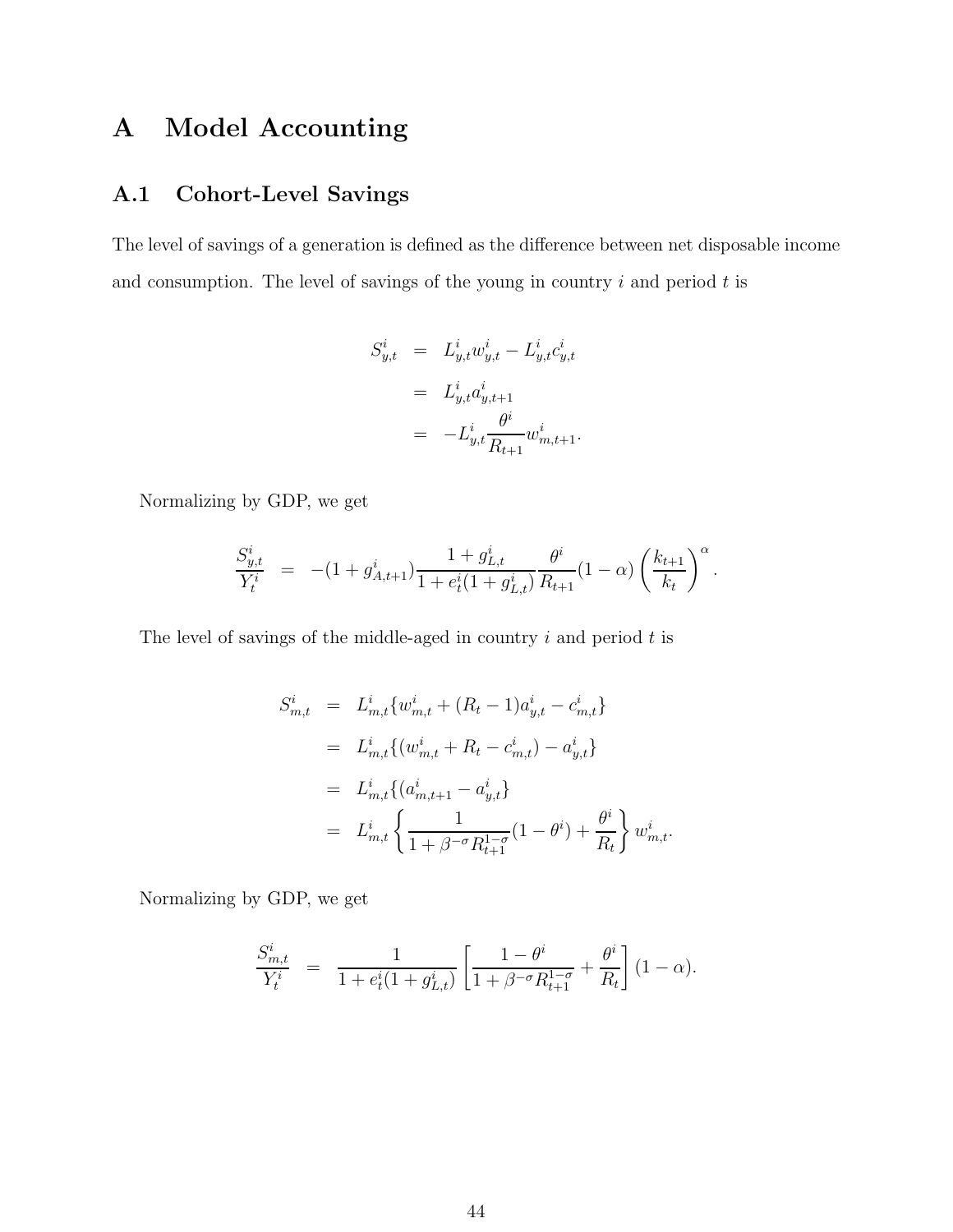The level of savings of the old in country  $i$  and period  $t$  is

$$
S_{o,t}^{i} = r_{K,t}K_{t}^{i} + (R_{t} - 1)[L_{m,t-1}^{i}a_{m,t}^{i} - K_{t}^{i}] - L_{o,t}^{i}c_{o,t}^{i}
$$
  
\n
$$
= (R_{t} - 1 + \delta)K_{t}^{i} + (R_{t} - 1)L_{o,t}^{i}a_{m,t}^{i} - (R_{t} - 1)K_{t}^{i} - L_{o,t}^{i}R_{t}a_{m,t}^{i}
$$
  
\n
$$
= -L_{o,t}^{i}a_{m,t}^{i} + \delta K_{t}^{i}
$$
  
\n
$$
= -L_{o,t}^{i} \frac{1}{1 + \beta^{-\sigma}R_{t}^{1-\sigma}}(1 - \theta^{i})w_{m,t-1}^{i} + \delta K_{t}^{i}.
$$

Normalizing by GDP, we get

$$
\frac{S_{o,t}^i}{Y_t^i} = -\frac{1}{1+g_{A,t}^i} \frac{1}{1+g_{L,t-1}^i} \frac{1}{1+e_t^i(1+g_{L,t}^i)} \frac{1}{1+\beta^{-\sigma}R_t^{1-\sigma}} (1-\theta^i)(1-\alpha) \left(\frac{k_{t-1}}{k_t}\right)^{\alpha} + \delta k_t^{1-\alpha}.
$$

# A.2 Aggregate Savings and Current Account

Aggregate savings is GNP less aggregate consumption

$$
S_t^i \equiv Y_t^i + (R_t - 1)NFA_t^i - C_t^i,
$$

where the net foreign assets of country i at the end of period  $t - 1$  is given by

$$
NFA_{t+1}^i = L_{y,t}^i a_{y,t+1}^i + L_{m,t}^i a_{m,t+1}^i - K_{t+1}^i.
$$

Alternatively, we have  $S_t^i = S_{y,t}^i + S_{m,t}^i + S_{o,t}^i$ , and the aggregate saving rate can be computed as

$$
\frac{S_t^i}{Y_t^i} = \frac{S_{y,t}^i}{Y_t^i} + \frac{S_{m,t}^i}{Y_t^i} + \frac{S_{o,t}^i}{Y_t^i}.
$$

The current account of country  $i$  in period  $t$ , defined as the change in net foreign asset position in period  $t$ , can be equivalently written as the difference between aggregate savings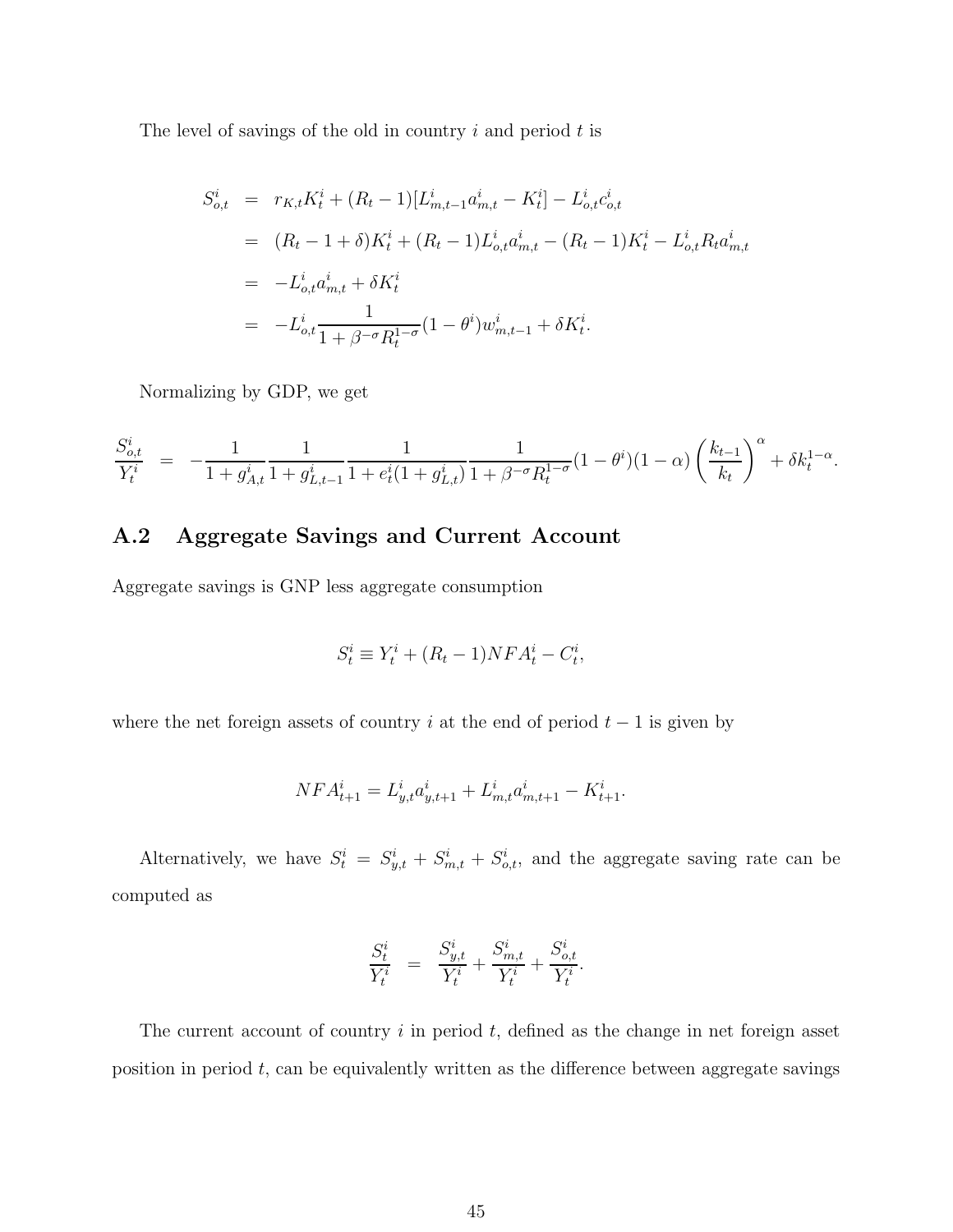and investment:

$$
CA_t^i \equiv NFA_{t+1}^i - NFA_t^i
$$

$$
= S_t^i - I_t^i.
$$

# B Proofs

**Proof of Theorem 1:** Consider a country i characterized by  $\theta^i$ . Note that for  $\delta = 1$ , we have  $R_t^i = \alpha (k_t^i)^{1-\alpha}$ . The law of motion for  $k_t^i$  satisfies:

$$
k_{t+1}^{i} + \beta^{-\sigma} \alpha^{1-\sigma} \left(k_{t+1}^{i}\right)^{\alpha(1-\sigma)+\sigma} = \frac{(1-\theta^{i})(1-\alpha)}{(1+g_{A,t+1}^{i})(1+g_{L,t}^{i})\left\{1+e_{t+1}^{i}(1+g_{L,t+1}^{i})+\theta^{i}\frac{1-\alpha}{\alpha}\right\}} \left(k_{t}^{i}\right)^{\alpha}.
$$

If a steady-state level of capital  $k^i$  exists, it satisfies

$$
k^{i} + \beta^{-\sigma} \alpha^{1-\sigma} (k^{i})^{\alpha(1-\sigma)+\sigma} = \frac{(1-\theta^{i})(1-\alpha)}{(1+g_{A})(1+g_{L})\left\{1+e(1+g_{L})+\theta^{i}\frac{1-\alpha}{\alpha}\right\}} (k^{i})^{\alpha}.
$$

Substituting  $R^i = \alpha (k^i)^{1-\alpha}$ , we can write

$$
1 + \beta^{-\sigma} (R^i)^{1-\sigma} = C (\theta^i) R^i,
$$

with  $C(\theta^i) = \frac{(1-\alpha)(1-\theta^i)}{(1+\alpha)^i(1+\alpha)^j\alpha(1+\theta^i)}$  $\frac{(1-\alpha)(1-\sigma)}{(1+g_A)(1+g_L)\{\alpha[1+e(1+g_L)]+\theta^i(1-\alpha)\}}$ . Note that  $\partial C/\partial\theta^i < 0$ . If  $\sigma = 1$ , the steadystate exists, is unique, and satisfies

$$
R^{i} = \frac{1+\beta}{\beta C(\theta^{i})} = (1+g_{A})(1+g_{L})\frac{1+\beta}{\beta}\frac{\alpha[1+e(1+g_{L})] + \theta^{i}(1-\alpha)}{(1-\alpha)(1-\theta^{i})}.
$$

For  $\sigma < 1$ ,  $R^i$  is such that  $v_{\theta^i}(R^i) = 0$ , where  $v_{\theta}(R) \equiv 1 + \beta^{-\sigma} R^{1-\sigma} - C(\theta) R$  for  $R > 0$ . We will now show that  $v_{\theta}(R) = 0$  has a unique solution  $R(\theta)$ . Differentiating with respect to R, we get

$$
\frac{\partial v_{\theta}}{\partial R} = \beta^{-\sigma} (1 - \sigma) R^{-\sigma} - C(\theta).
$$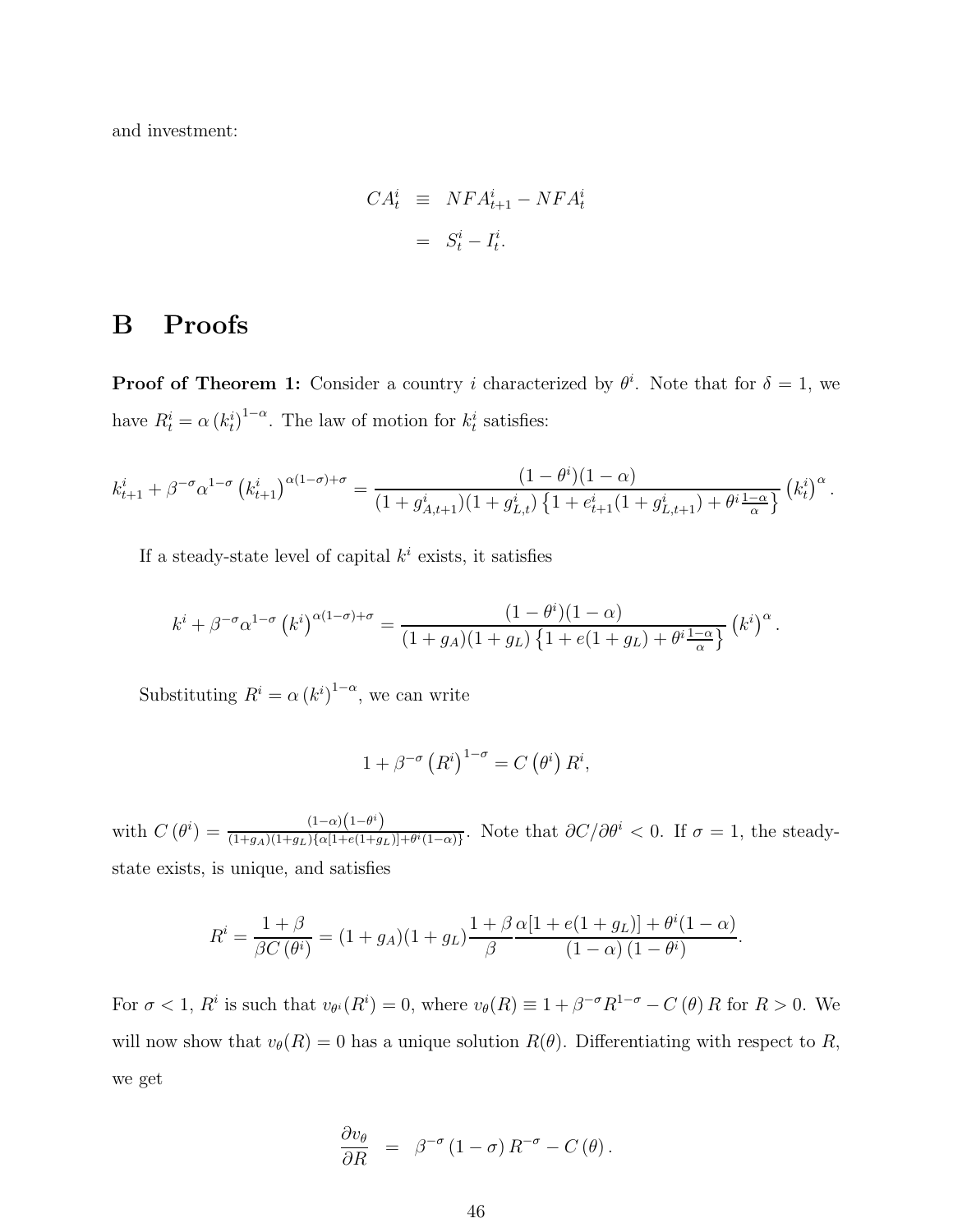This implies

$$
\frac{\partial v_{\theta}}{\partial R} \geq 0 \quad \Leftrightarrow \quad R \leq \frac{1}{\beta} \left(1 - \sigma\right)^{\frac{1}{\sigma}} C\left(\theta\right)^{-\frac{1}{\sigma}}.
$$

Hence  $v_{\theta}$  is increasing for  $R \in ]0; \frac{1}{\beta} (1 - \sigma)^{\frac{1}{\sigma}} C(\theta)^{-\frac{1}{\sigma}}]$  and decreasing for  $R \in [\frac{1}{\beta}]$  $\frac{1}{\beta}\left(1-\sigma\right)^{\frac{1}{\sigma}}C\left(\theta\right)^{-\frac{1}{\sigma}};\infty\lbrack.$ We also have  $\lim_{\theta} v_{\theta}(R) = 1 > 0$  and  $\lim_{\infty} v_{\theta}(R) = -\infty$ . It follows that  $v_{\theta}(R) = 0$  has a unique solution  $R(\theta)$  ( $v_{\theta}$  is a continuous function). This is our first result. We note in passing that

$$
R < R(\theta) \Leftrightarrow v_{\theta}(R) > 0. \tag{23}
$$

Now consider  $\theta^i < \theta^j$  and let  $R^i$  (resp.  $R^j$ ) denote the well defined solution of  $v_{\theta^i}(R) = 0$ (resp.  $v_{\theta^j}(R) = 0$ ). Since  $\frac{\partial C}{\partial \theta} < 0$ , we know  $C(\theta^i) > C(\theta^j)$ . Therefore

$$
v_{\theta^{j}}(R) - v_{\theta^{i}}(R) = (C(\theta^{i}) - C(\theta^{j})) R > 0, \qquad \forall R > 0.
$$

In particular:

$$
v_{\theta^j}(R^i) - v_{\theta^i}(R^i) = v_{\theta^j}(R^i) > 0.
$$

By the remark above (23), this is equivalent to:

$$
R^i < R^j.
$$

We have shown:

$$
\theta^i < \theta^j \Rightarrow R^i < R^j.
$$

This our second result:  $\frac{\partial R^i}{\partial \theta^i} > 0$ . Countries with higher  $\theta$  have a higher rate of return in autarky steady state.  $\frac{dk^i}{d\theta^i} < 0$  follows immediately. The theorem also holds for  $\sigma > 1$ , and the proof naturally extends to that case.  $\blacksquare$ 

**Proof of Proposition 2:** For  $\delta = 1$  and any  $\sigma \leq 1$ , one can easily show that the steady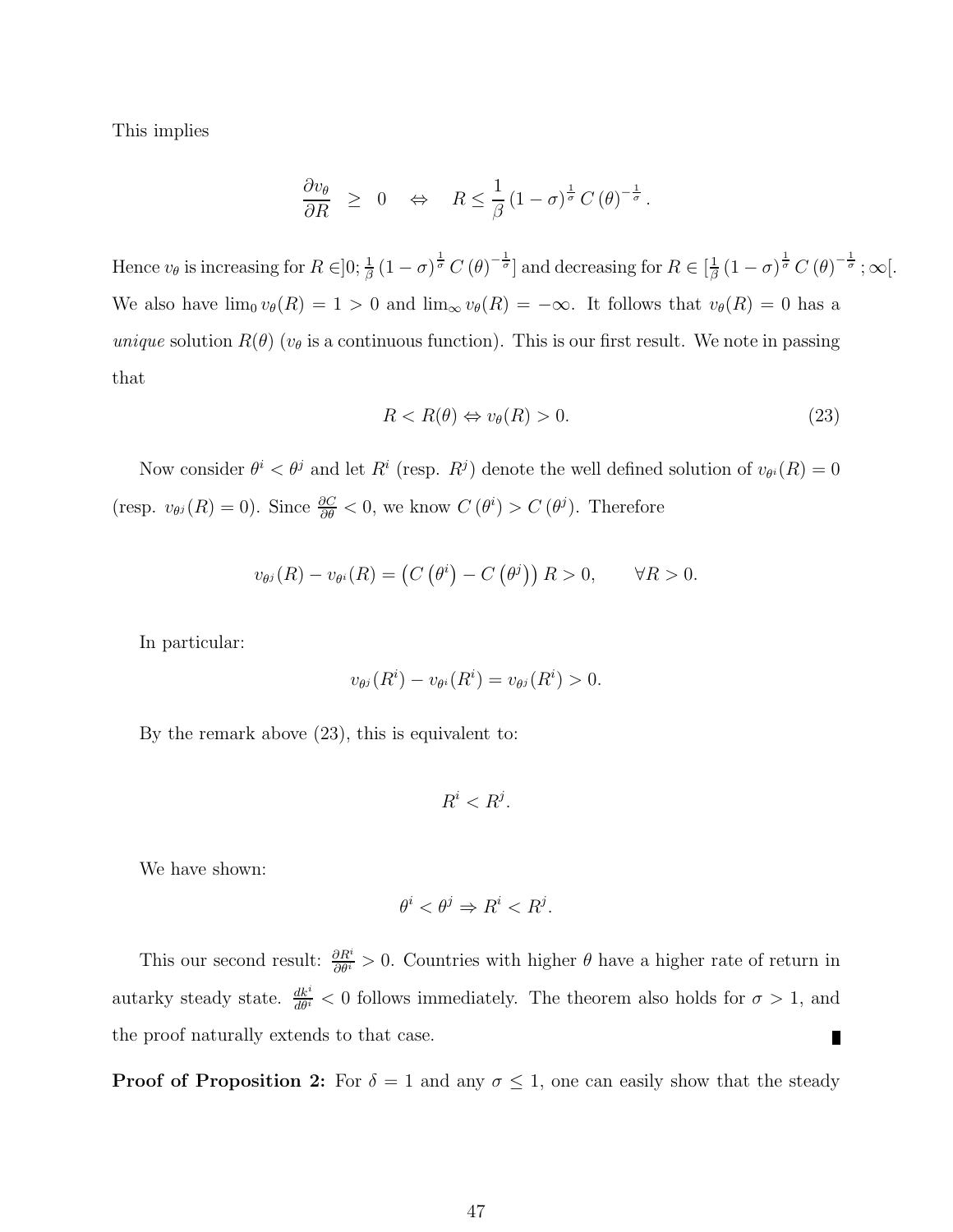state world interest rate satisfies

$$
F(R^w) = \sum_{i} \frac{\lambda^i (1 - \theta^i)}{\sum_{j} \lambda^j (1 - \theta^j)} F(R^i),\tag{24}
$$

where  $F(R) \equiv R/(1 + \beta^{-\sigma} R^{1-\sigma})$  and  $R^i$  denotes the autarky steady state interest rate in country *i*. The bounds on  $R^w$  in (17) follow from  $F'(R) > 0$ . Note that the proposition also holds for  $\sigma > 1$ . П

Proof of Proposition 3: The result follows immediately from Equation (24).

## C Data

### C.1 Aggregate data

This part of the Data appendix describes the data used for the figures shown in the Introduction. Developed countries comprise Australia, Austria, Belgium, Canada, Denmark, Finland, France, Germany, Greece, Iceland, Ireland, Israel, Italy, Japan, Luxembourg, Netherlands, New Zealand, Norway, Portugal, Spain, Sweden, Switzerland, United Kingdom, United States. Asian countries comprise Bangladesh, Cambodia, China, Fiji, Hong Kong SAR, China, India, Indonesia, Kiribati, Korea, Lao P.D.R., Malaysia, Maldives, Nepal, Pakistan, Papua New Guinea, Philippines, Singapore, Solomon Islands, Sri Lanka, Thailand, Tonga, Vanuatu, Vietnam.

Savings, private savings, investment and current account (% of GDP) for Emerging Asia and Developed Countries

Data are from World Development Indicators (World bank), Penn World Tables and Asian Development Bank (ADB). Private savings is computed as the difference between Aggregate Savings and Primary Government Surplus. Data for Primary Government Surplus in Asian countries are only available starting 1988 for a large sample of Asian of countries.

#### Household saving rates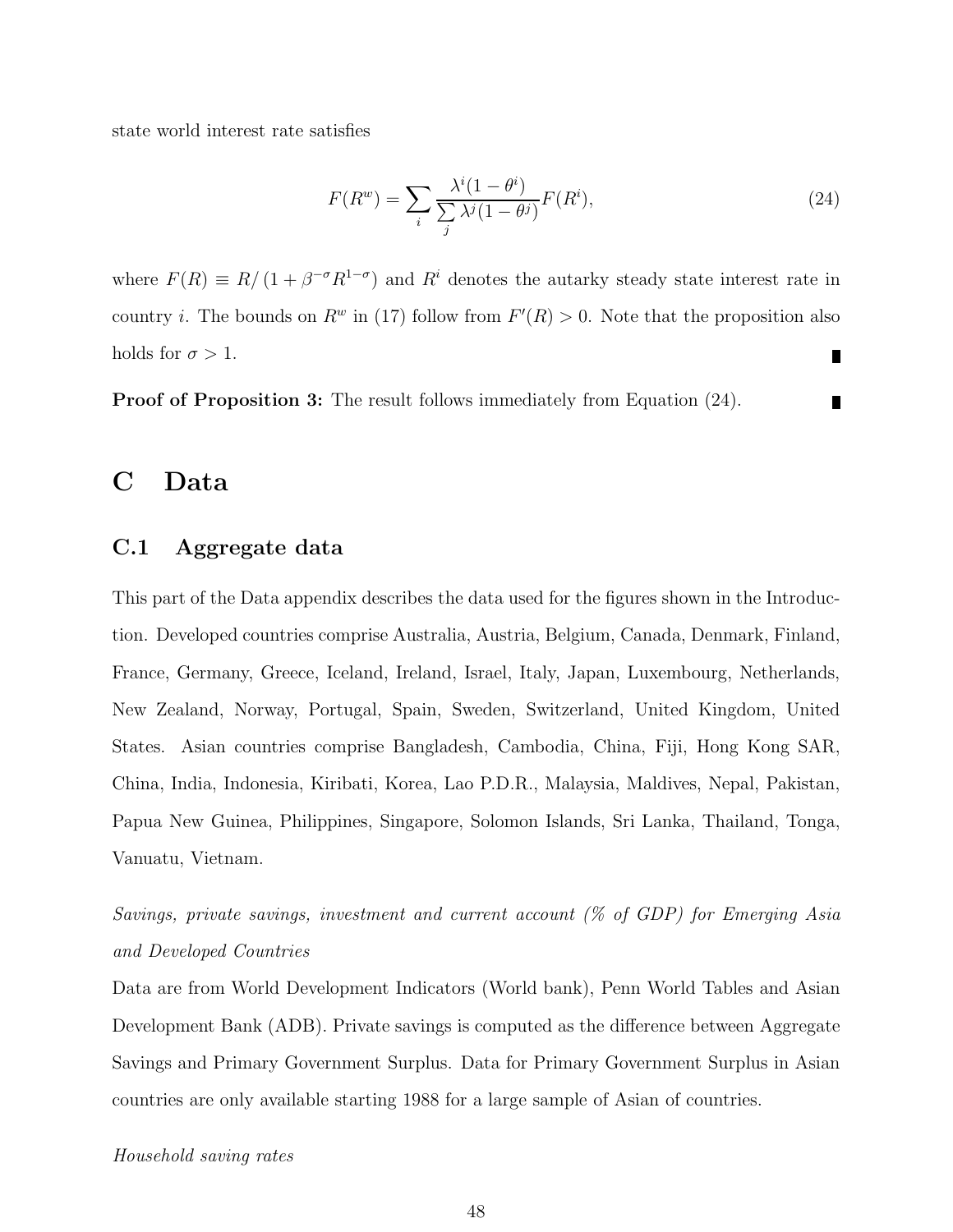Data for Developed Countries are from OECD (NIPA personal savings rate for the U.S.). Data for India are from the Central Bank of India. Data for China are from Song and Yang (2010).

#### Cross-section of Savings and Current Accounts (over 1998-2007)

Data are from World Development Indicators (World bank) and Penn World Tables and cover a sample of 89 countries. The list of countries is available on request.

### C.2 Data for the U.S.

#### Definitions

Household disposable income: the sum of individual income net of taxes (in USD).

Household expenditure: household consumption expenditures (in USD).

Household savings: the difference between household disposable income and consumption expenditure (in USD).

Household saving rate: Household savings divided by disposable income.

#### Consumer expenditures survey (CEX) data

Annual data over the period 1986-2008 for consumption expenditures and income. Disaggregated by age groups  $(6 \text{ age groups})$ : under  $25, 25-34, 35-44, 45-54, 55-64, 65 \text{ and above.}$ Disaggregated by sectors of expenditures. The disaggregated sectors given in the CEX data are : Food and alcoholic beverages, Shelter Utilities and public services, Household expenses, Clothing and apparel, Vehicles purchases, Gas and motor oil, Other vehicle expenses, Public transportation, Health Entertainment, Education, Tobacco, Miscellaneous and cash contributions, Life/personal insurance.

#### NIPA data

Consumption and income data for 1986-2008. Consumption expenditures data are disaggregated by sectors of expenditures. We match sectors in NIPA with the corresponding sectors in CEX. Only two categories in NIPA consumption expenditures do not appear in CEX data (Net foreign travel and expenditures abroad by U.S. residents and Final consumption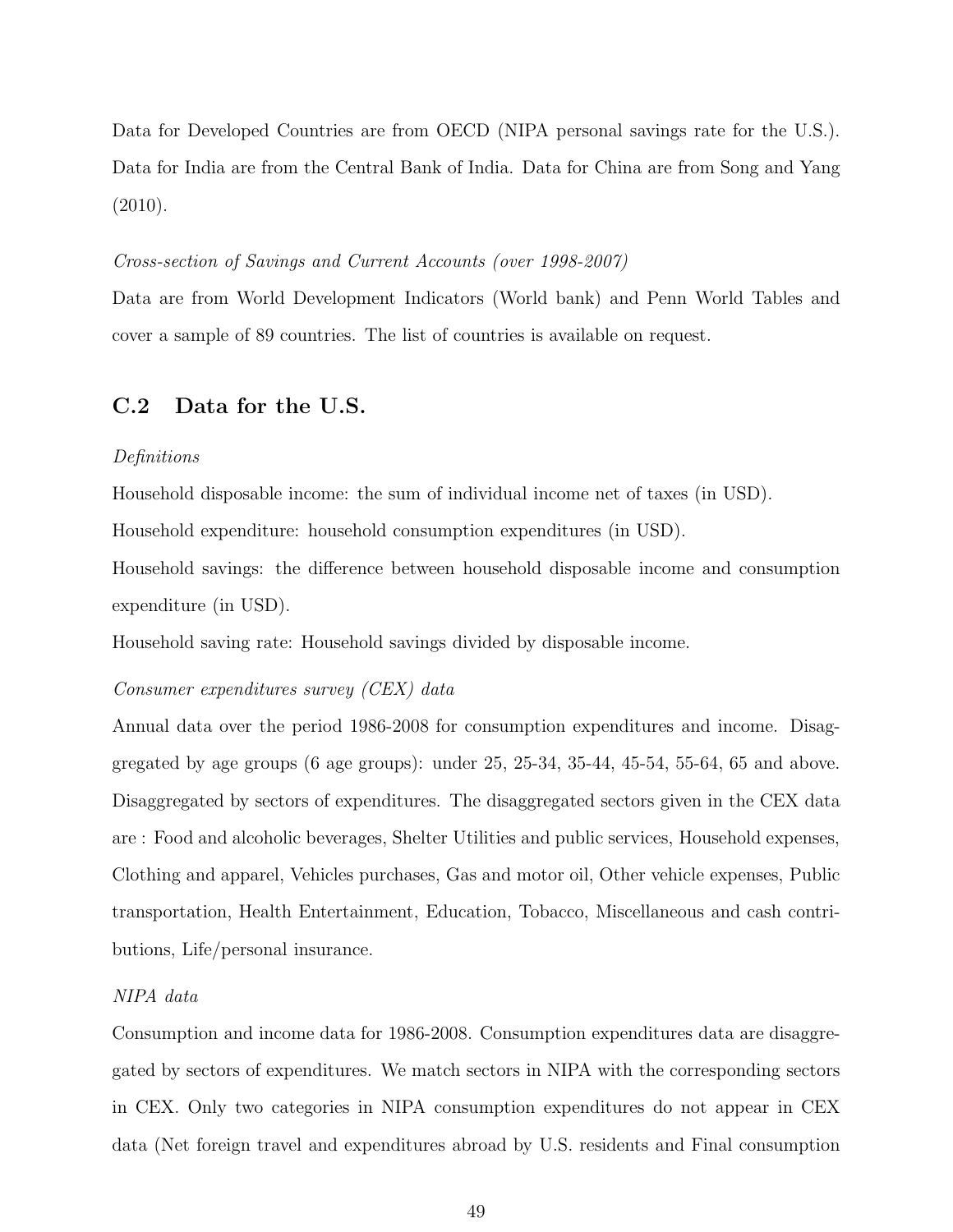expenditures of nonprofit institutions serving households).

Aggregate consumption expenditures from CEX data does not match aggregate NIPA data, as a result of underreporting of consumption in CEX—a bias which has increased over time. Income displays a similar bias but with no trend over time. As a consequence, the aggregate saving rate measured from CEX appears to have increased over time while it is decreasing as measured by NIPA.

#### Correction methodology

Since the degree of bias is likely to differ for different types of goods, and since different age groups potentially have different consumption baskets, we implement sector-specific adjustments. Let  $C_{jt}^{\mathcal{D}}$  be the aggregate consumption expenditures of goods from sector j at date t from dataset  $\mathcal{D}$ . Define the following sector-specific weight:

$$
\chi_{jt} = \frac{C_{jt}^{NIPA}}{C_{jt}^{CEX}}.
$$

For all goods,  $\chi_{jt} > 1$ , due to underreporting in CEX (and increasing over time as the bias gets larger). Consider consumption of good j by age-group a in CEX, denoted by  $c_{ajt}^{CEX}$ . Our corrected measure of consumption expenditures in sector  $j$  for group  $a$  is:

$$
\hat{c}_{ajt} = \chi_{jt} c_{ajt}^{CEX}.
$$

Total consumption expenditures of group a is then

$$
\hat{c}_{at} = \sum_{j} \hat{c}_{ajt} = \chi_{jt} c_{ajt}^{CEX}.
$$

The corrected income net of taxes  $\hat{y}_{at}$  of group a is:

$$
\hat{y}_{at} = \frac{Y_t^{NIPA}}{Y_t^{CEX}} y_{at}^{CEX}.
$$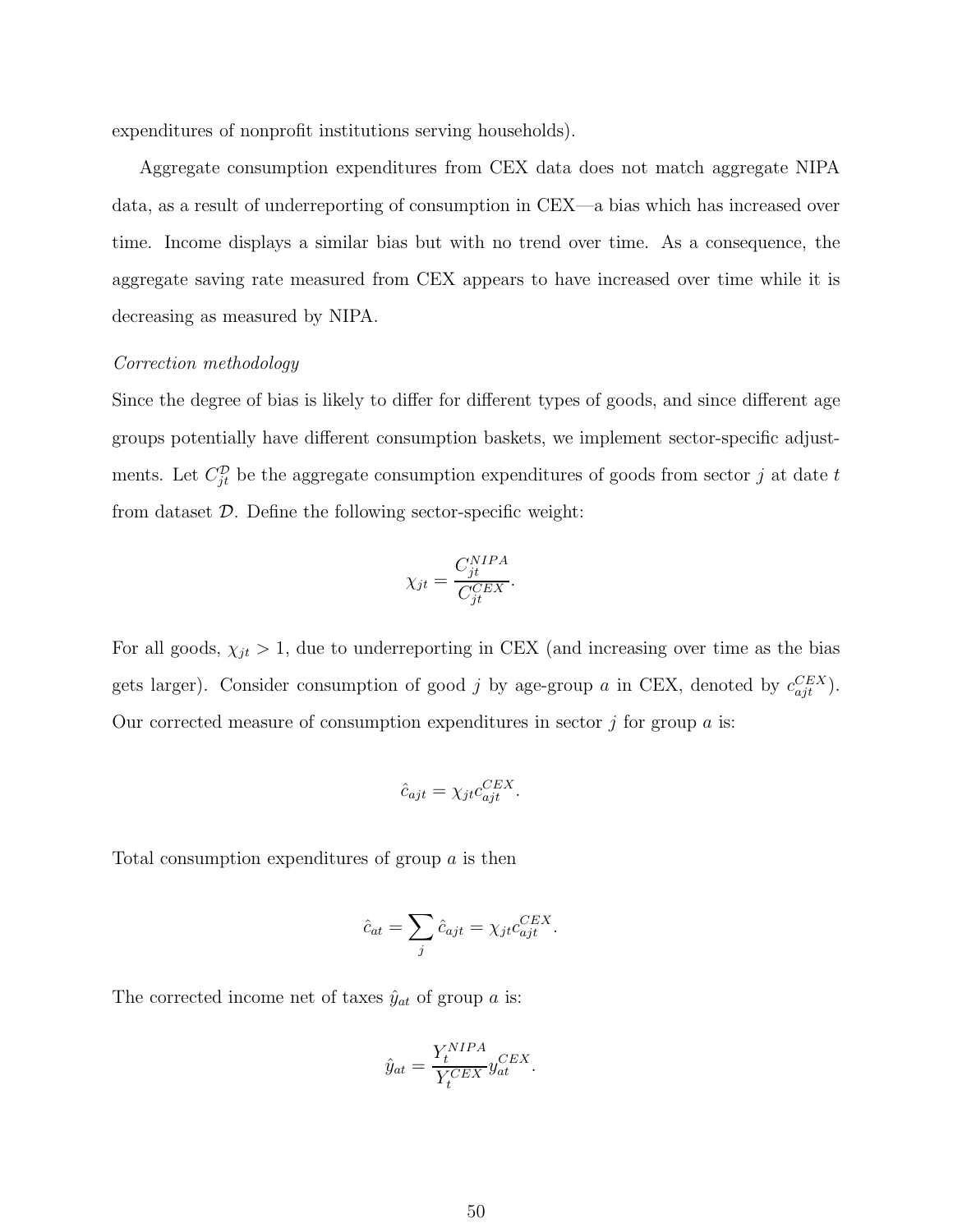The corrected saving rate of group a is obtained as

$$
s_{at} = \frac{\hat{y}_{at} - \hat{c}_{at}}{\hat{y}_{at}}
$$

.

Adjustments made to address the mis-measurement of health expenditures in CEX are described in the main text.

### C.3 Data for China

#### Definitions

Household disposable income: the sum of individual disposable income net of taxes within a household.

Household consumption expenditures: the sum of consumption expenditures within a household.

Household savings: the difference between household disposable income and household consumption expenditure.

Individual savings: the difference between individual disposable income and individual consumption expenditure (non directly observable).

#### Urban Household Survey Data (UHS)

Annual data over the period 1992-2009 for consumption expenditures, income and household characteristics (number of household members, age of household members, employment status of household members...), for a large sample of urban households in China. Households are expected to stay in the survey for 3 years and are chosen randomly, based on several stratifications at the provincial, city, country, township, and neighborhood levels. The sample covers all 31 provinces, with an overall coverage of 5,450 households in 1992 and 17,200 by 2009. Data for consumption expenditures are given at the household level. Disposable income is provided at the individual and household level. We check the consistency of the dataset by comparing it to CHIP (Chinese Households Income Project) which exists for 2 cross-sections (1995 and 2002). Income and consumption by age are very similar across the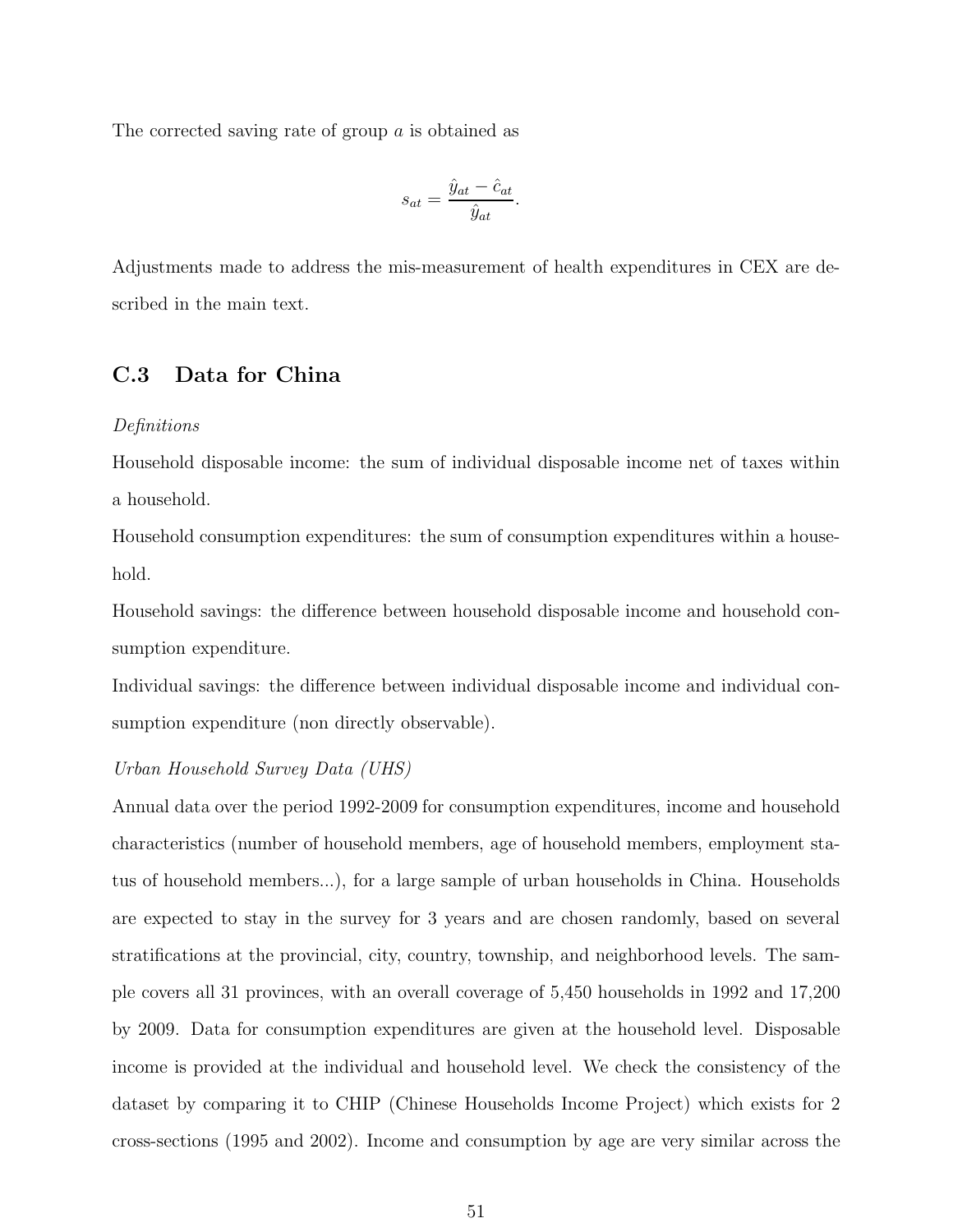two datasets.

Sample restriction: to compute individual consumption expenditures and savings we restrict our attention to income earners aged above 19 or adults above 25. Equivalently, individuals under 25 without income are considered as children (i.e., they do not take independent saving decisions).

#### Method 1: Uni-generational households, resampled to match aggregate distributions

Income: young and old individuals who live alone tend to be richer than average. To address this issue observations are reweighed so that the distribution of individual income for each age in the truncated sample matches the aggregate income distribution. We first regroup individuals in 2 year age-bins, and then assign weights to match the income decile distribution for each of the 2-year bins. When the number of observations is insufficient (especially at the ends of the age distribution), we use quintile income groups. One potential problem with the approach is that very high weights are assigned to individuals in the lowest quintile group for the young, and that these young individuals may not be representative of the low-income youth who live with their parents. Another source of bias may arise from the fact that data on detailed intergenerational transfers is not available. Elderly living alone are more likely to receive monetary transfers from their children than those living in the household. Since only aggregate income is available, the income difference between the old in uni-generational households and those in multi-generational households may be overestimated. Using detailed income data from CHIP 2002, where inter-household transfers are more detailed, shows that this discrepancy exists but is small.

Gender: to correct for the gender bias among uni-generational households, we re-sample observations by income separately for men and women, and then combine the two distributions in such a way to match the gender distribution by age in the original sample. We proceed in the same way for marital status but this does not affect our age-saving profile so we do not report results when controlling for income distribution and marital status.

Method 2: Chesher (1997) projection method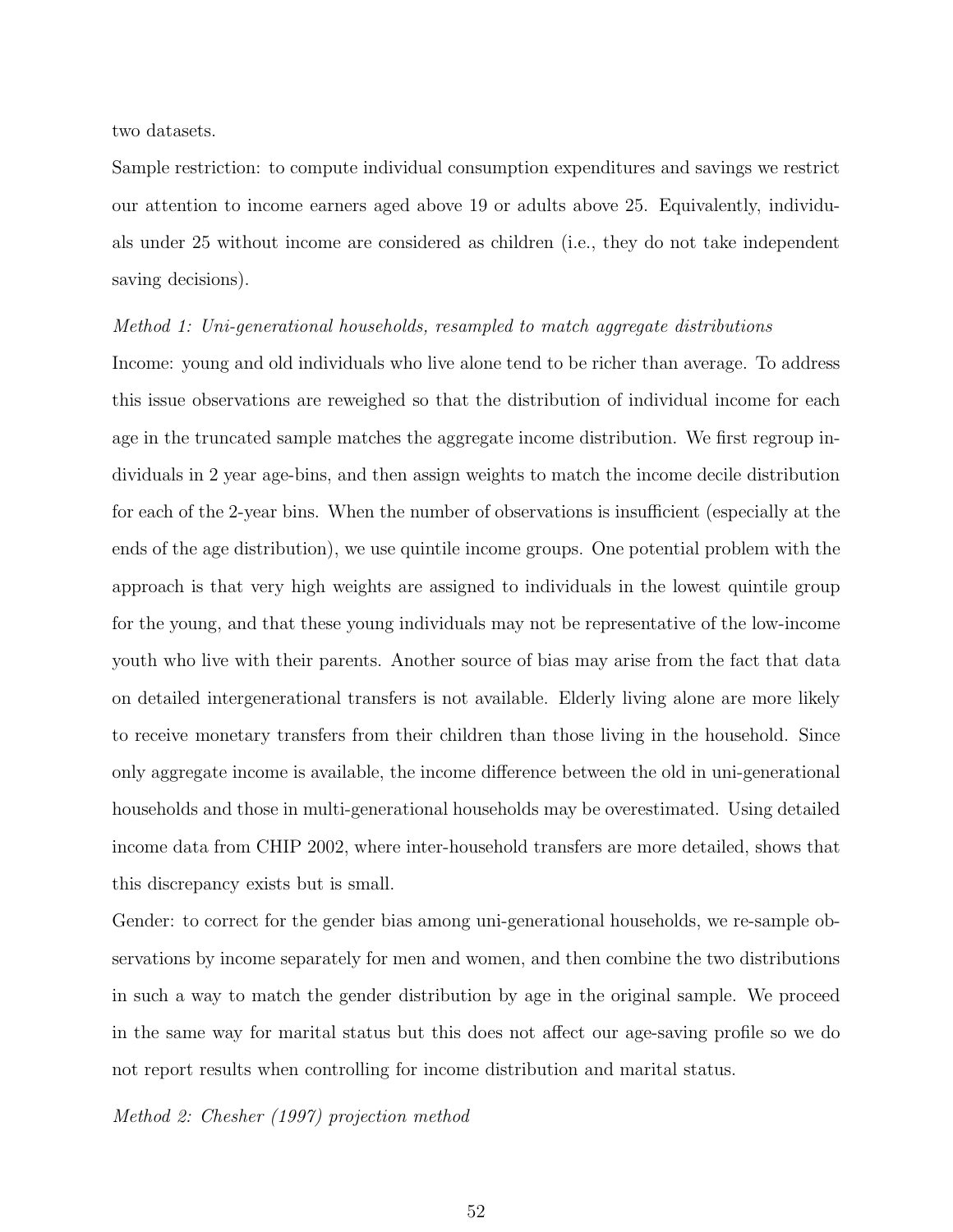We estimate the model

$$
C_h = \exp(\boldsymbol{\gamma}.\mathbf{Z}_h) \left( \sum_{a=18}^{99} c_a N_{h,a} \right) + \epsilon_h,
$$

where  $C_h$  is the aggregate consumption of household h,  $N_{h,a}$  is the number of members of age a in household h, and  $\mathbf{Z}_h$  denotes a set of household-specific controls, including:

- Household composition: number of children aged 0 to 10, 10-18, and number of adults, and depending on the specification, the number of old and young dependents. The coefficient associated with the number of children is positive—more children leads to more consumption for the parent in charge of their expenses.
- Household income group: households are separated into 5 income groups (from the lowest 20% to the top 20%). The sign of this control variable is, as expected, positive: individuals living in richer households will consume more (independently of their individual income).

Control variables enter in an exponential term, and multiplicative separability is assumed to limit the number of degrees of freedom, following Chesher (1997). A roughness penalization term is introduced in the estimation to guarantee smoothness of the estimated function  $c_a = c(a)$ . This term is of the form:

$$
P = \kappa^2 \int \left[ c''(a) \right]^2 da,
$$

where  $\kappa$  is a constant that controls the amount of smoothing (no smoothing when  $\kappa = 0$  and forced linearity as  $\kappa \to \infty$ ). We fix  $\kappa = 10$ . The discretized version of P, given that a is an integer in [18;99] can be written  $\kappa^2(\mathbf{A}\mathbf{c}_a)'(\mathbf{A}\mathbf{c}_a)$ , where the matrix  $\mathbf{A}$  is the 80 × 82 band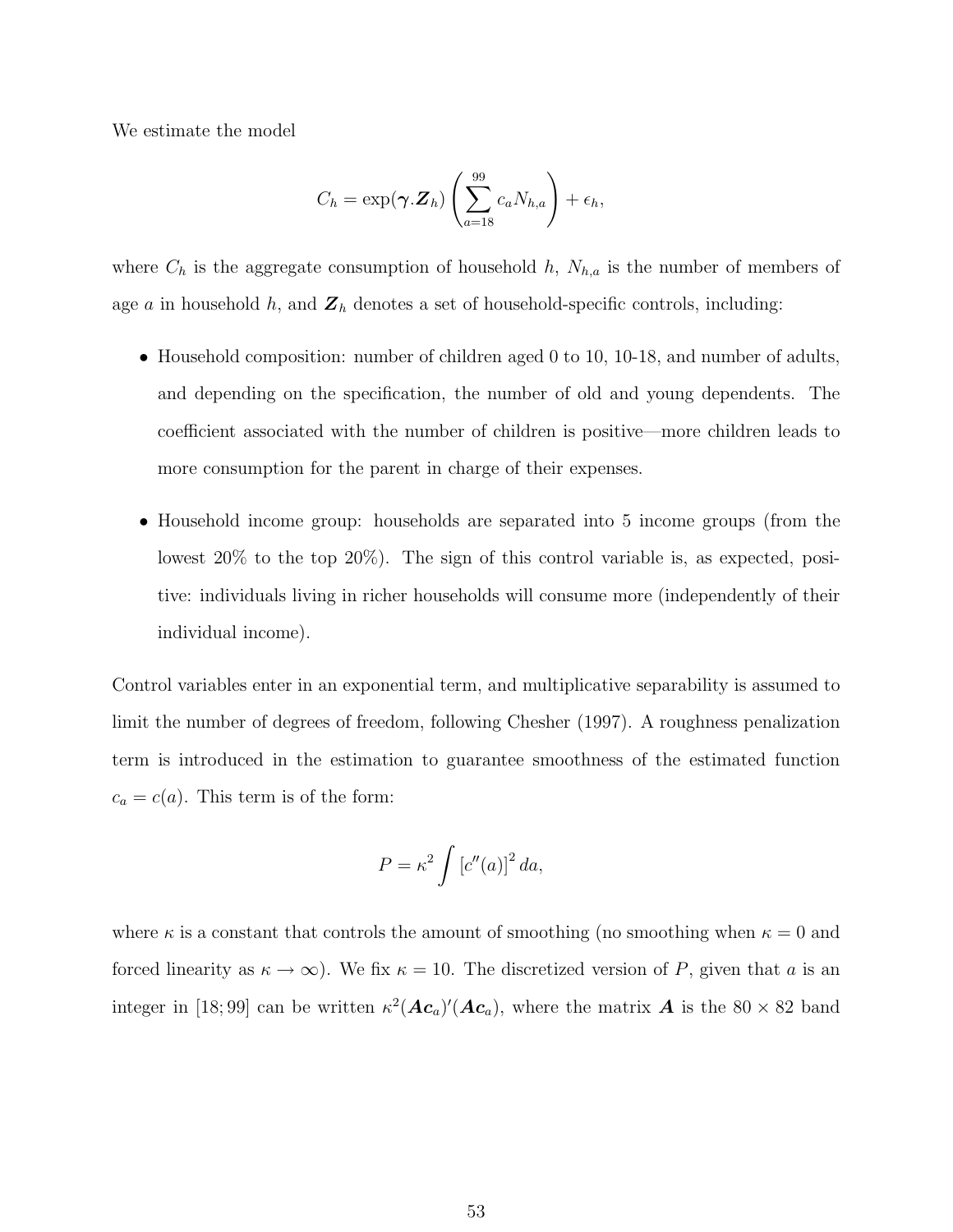matrix

$$
\mathbf{A} = \begin{bmatrix} 1 & -2 & 1 & 0 & \dots & 0 & 0 & 0 \\ 0 & 1 & -2 & 1 & \dots & 0 & 0 & 0 \\ 0 & 0 & 1 & -2 & \dots & 0 & 0 & 0 \\ \vdots & \vdots & \vdots & \vdots & \dots & \vdots & \vdots & \vdots \\ 0 & 0 & 0 & 0 & \dots & -2 & 1 & 0 \\ 0 & 0 & 0 & 0 & \dots & 1 & -2 & 1 \end{bmatrix},
$$

which produces second differences of the vector  $c_a = (c_a)_{a=18,\dots,99}$  when it is applied.

#### Treatment of intra-household and inter-household transfers

Intra-household transfers are not directly observable but these should affect our estimates to a lesser extent when focusing on uni-generational households. Among information about individual income, the UHS includes information on positive income transfers received from other households or the government (gifts to relatives, alimony, pensions and grants). The UHS also measures household transfer expenditures, i.e., transfer payments to other households (gifts to relatives, alimony, family support). The latter are only observed at the household level. One can add transfer expenditures to consumption expenditures and define household expenditures as the sum of the two items and perform method 1 and 2 to this new measure of expenditures. Doing so gives however a significantly lower estimate of household saving rates than estimates found in the literature. The reason is the following: transfer expenditures do not match income transfers, the latter being an order of magnitude smaller. In other words, transfers to households seem to be better measured on the expenditure side than on the income side (similar measurement issue is found in CHIP data). This is the reason why we ignore transfer expenditures in the measurement of saving rates presented in the main text. However, when adding transfer expenditures to household consumption expenditures in order to compute age-saving profiles, we find a similar age-saving profile but translated 3 to 4% below the age-saving profile shown in the paper (Figure 4.6). The change of saving rates across age groups over the period 1992-2009 are very similar.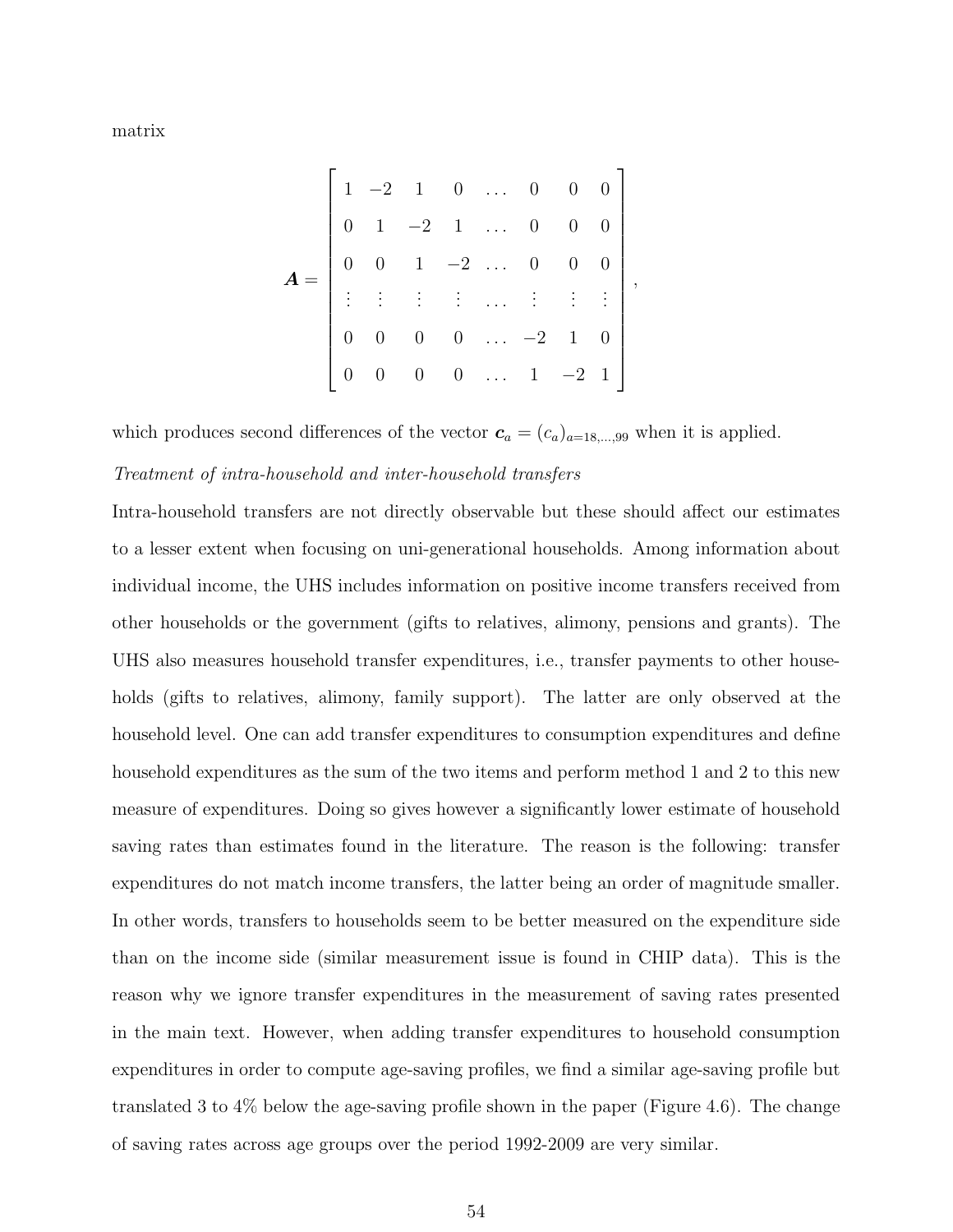# References

- [1] Abel, A., 2001. Will Bequests Attenuate The Predicted Meltdown In Stock Prices When Baby Boomers Retire?," The Review of Economics and Statistics, MIT Press, vol. 83(4), pp 589-595.
- [2] Battistin, E., 2003. Errors in Survey Reports of Consumption Expenditures, IFS Working Papers W03/07, Institute for Fiscal Studies.
- [3] Bayoumi, T., Tong H., and Wei S.J., 2011. The Chinese Corporate Savings Puzzle: A Firm-level Cross-country Perspective, NBER Chapters, in: Capitalizing China National Bureau of Economic Research.
- [4] Benhima, K., 2012, A Reappraisal of the Allocation Puzzle through the Portfolio approach, 2012, Journal of International Economics, forthcoming.
- [5] Benhima, K., and Bacchetta P., 2011, The Demand for Liquid Assets, Corporate Saving, and Global Imbalances, mimeo HEC Lausanne.
- [6] Buera, F. and Shin, Y., 2010, Productivity Growth and Capital Flows: The Dynamics of Reforms. Manuscript, UCLA.
- [7] Caballero, R., Gourinchas P-O. and Farhi E., 2008. An Equilibrium Model of 'Global Imbalances' and Low Interest Rates, American Economic Review, 98(1), pp. 358-93.
- [8] Carroll, C. and Jeanne O., 2009. A Tractable Model of Precautionary Reserves, Net Foreign Assets, or Sovereign Wealth Funds. Manuscript, Johns Hopkins University
- [9] Chamon, M., Liu K., and Prasad, E.S., 2010. Income Uncertainty and Household Savings in China. NBER Working Paper No. 16565
- [10] Chamon, M. and Prasad, E.S., 2010. Why are Saving Rates of Urban Households in China Rising?, American Economic Journal: Macroeconomics, 2(1), pp. 93-130.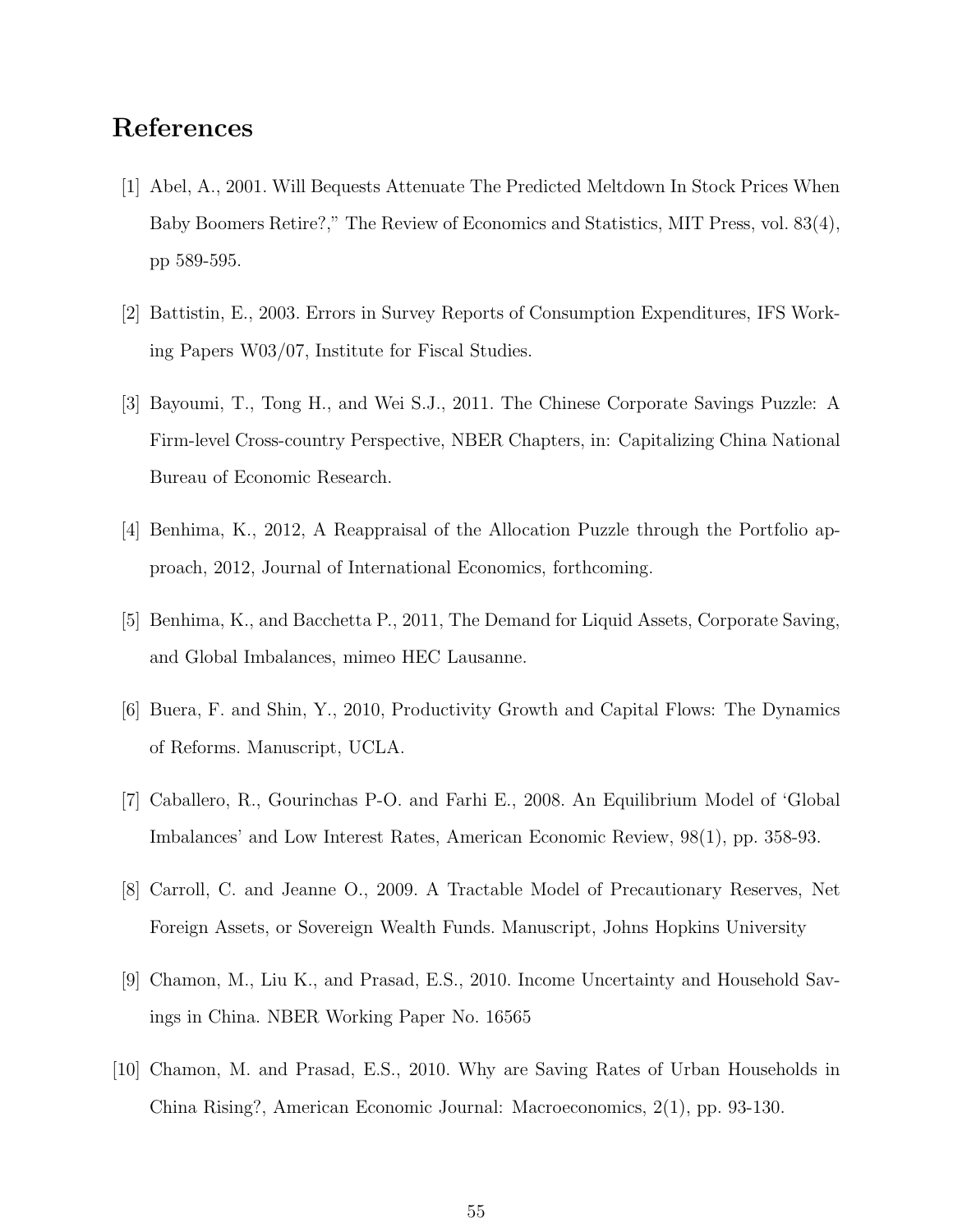- [11] Chesher, A., 1997. Diet Revealed?: Semiparametric Estimation of Nutrient Intake-Age Relationships. Journal of the Royal Statistical Society Series A, Royal Statistical Society, vol. 160(3), p 389-428.
- [12] Chesher, A., 1998. Individual demands from household aggregates: time and age variation in the composition of diet," Journal of Applied Econometrics, vol. 13(5), pp. 505-524.
- [13] Deaton, A. and Paxson C., 2000. Growth and Saving Among Individuals and Households, The Review of Economics and Statistics, MIT Press, vol. 82(2), p 212-225, May.
- [14] Gollin, D., 2002, Getting Income Shares Right, Journal of Political Economy, 110(2), pp. 458-474.
- [15] Hall, R.E and Jones C., 1999. Why Do Some Countries Produce So Much More Output Per Worker Than Others?, The Quarterly Journal of Economics , Vol. 114, No. 1, pp. 83-116
- [16] Heathcote, J., Perri, F., Violante, G., 2010. Unequal We Stand: An Empirical Analysis of Economic Inequality in the United States: 1967-2006," Review of Economic Dynamics, Elsevier for the Society for Economic Dynamics, vol. 13(1), pp 15-51.
- [17] Jin, K., 2012, Industrial Structure and Capital Flows, American Economic Review, forthcoming.
- [18] Laitner, J. and Silverman, D. 2005. Estimating Life-Cycle Parameters from Consumption Behavior at Retirement. NBER Working Papers 11163, National Bureau of Economic Research
- [19] Mendoza E., Quadrini V. and Rios-Rull V., 2009. Financial Integration, Financial Development and Global Imbalances, Journal of Political Economy, 117(3).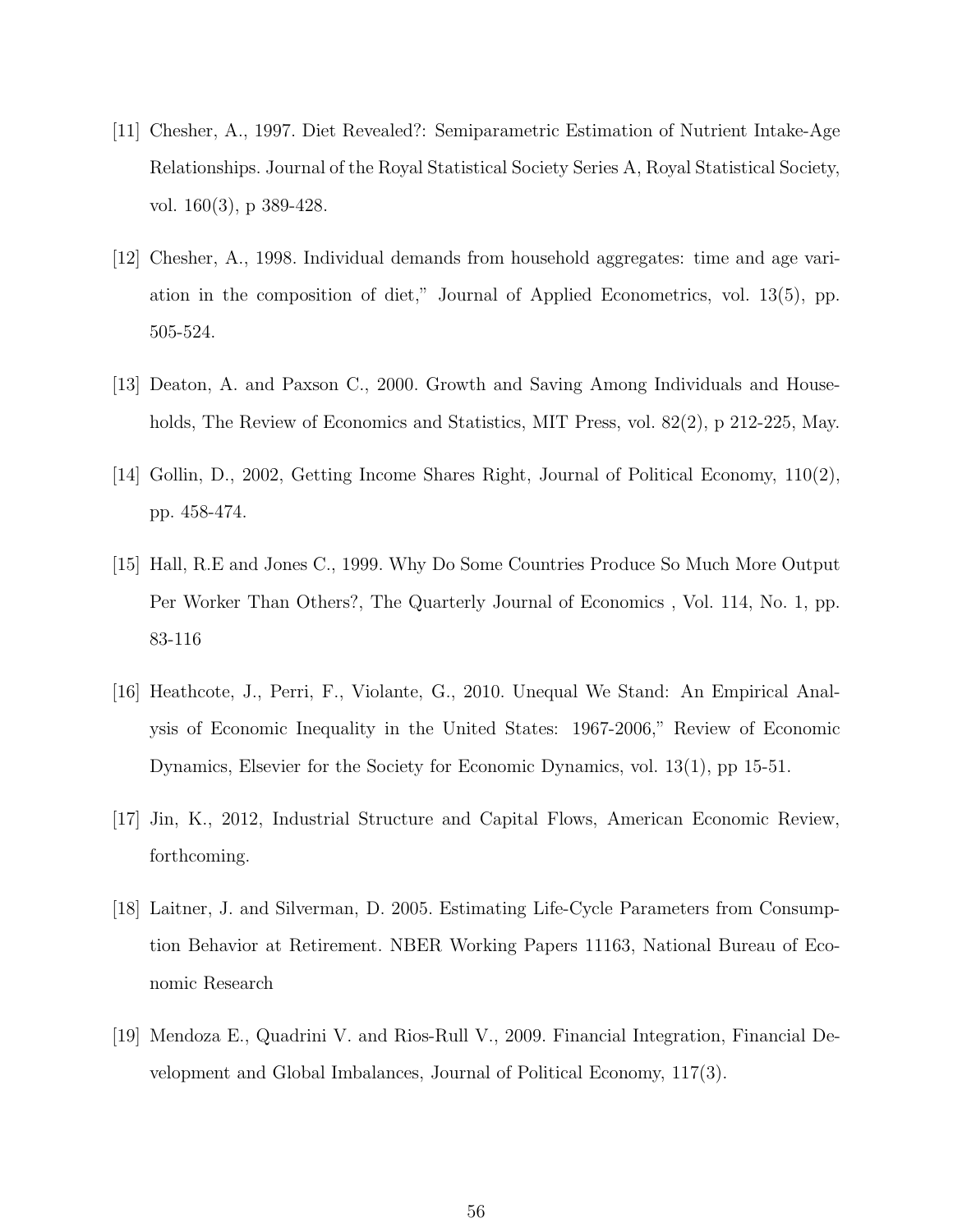- [20] Modigliani, F. and Cao, S.L., 2004. The Chinese Saving Puzzle and the Life-Cycle Hypothesis. Journal of Economic Literature, American Economic Association, vol. 42(1), pages 145-170.
- [21] Jappelli, T. and Pagano, M., 1994. Saving, Growth, and Liquidity Constraints. The Quarterly Journal of Economics, MIT Press, vol. 109(1), pp 83-109,.
- [22] Parker, J., Vissing-Jorgensen, A. and Ziebarth, N., 2009, Inequality in Expenditure in the Twentieth Century. mimeo.
- [23] Sandri, 2010. Growth and Capital Flows with Risky Entrepreneurship, Working Paper, International Monetary Fund.
- [24] Slesnick, D.T, 1992. Aggregate consumption and saving in the United States. Review of Economics and Statistics 74:58597.
- [25] Song, M. and Storesletten K. and Zilibotti F., 2011. Growing like China. American Economic Review, American Economic Association, vol. 101(1), pp 196-233.
- [26] Song, M. and Yang D.T., 2010. Life Cycle Earnings and Saving in a Fast-Growing Economy, mimeo, Chinese University of Hong Kong.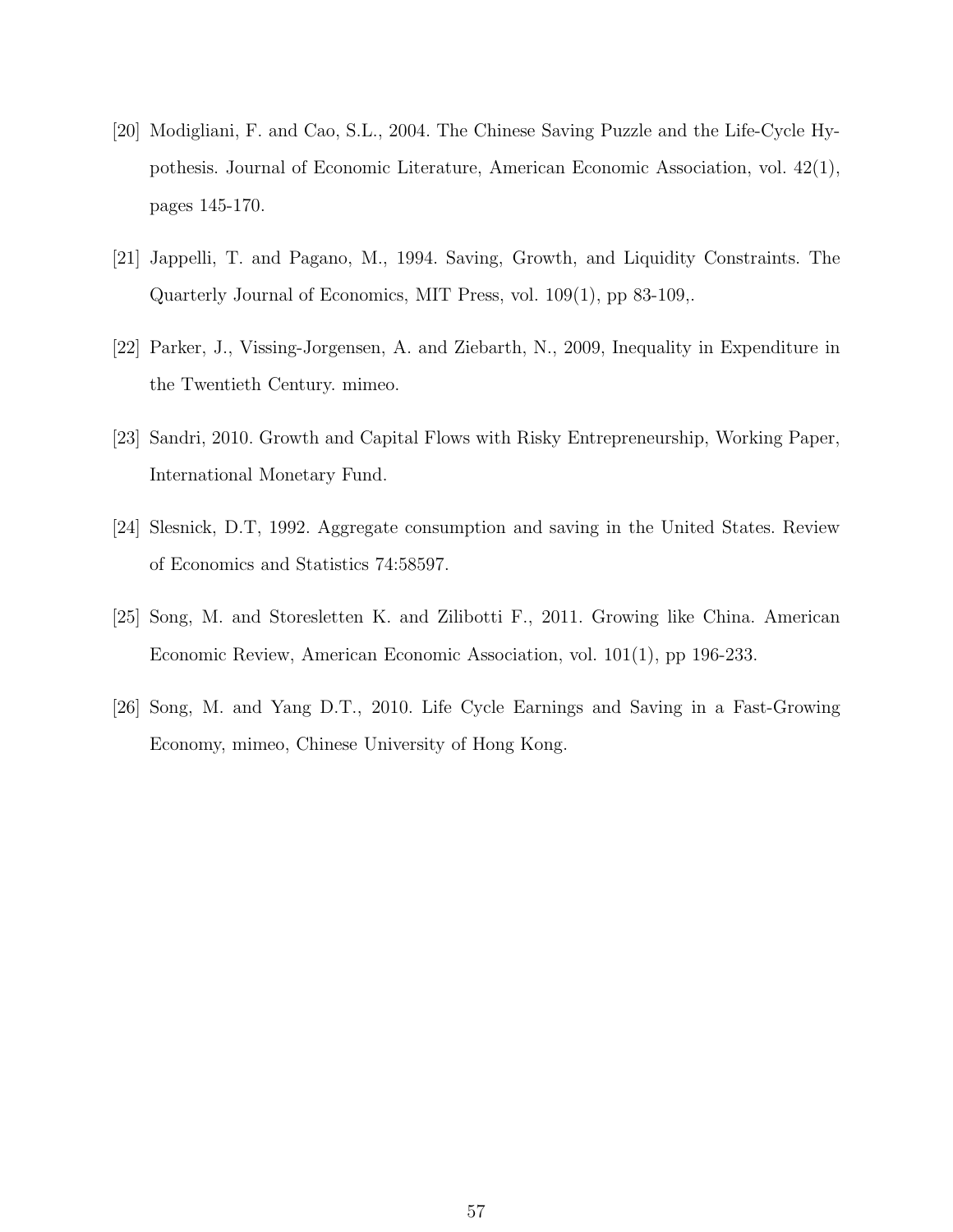# Figures to be inserted in the Introduction. See appendix C.1 for data description



Figure 1.1: Private savings and household savings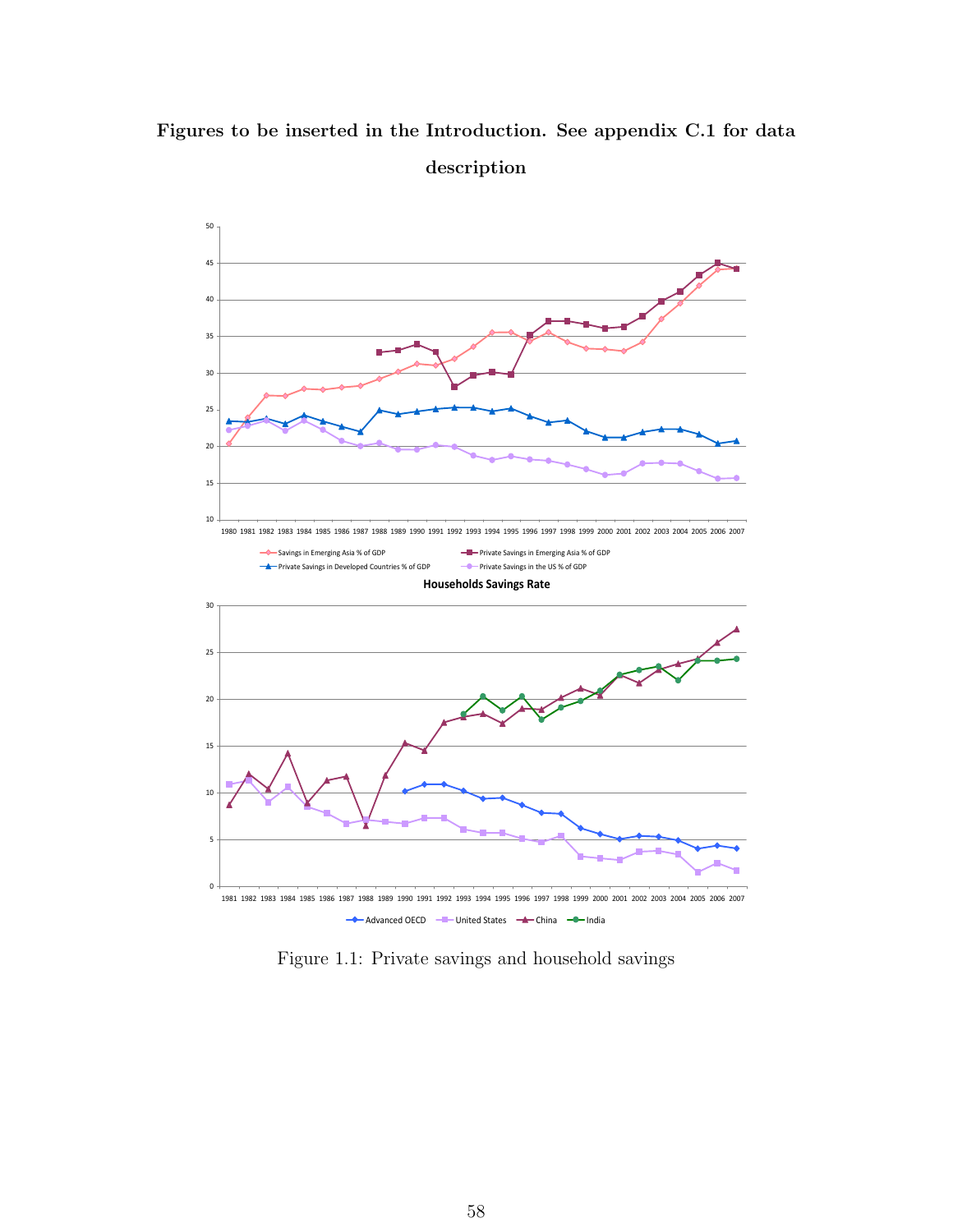



Figure 1.2: US current account, savings and investment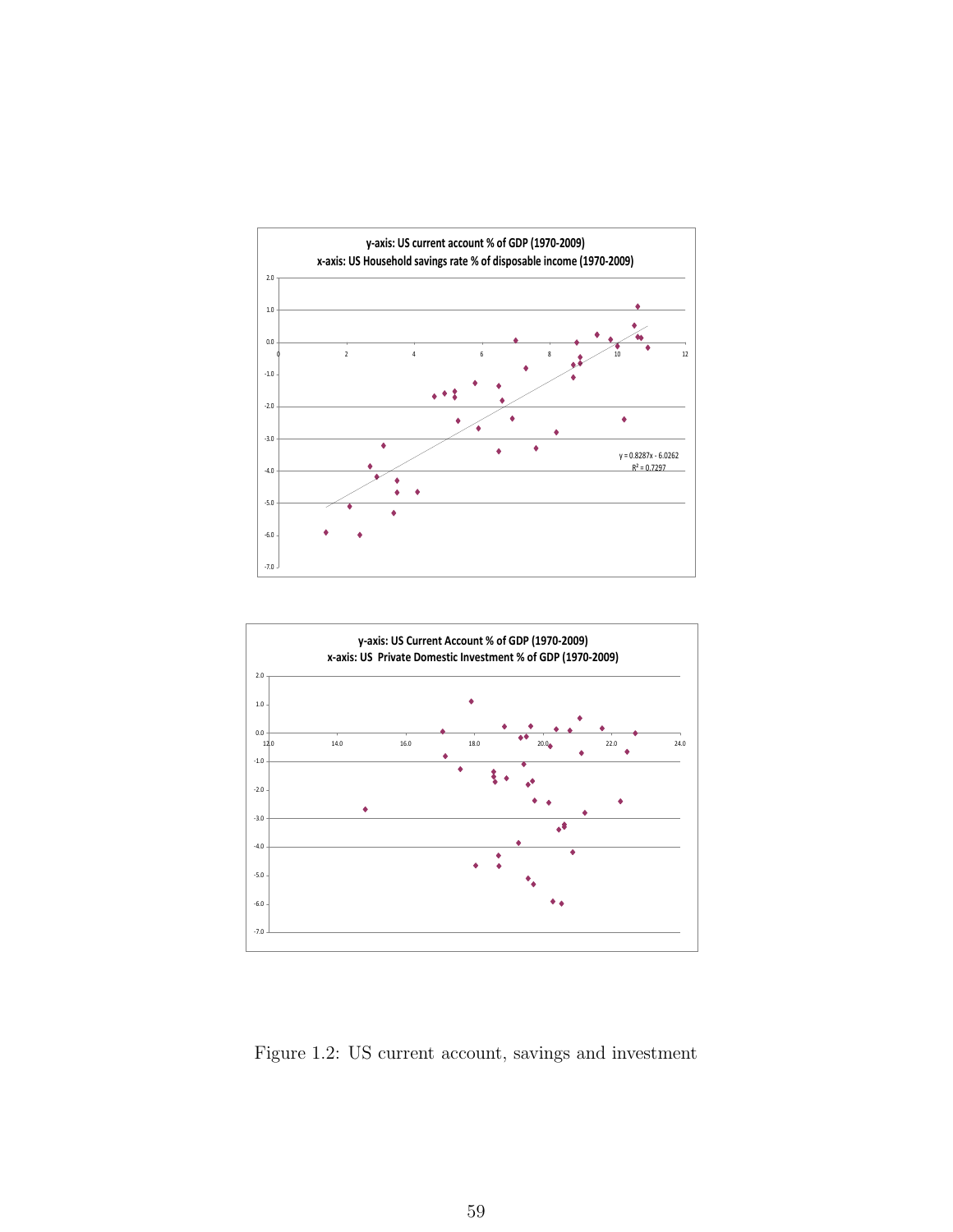



Figure 1.3: China current account, savings and investment